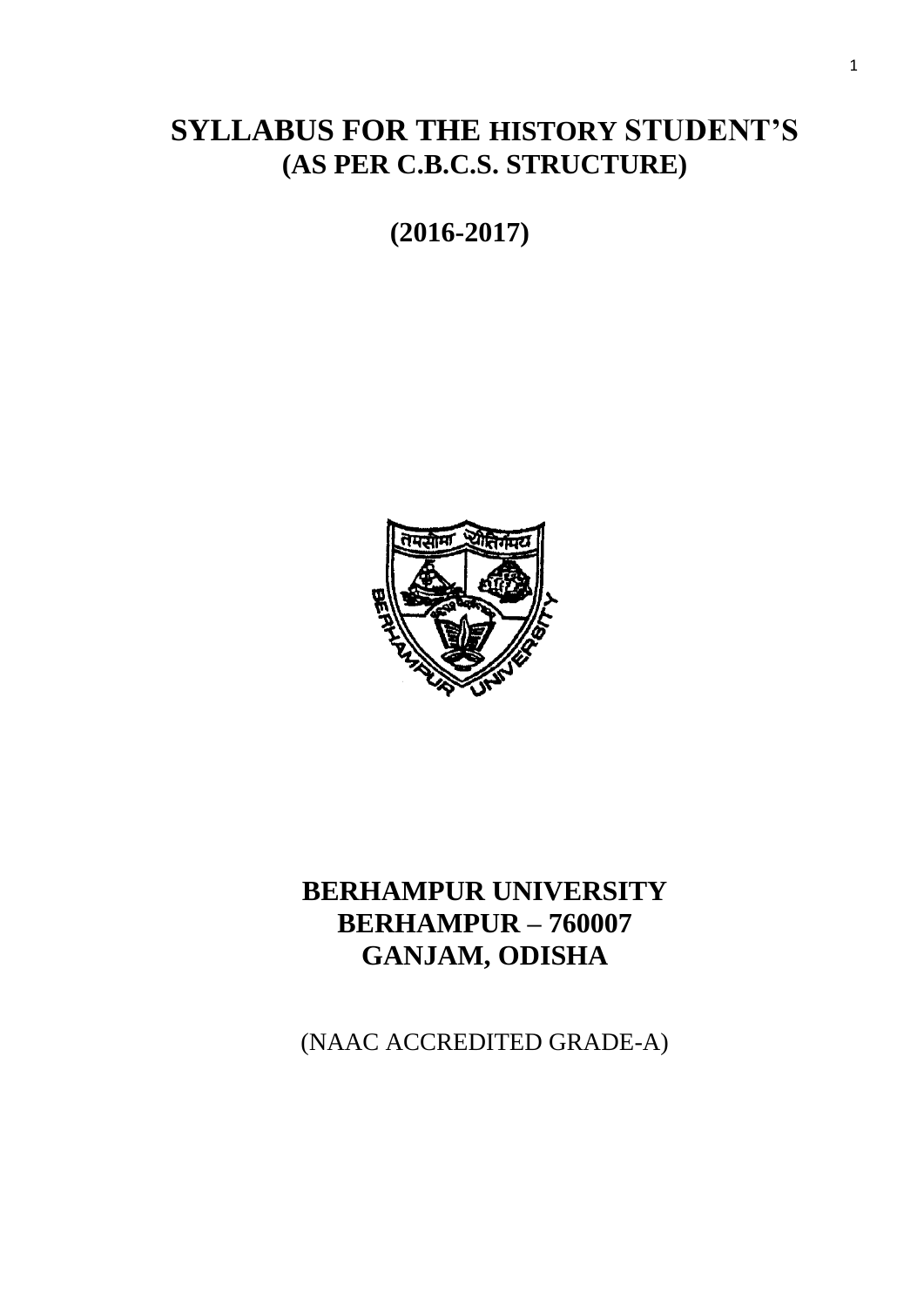# **DETAIL SYLLABUS FOR THE HISTORY HONOURS STUDENT'S AS PER C.B.C.S. STRUCTURE**

# **(2016-2017)**

- 1. Core Course—14 Courses(Papers)-06 Credits Each
- 2. Generic Elective-02 Courses (Papers)-06 Credits Each
- 3. Discipline Specific Elective-04 Courses (Papers)-06 Credits Each
- 4. Skill Enhancement Course-02 Courses-02 Credits Each



# **BERHAMPUR UNIVERSITY BERHAMPUR – 760007 GANJAM, ODISHA**

(NAAC ACCREDITED GRADE-A)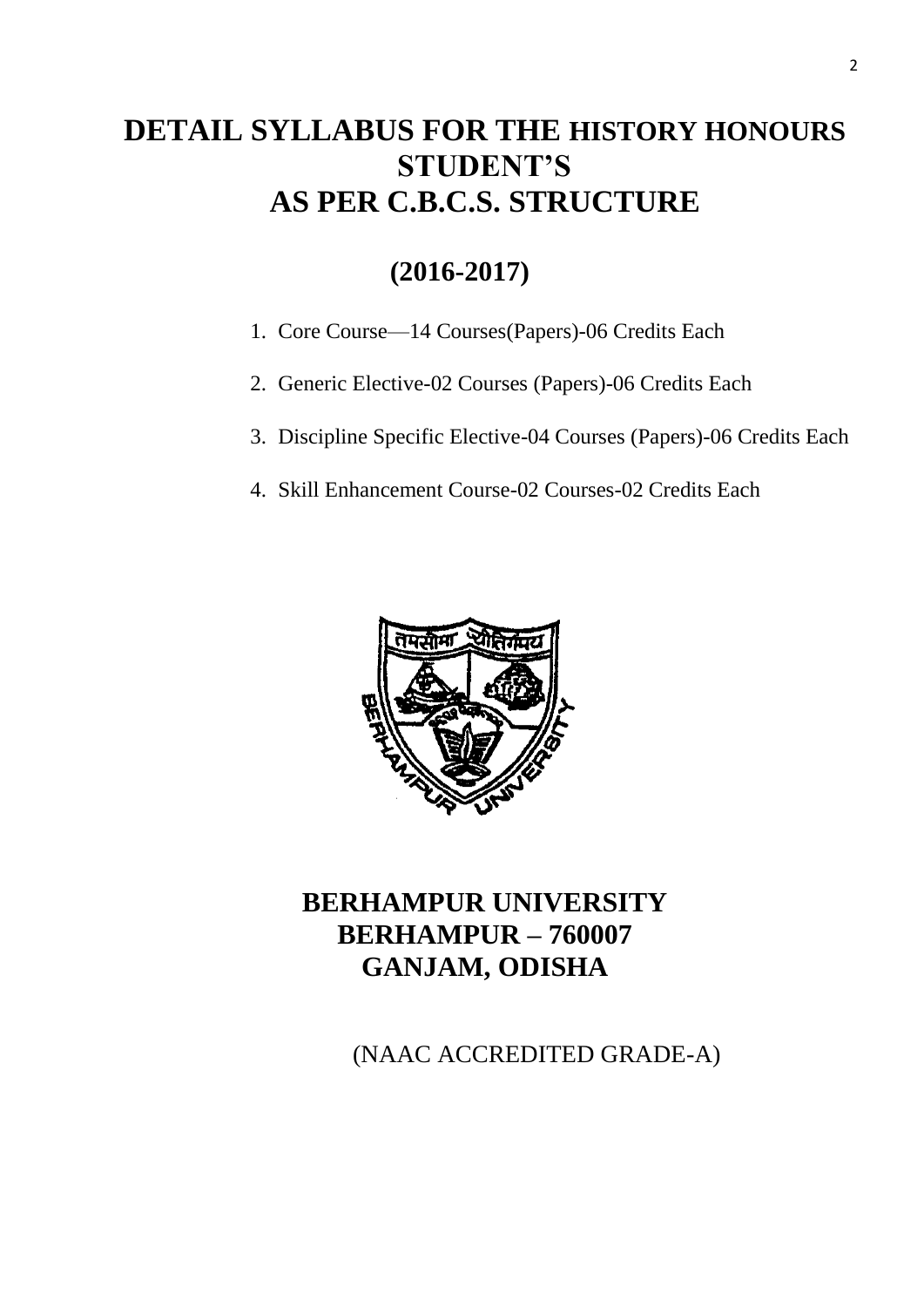# **SEMESTER WISE** C.B.C.S. COURSE STRUCTURE: B.A (**HISTORY HONOURS**) Berhampur University  $2016 - 2017$

| Semester                    | Name of the course                                                                                          | Title of the course (paper)                                                                                                                                                         | Credits                                  |
|-----------------------------|-------------------------------------------------------------------------------------------------------------|-------------------------------------------------------------------------------------------------------------------------------------------------------------------------------------|------------------------------------------|
| $\mathbf{1}$                | $\overline{2}$                                                                                              | 3                                                                                                                                                                                   | 4                                        |
| 1 <sup>st</sup><br>Semester | $C.C-1$<br>$C.C-2$<br>G.E.-Subject-I--P.I<br>(Subject to be chosen<br>by the student)<br>$AECC - 1$         | History of India-I<br>Social Formations and Cultural<br>Patterns of the Ancient World<br>Refer Syllabus of the selected<br>subject<br><b>Environmental Studies</b>                  | 6<br>6<br>6<br>$\overline{2}$            |
|                             |                                                                                                             | Total                                                                                                                                                                               | 20                                       |
| $2nd$ Semester              | $C.C-3$<br>$C.C-4$<br>G.E.-Subject-I-P-II<br>$AECC - 2$                                                     | History of India-II<br>Social Formations & Cultural<br>Patterns of Odisha<br>Refer Syllabus of the selected<br>subject<br><b>MIL Communication</b>                                  | 6<br>6<br>6<br>$\overline{2}$            |
|                             |                                                                                                             | Total                                                                                                                                                                               | 20                                       |
| 3 <sup>rd</sup> Semester    | $C.C-5$<br>$C.C-6$<br>$C.C-7$<br>G.E-Subject-2-P.I<br>(Subject to be chosen<br>by the student)<br>$SEC - 1$ | History of India-III (C.750-1206)<br>Rise of Modern West-I<br>History of India-IV (1206-1550)<br>Refer Syllabus of the selected<br>subject<br><b>English Communication</b>          | 6<br>6<br>6<br>6                         |
|                             |                                                                                                             |                                                                                                                                                                                     | $\overline{2}$                           |
| $4th$ Semester              | $C.C - 8$<br>$C.C-9$<br>$C.C - 10$<br>G.E-Subject-2-P.II<br>$SEC-2$                                         | Total<br>Rise of Modern West-II History<br>of India-V (C.1550-1605)<br>History of India-VI (1605-1750<br>Refer Syllabus of the selected<br>subject<br>Any one from Pool of subjects | 26<br>6<br>6<br>6<br>6<br>$\overline{2}$ |
|                             |                                                                                                             |                                                                                                                                                                                     | 26                                       |
| $5th$ Semester              | $C.C-11$<br>$C.C-12$<br>$DSC - 1$<br>$DCS - 2$                                                              | History of Modern Europe<br>$(1780 - 1939)$<br>History of India-VII (1750-1857)<br>Refer History Syllabus<br><b>Refer History Syllabus</b>                                          | 6<br>6<br>6<br>6                         |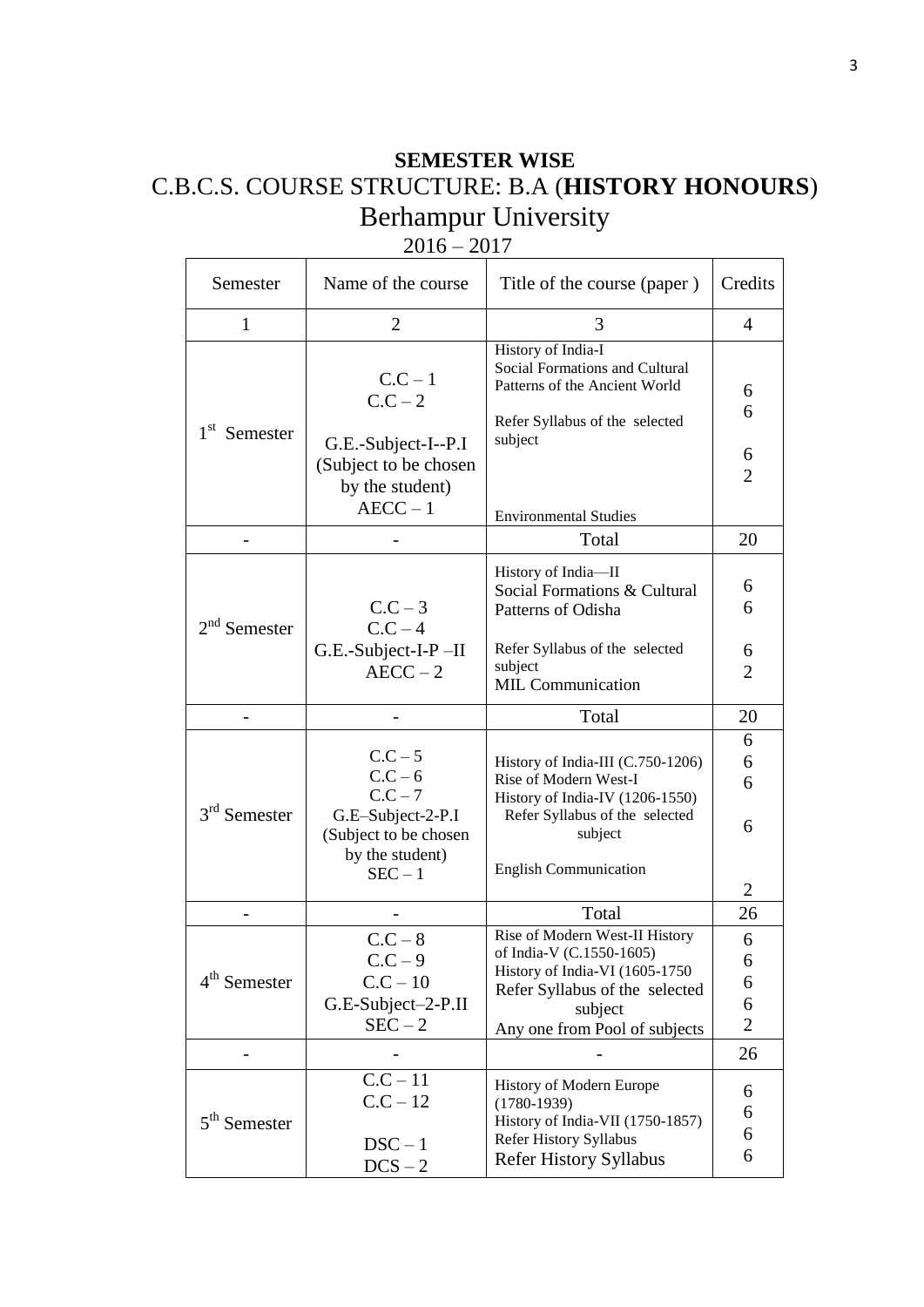|                |                        | Total                                                                                                                                                                                                                                     | 24     |
|----------------|------------------------|-------------------------------------------------------------------------------------------------------------------------------------------------------------------------------------------------------------------------------------------|--------|
| $6th$ Semester | $C.C - 13$<br>$C.C-14$ | History of India-VIII (1857-<br>1950)<br><b>Understanding Social-Economic</b><br>and Cultural Life: Study on<br>Odisha                                                                                                                    | 6<br>6 |
|                | $DSC-3$                | <b>Understanding Regional</b>                                                                                                                                                                                                             | 6      |
|                | $DCS - 4$              | Popular Culture &                                                                                                                                                                                                                         | 6      |
|                |                        | Heritage: Study on Odisha                                                                                                                                                                                                                 |        |
|                |                        | Project report                                                                                                                                                                                                                            |        |
|                |                        | Total                                                                                                                                                                                                                                     | 24     |
|                |                        | <b>Total Credits</b><br>$1^{\rm st}$<br>Semester = $20$<br>$2^{nd}$<br>Semester = $20$<br>$3^{\text{rd}}$<br>Semester = $26$<br>$4^{\text{th}}$ Semester = 26<br>$5^{\text{th}}$<br>Semester = $24$<br>$6^{\text{th}}$<br>Semester = $24$ |        |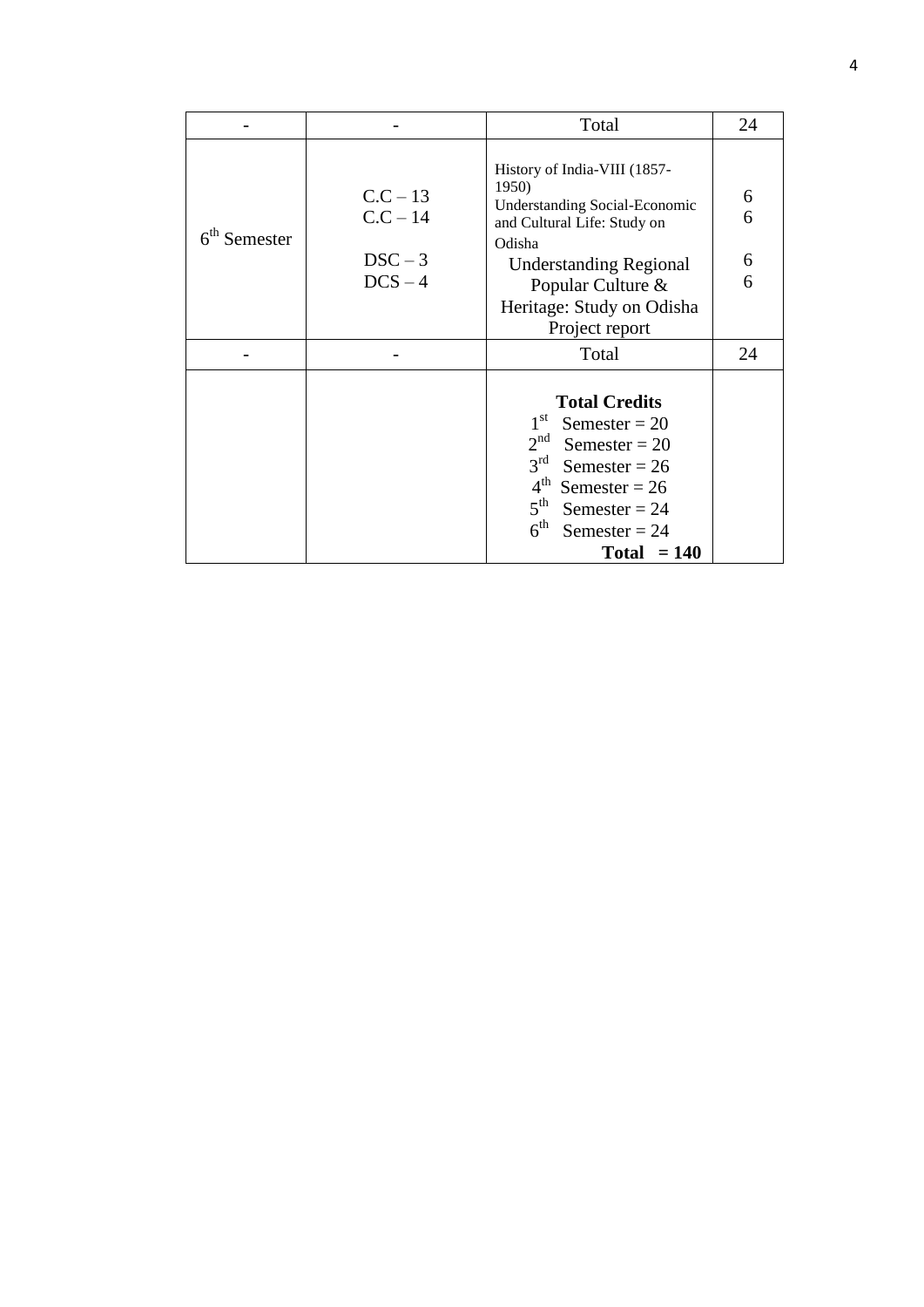# **DETAIL SYLLABUS OF HISTORY HONOURS**

| $Paper—I$ :       | History of India-I                                |
|-------------------|---------------------------------------------------|
| $Paper—II$ :      | Social Formations and Cultural Patterns of        |
|                   | the Ancient World                                 |
| Paper—III :       | History of India—II                               |
| Paper—IV :        | Social Formations & Cultural Patterns of Odisha   |
| Paper—V :         | History of India-III $(C.750-1206)$               |
| Paper—VI :        | Rise of Modern West-I                             |
| Paper—VII :       | History of India-IV (1206-1550)                   |
| Paper—VIII:       | Rise of Modern West-II                            |
| Paper---- $IX$ :  | History of India-V $(C.1550-1605)$                |
| Paper----- $X$ :  | History of India-VI (1605-1750)                   |
| Paper----- $XI$ : | History of Modern Europe (1780-1939)              |
| Paper---- $XII$ : | History of India-VII $(1750-1857)$                |
| Paper---XIII :    | History of India-VIII (1857-1950)                 |
| Paper---XIV :     | <b>Understanding Social-Economic and Cultural</b> |
|                   | Life: Study on Odisha                             |

# **DETAIL SYLLABUS OF THE GENERIC ELECTIVE** (**HISTORY**)

 Paper--I : UNDERSTANDING THE INDIAN CULTURE--I Paper—II : UNDERSTANDING THE INDIAN CULTURE--II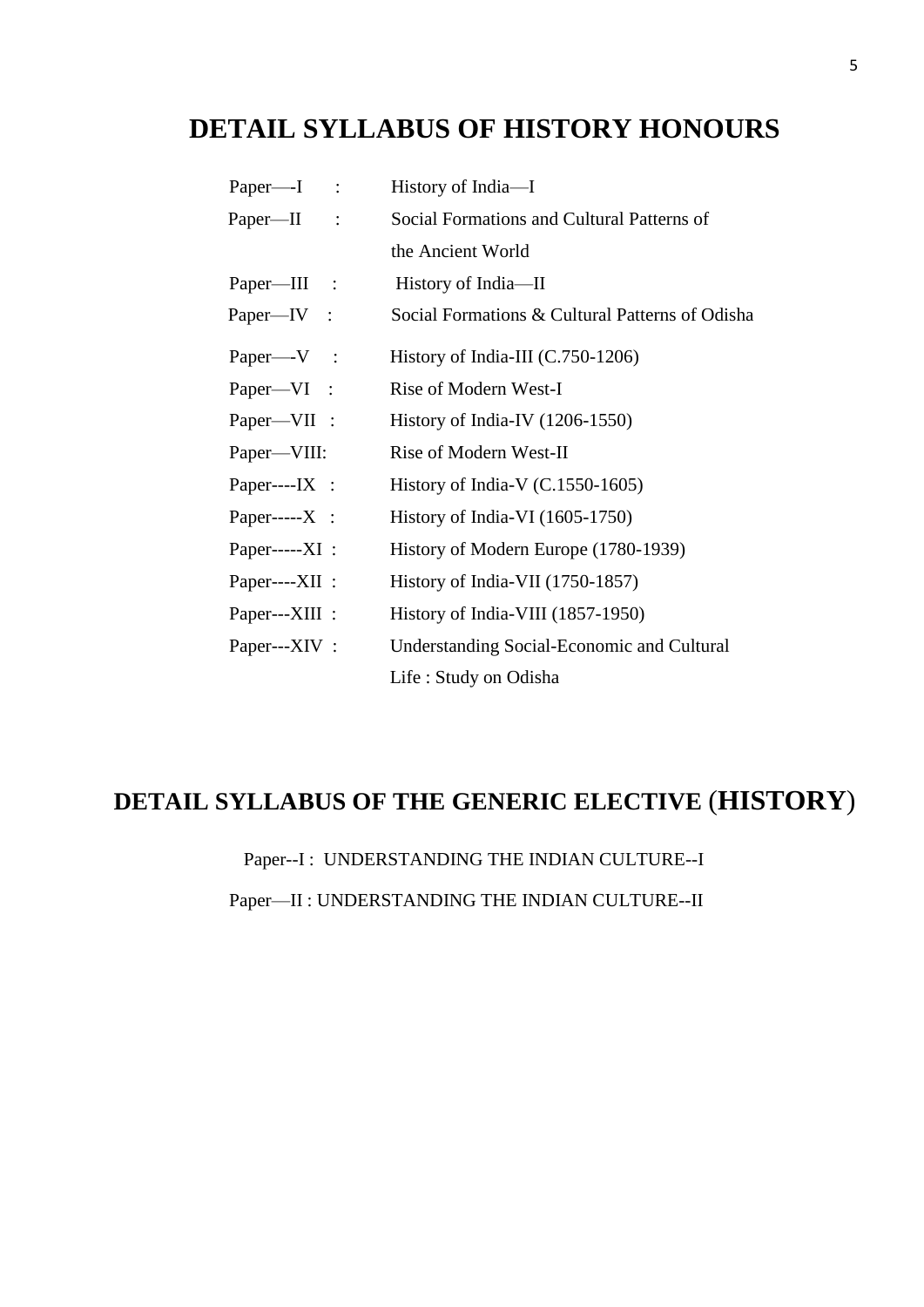# **DETAIL SYLLABUS OF DISCIPLINE SPECIFIC ELECTIVE FOR HISTORY HONOURS STUDENTS**

Paper-I : History of United States of America

Paper-II : History of United States of America

or

Paper-I : History of U.S.S.R.

Paper-II : History of U.S.S.R.

or

Paper-I : History of South-East Asia

Paper-II : History of South-East Asia

Paper-III : Understanding Regional Popular Culture and Heritage : Study on Odisha

Paper-IV : **Project Report**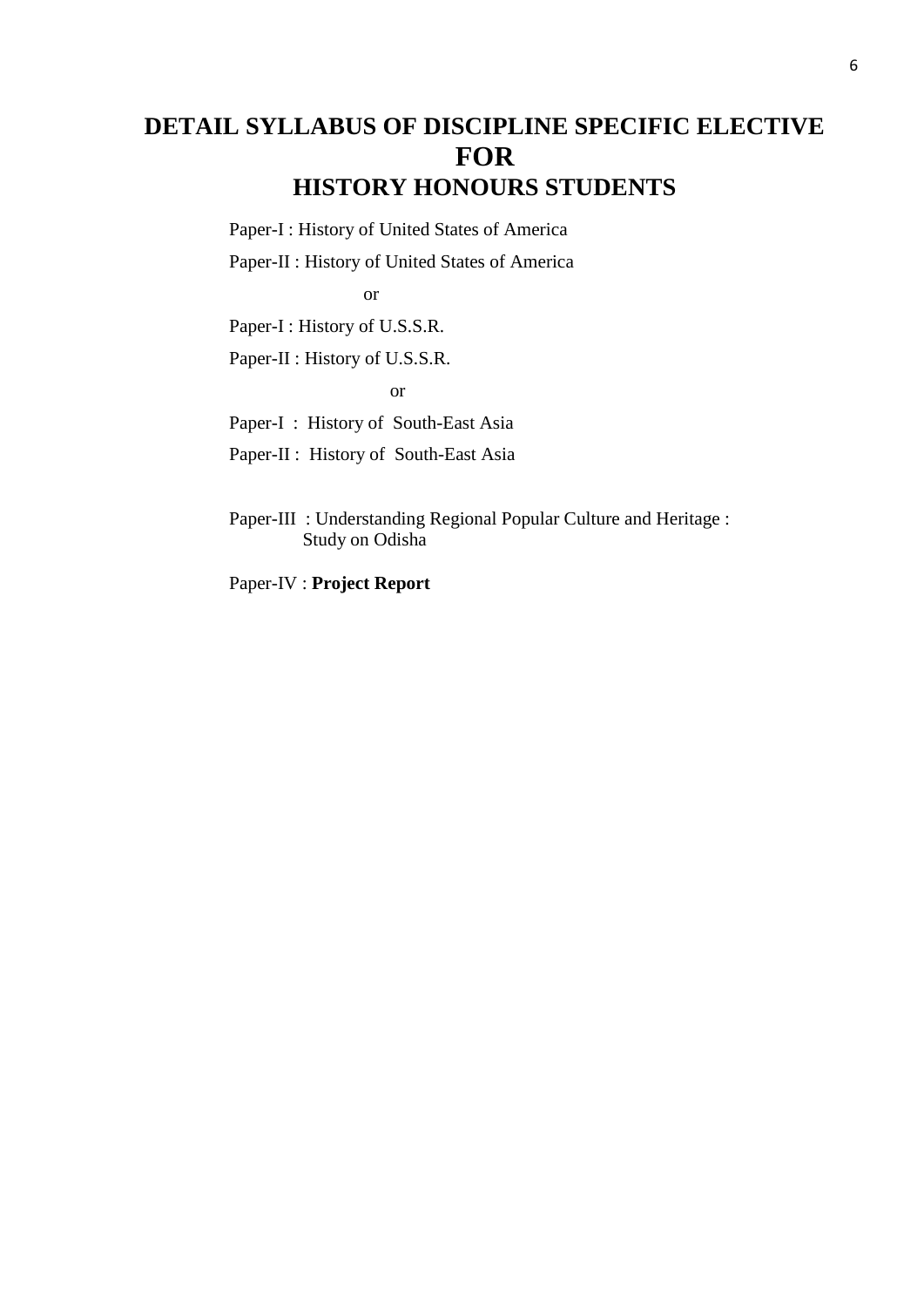# **DETAIL SYLLABUS OF HISTORY HONOURS PAPER-I : HISTORY OF INDIA –I**

### UNIT –I **: Reconstructing Ancient Indian History**

- (a) Sources and Tools of Historical Reconstruction
- (b) Palaeolithic cultures Store Industries and other Technological Development
- (c) Mesolithic cultures: New Developments in Technology and Economy, Rock Art

### Unit –2 : **The Advent of Food Production**

- (a) Neolithic Culture
- (b) Chalcolithic Cultures

### Unit-- 3: **The Harappan Civilization**

- (a) Origin, settlement patterns and Town planning.
- (b) Social and political organization, Religious Belief.
- (c) Craft, Production, Trade, Art and the problem of Urban Decline

### Unit--4 : **Culture in Transition**

- (a) Aryan Problems Advent and Dating
- (b) Social Stratification and Economic Development
- (c) Religion & Philosophy

### **Essential Readings:**

- R.S. Sharma, India's Ancient Past, New Delhi, OUP, 2007
- R.S. Sharma, Material Culture and Social Formations in Ancient India, 1983
- R.S. Sharma, Looking for the Aryas, Delhi, Orient Longman Publishers, 11995
- D.P. Agrawal, The Archaeology of India, 1985
- Bridget & F. Raymond Allchin, The Rise of Civilization of India and Pakistan, 1983.
- A.L. Basham, The Wonder that was India, 1971.
- D.K. Chakrabarti, The Archaeology of Ancient India Cities, 1997, Paperback.
- D.K. CHakrabarti, The Oxford Companion to Indian Archaeology, New Delhi, 2006.
- H.C. Ray Chaudhuri, Political History of Ancient India, Rev. Ed. With Commentary by B.N. Mukherjee, 1996
- K.A.N. Sastri, ed., History of South India, OUP, 1966.
- Upinder Singh, A History of Ancient and Early Medieval India, 2008.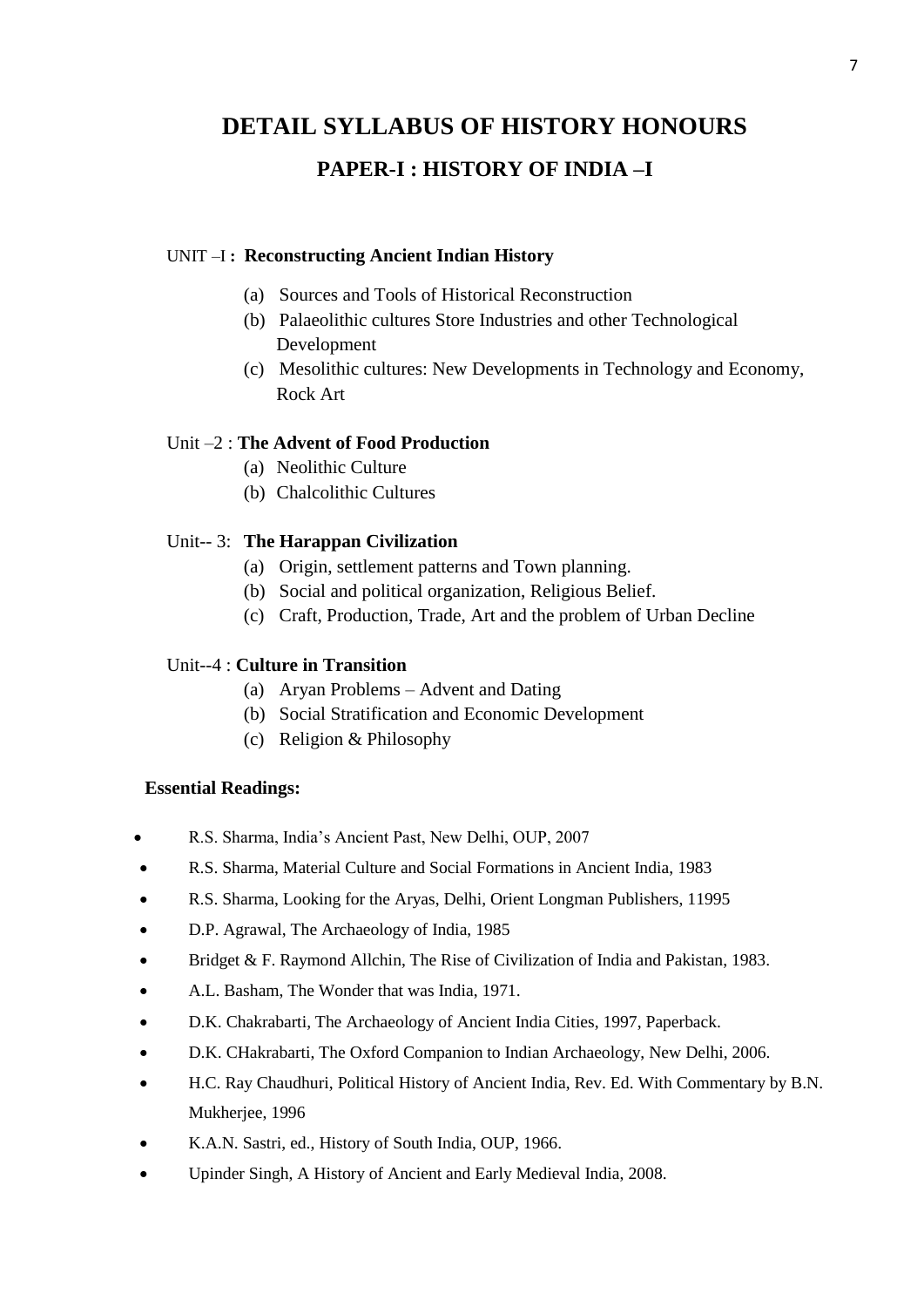- Romila Thapar, Early India from the Beginnings to 1300, London, 2002.
- Irfan Habib, A Peopl's History Vol. 1, Pre History, 2001.. Vol-2, Indus Civilization : Including other Copper Age Cultures and the History of Language change till 155 B.C., 2002

### **SUGGESTED READINGS**

- Uma Chakravarti, The Social Dimensions of Early Buddhism 1997
- Ranjan Gurukkal, Social Formations of Early South India, 2010
- R. Champakalakshmi, Trade Ideology and urbanizations : South India 300 BC AD 1300, 1996

### **PAPER--II : SOCIAL FORMATIONS AND CULTURAL PATTENS**

### **OF THE ANCIENT WORLD**

### **Unit –I : Evolution of Human Kind**

- (a) Palaeolithic Culture
- (b) Mesolithic Culture
- (c) Beginning of Agriculture.

### **Unit -2 : Bronze Age Civilization (Any one of the followings)**

- (a) Egypt (Old kingdom)
- (b) Mesopotamia (up to the Akkadian Empire)
- (c) China (Chang)

### **Unit-3 : Slave Society in Ancient Greece**

- (a) Agrarian Economy
- (b) Urbanization
- (c) Trade and commerce

### **Unit -4 : Politics in Ancient Greece**

- (a) Athans
- (b) Sparta
- (c) Greak culture

### **Essential Readings :**

Burns and Ralph. World Civilizations

Cambridge History of Africa, Vol. I

V.Gordon Chide, What Happened in History.

- G. Clark, World Prehistory : A New Perspective.
- B. Fagan, People of the Earth.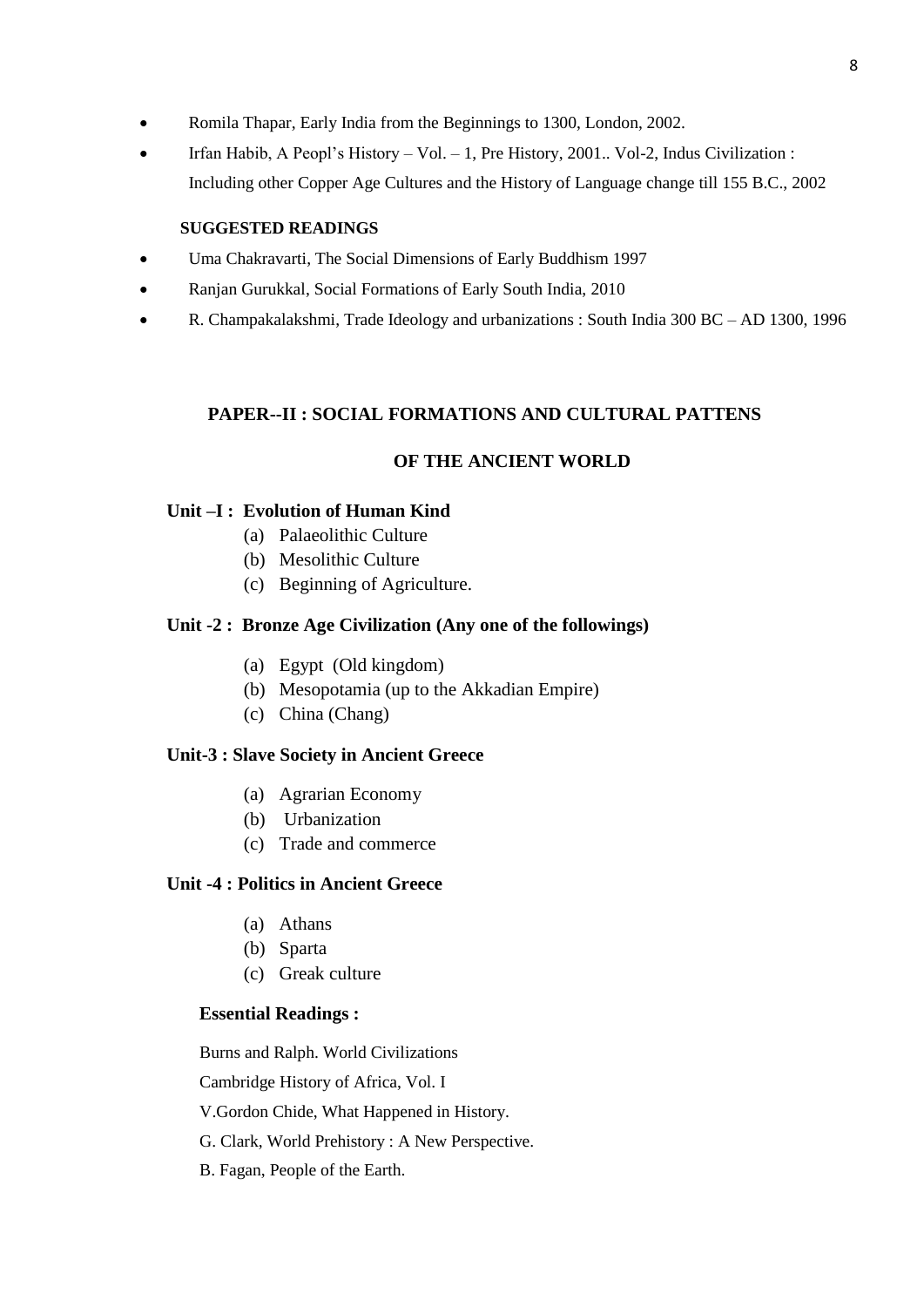Amar Farooqui, Early Social Formations. M.I. Finley, The Ancient Economy. Jacquetta Hawkes, First Civilizations. G.Roux, Ancient Iraq. Bai Shaoyi, An Outline History of China. H.W.F. Saggs, The Greatness that was Babylon B. Trigger, Ancient Egypt : A Social History. UNESCO Series : History of Mankind, Vols. I – III. R.J. Wenke, Patterns in Prehistory

#### **SUGGESTED READINGS**

G.E.M. Ste Croix, Class Struggles in the Ancient Greek World. J.D.Bernal, Science in History, Vol. I V.Gordon Childe, Social Evolution. Glyn Daniel, First Civilizations. A. Hauser, A Social History of Art, Vol. I

## **Paper -III : HISTORY OF INDIA—II**

### **Unit – I : Economy and Society (c. 300 B.C. to C.E. 300)**

- (a) Expansion of Agrarian Economy, production relations and urban growth.
- (b) Social stratification class, Varna, Jati, untouchability, Gender, marriage system and property Relations
- (c) Trade, Trade Routes and coinage.

### **Unit—2 : Changing Political Formations (c.300 to CE.300)**

- (a) The Mauryan Empire Chandragupta Maurya and Ashoka.
- (b) The Kushana—Kaniska
- (c) The Satavahanas.

## **Unit – 3 : Towards Early Medieval India (C. 4th Century to C. 750)**

- (a) The process of urban decline , pattern of trades currency and urban settlements
- (b) The nature of polities: The Gupta Empire.
- (c) Post Gupta Polities : Pallavas, Chalukyas and Vardhanas

### **Unit -4 : Religion Philosophy and Society (C. 300 B.C E 750)**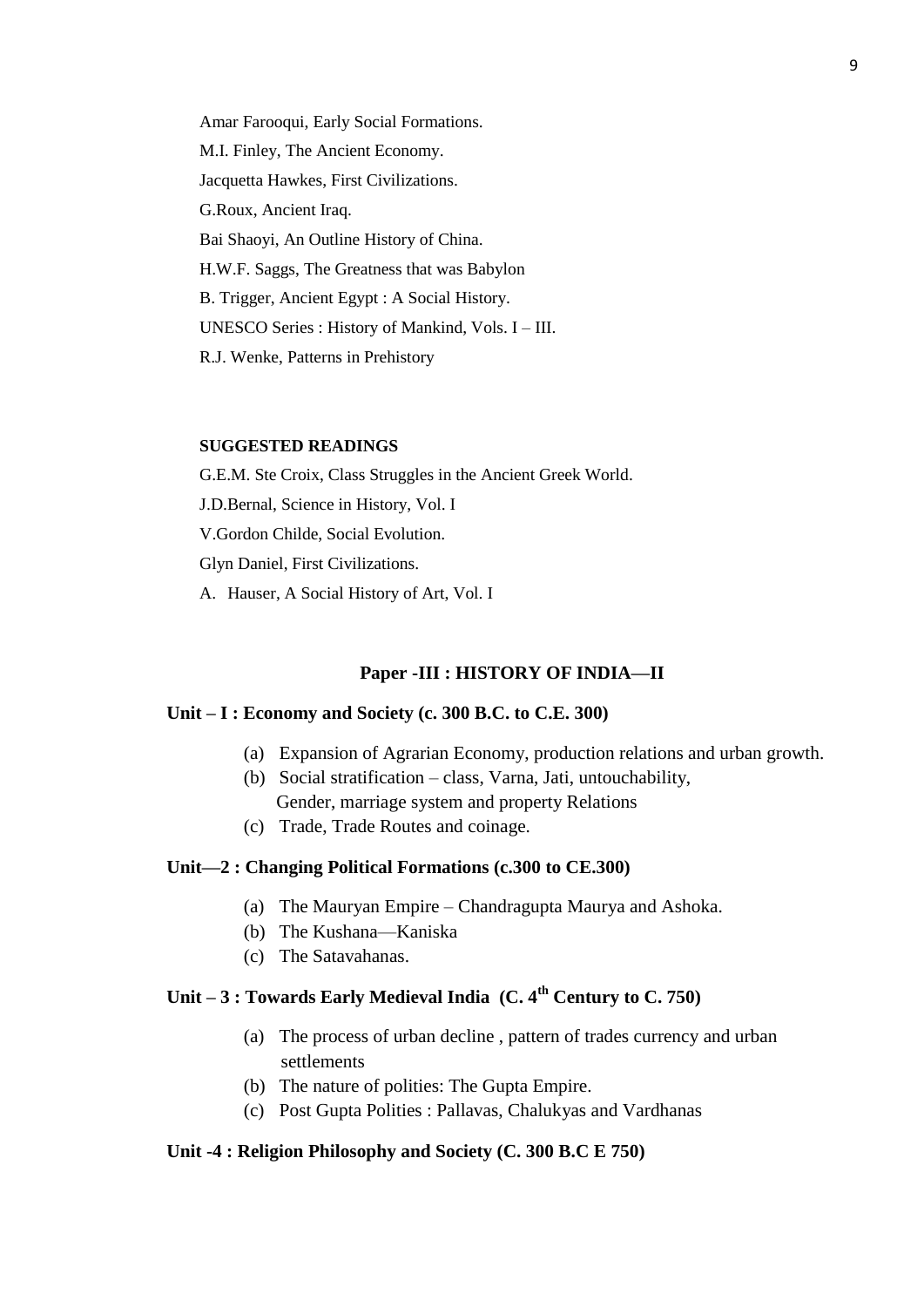- (a) Consolidaion of Brahaminical Tradition Dharma, Varnashram, Purusharthas and Samskaras
- (b) Beginning of Tantrism, Tantric Cults,  $(C, 2<sup>nd</sup>$  century B.C), Mahayan and the Puranic Tradition
- (c) Art and Architecture, its forms and patronage- Mauryan, post. Mauryan, Gupta and post Gupta period

### **Essential Readings** :

B.D. Chattopadhyaya, The Making of Early Medieval India, 1994.

D.P. Chattopadhyaya, History of Science and Technology in Ancient India, 1986.

D.D. Kosambi, An Introduction to the Study of Indian History, 1975.

S.K. Maity, Economic Life in Northern India in the Gupta Period, 1970.

B.P. Sahu (ed), Land System and Rural Society in Early India, 1977.

K.A.N. Sastri, A History of South India.

R.S. Sharma, Indian Feudalism, 1980.

R.S. Sharma, Urban Decay in India, C. 300 – C 1000 Delhi, Munshiram Manohar Lal

Romila Thapar, Asoka and the Decline of the Mauryas, 1997.

Susan Huntington, The Art of Ancient India : Buddhist, Hindu, and Jain, New York, 1985

#### **SUGGESTED READINGS**

N.N. Bhattacharya, Ancient India Rituals and their social Contents, 2<sup>nd</sup> ed., 1996

J.C. Harle, The Art and Architecture of the Indian Subcontinent, 1987

P.L. Gupta, Coins,  $4<sup>th</sup>$  ed., 1996

Kesavan Veluthat, The Early Medieval in South India, New Delhi, 2009.

H.P. Ray Winds of Change, 1994

Romila Thapar, Early India : From the Origins to 1300, 2002

### **PAPER-IV: SOCIAL FORMATIONS AND CULTURAL PATTERNS OF ODISHA**

#### **Unit 1: Social & political Life of Early and Medieval Odisha**.

- (a) Kalinga War (261 B.C.) & its significance
- (b) Mahameghavahana Kharavela : His time & Achievements
- (c) Social, Economic, Cultural Life & Polity under the Bhaumakaras and Somavamsis

### **Unit-2: Religion, Art. Architecture and Culture of Early and Medieval Odisha**

- (a) Religious Tradition-Buddhism, Jainism & Vaishnavism
- (b) Art, Architecture & Painting-Temple Sculpture, Buddhist Sculpture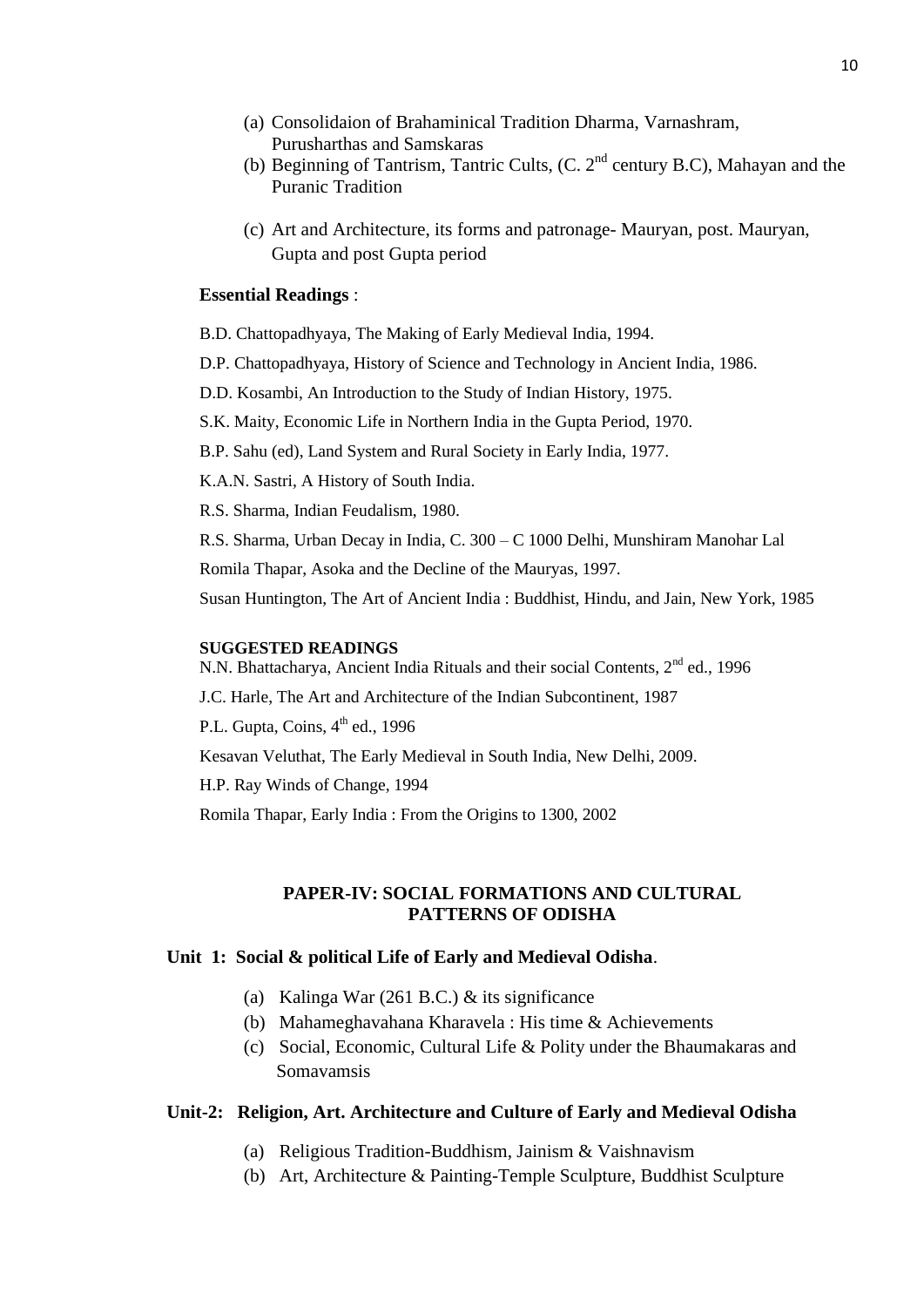& Jaina Sculpture

(c) Evolution and Growth of Odia Literature-Sarala Mahabharat

### **Unit- 3: Political & Economic Structure in Medieval Odisha**

- (a) Mughal Administration
- (b) Maratha Administration
- (c) Impact on Odisha's Socio-Economic Condition

### **Unit-4 : Colonialism in Odisha**

- (a) The Early British Administration-Its Socio-Economic Impact.
- (b) Development of Modern Education
- (c) Freedom Struggle in Odisha
- (d) Language Movement & Formation of Odisha Province.

### **Essential Readings:** :

- 1. A.C.Mittal, An Earle History of Orissa Varanasi,1961
- 2. A.K.Panda, 400years of Orissa- A Glorious epoch, Cacutta,1987
- 3. A.K.Pattanayak, Religious policy of the Imperial Gangas, New Delhi, 1988
- 4. A.C.Pradhan, A Study of History of Odisha, Bhubaneswar, 1985
- 5. A.P.Saha, Life in Medieval Orissa, Varanasi, 1976
- 6. B.P.Panda, The History of the Imperial Gangas of Orissa, BBSR, 2005
- 7. B.P.Panda, Orissa History, BBSR, 2005
- 8. B.Das, Bhaumakaras, Buddhist kings of Orissa and Their times, New Delhi, 1978
- 9. B.B.Jena, Orissa-People Culture and Quality, New Delhi, 1981
- 10. B.C.Majumdar, Orissa in the making, Calcutta, 1925
- 11. B.Mishra, Orissa under the Bhauma kings, Calcutta, 1934
- 12. B.Mishra, Dynasties of Medieval Orissa, Calcutta, 1936
- 13. B.K.Rath, Cultural History of Orissa,Delhi, 1983
- 14. B.K Sarma, Samobhamsi Kings of Orissa, Calcutta, 1983
- 15. Bhaban Sahu, Folk Life and Culture of Odisha, Kaveri Books, New Delhi
- 16. Bhagaban Sahu, Cultural History of Orissa,Anmol Publications New Delhi
- 17. C.L. Febri, History of Art of Orissa, New Delhi, 1974
- 18. C.V.R. Rao, Medieval Andhra Administration and Society under the Eastern gangas and Suryabhamsis Gajapatis, Nellore, 1976
- 19. D.N.Das, Early History of Kaling, Calcutta,1977
- 20. D.K.Ganguli, Historical Geography and Dynastic History of Orissa, Calcutta, 1975
- 21. D. Mitra, Konark, NewDelhi,1968
- 22. H.C.Das, Cultural Development in Orissa, Calcutta,1985
- 23. H.K.Mahatab, History of Orissa, Vol.I & II, Cuttack
- 24. K.C.Panigrahy, Archeological Remains of Bhubaneswar, Bombay, 1958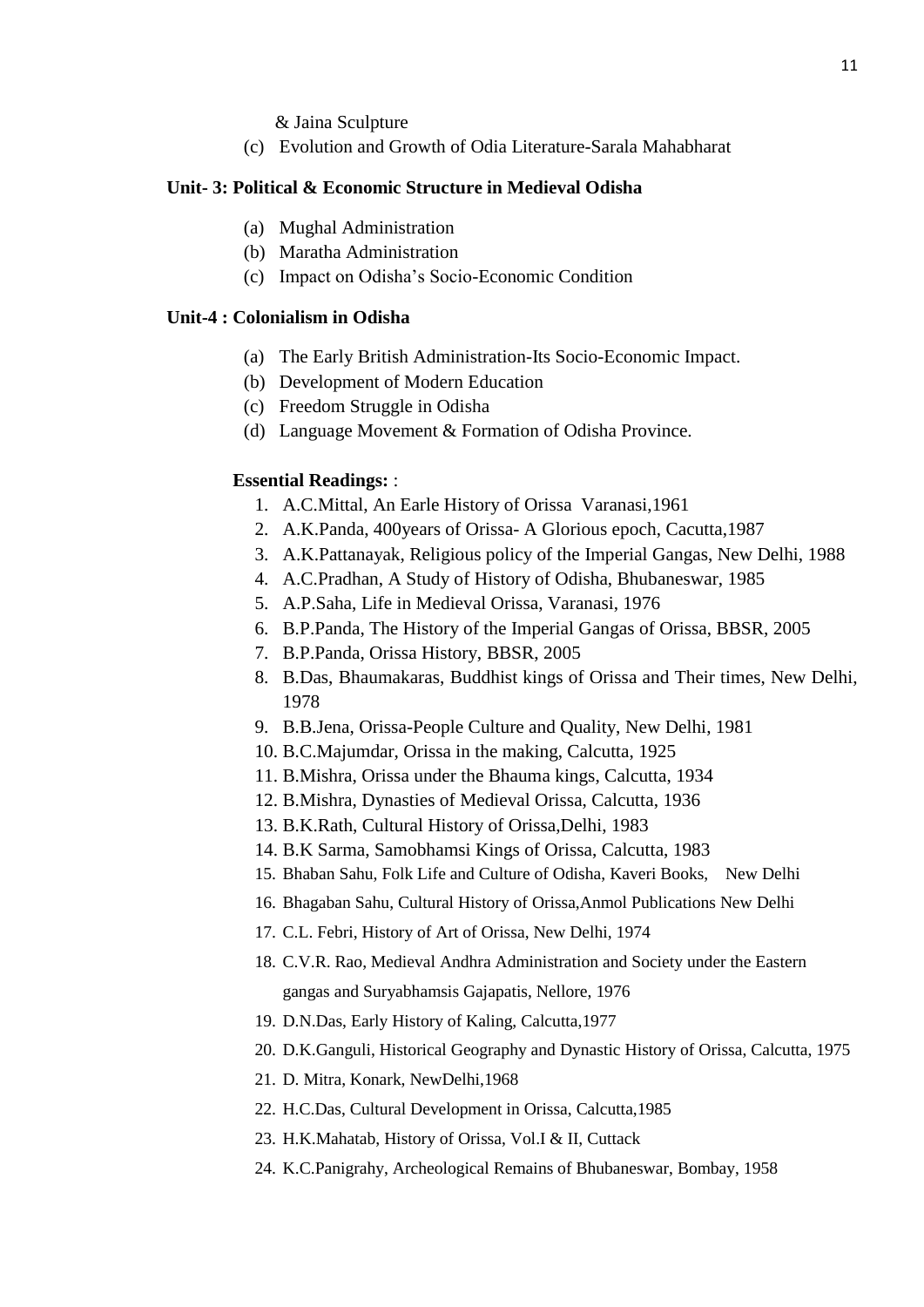25. K.C.Panigrahy, History of Orissa, Cuttack,1988

26. L.K.Panda, Saivism in Orissa, New Delhi, 1985

27.

- 28. Pyari Mohan Acharya, Odisha Itihasa,Cuttack
- 29. P.Benerli, The Folk dance of India, Allhabad
- 30. A. Thomas & S. Barbara, Folklore-An Encyclopedia of Belief, Custom, Tales, Music & Art, California
- 31. Acharya Banambara, Bharata Natya Sastra, Bhubaneswar
- 32. K.C.Behera, Odisara Yatra o Paramparika Natya Dhara, Cuttack
- 33. Durga Bhagavat, An Outline of Indian Folklore, Bombey
- 34. N.N.Bhatacharya, History of Tantric Religion, New Delhi
- 35. Hemango Biswas, Ed., Folk Music 7 Folklore,: An Anthology, Calcutta
- 36. N.K.Bose, Culture & Society in India, Calcutta
- 37. S.K.Chatterji, the People, Language and Culture of Orissa,

## Bhubaneswar

- 38. H.C.Das, Folk Music and Dance, Cuttack
- 39. C.R.Das, Folk Culture and Literature, Vol.I, Cuttack
- 40. Dhiren Das, Dandanata, Bhubaneswar
- 41. H.K.Das, Odiya Natakara Bikas Dhara, Part-II, Cuttack
- 42. K.B.Das, Folklore of Odisha, New Delhi
- 43. Premal;ata Das, Odisara Osa Brata Katha, Cuttack
- 44. Jasleen Dhamila, Indian Folk Art and Crafts, New Delhi
- 45. Sisir Kumar panda, Political and Cultural History of Orissa,New Age International (P0Ltd. Publisher, New Delhi
- 46. M.N.Padhy, Tribal Society and Culture: Change and Continuity, Omsri SaivaniSecure Print(P0Ltd, Hyderabad

### **PAPER- V : HISTORY OF INDIA –III (C. 750 -- 1206)**

### **Unit –I: Studying Early Medieval India**

- (a) Sources—Literary, Epigraphic and Numismatics
- (b) Indian feudalism.
- (c) Rise of the Rajputs and the nature of the states

### **Unit –II : Political Structure**.

- (a) Evolution of political structure, Rastrakutas, Palas and Cholas
- (b) Legitimization of kingship, Brahmanas and Temples.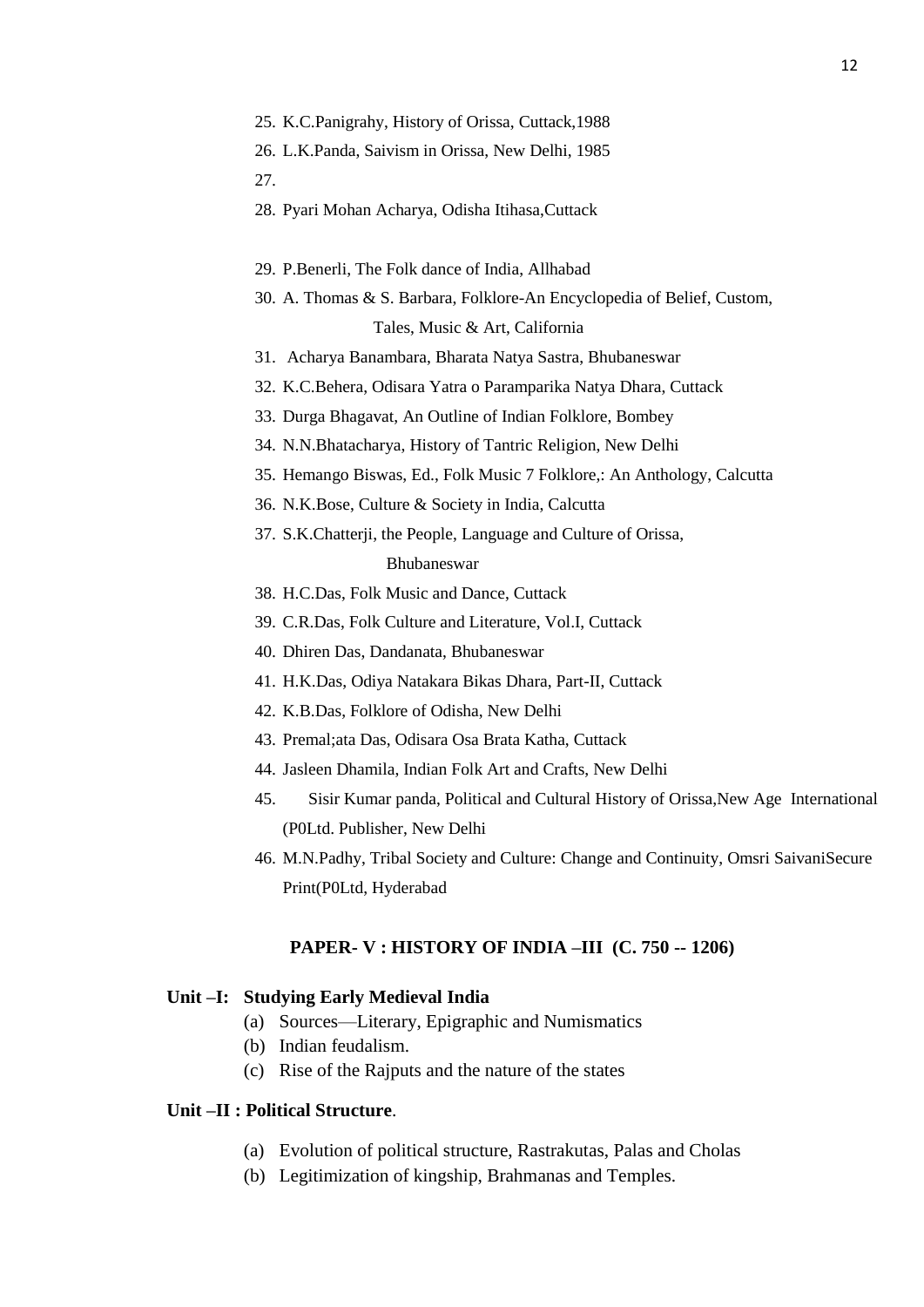(c) Arab conquest of Sindh and its impact, Early Turkish invasions— Causes and Consequences

### **Unit III : Trade and Commerce**

- (a) Inter–Regional Trade
- (b) Maritime Trade, forms and Exchange
- (c) Process of Urbanization

### **Unit-IV : Religious and Cultural Developments**

- (a) Bhaktism, Tantrism, Puranic Tradition
- (b) Buddhism & Jainism
- (c) Growth and Development of Regional Language, Literature and Evolution of Regional styles of Art and Architecture

#### **Essential Readings :**

Perry Anderson, Passages from Antiquity to Feudalism, Marc Bloch, Feudal Society, 2 Vols. Cambridge History of Islam, 2 Vols Georges Duby, The Early Growth of the European Economy. Fontana, Economic History of Europe, Vol. I (relevant chapters). P.K. Hitt, History of the Arabs. P. Garnsey and Saller, The Roman Empire.

#### **SUGGESTED READINGS**

S. Ameer Ali, The Spirit of Islam

J. Barrowclough, The Medieval Papcy.

Encylopedia of Islam, (ed.), 4 Vols.

M.G.S Hodgson, The Venture of Islam.

R.S. Sharma, Indian Feudalism (Circa 300-1200

B.D. Chattopadhyaya, The Making of Early Medieval India.

R.S. Sharma and K.M. Shrimali, eds, Comprehensive History of India, Vol. IV (A& B)

Mohammad Habib and K.A. Nizami, (ed,) Comprehensive History of India, Vol. V, The Delhi Sultanate

Harmann Kulke, ed., The State in India (AD 1000 – AD- 1700)

N. Karashima, South Indian History and Society (Studies from Inscriptions, AD 850 – 1800)

Derryl N. Maclean, Religion and Society in Arab Sindh.

Irfan Habib, Medieval India : The study of a Civilizations.

Richard Davis Lives of India Images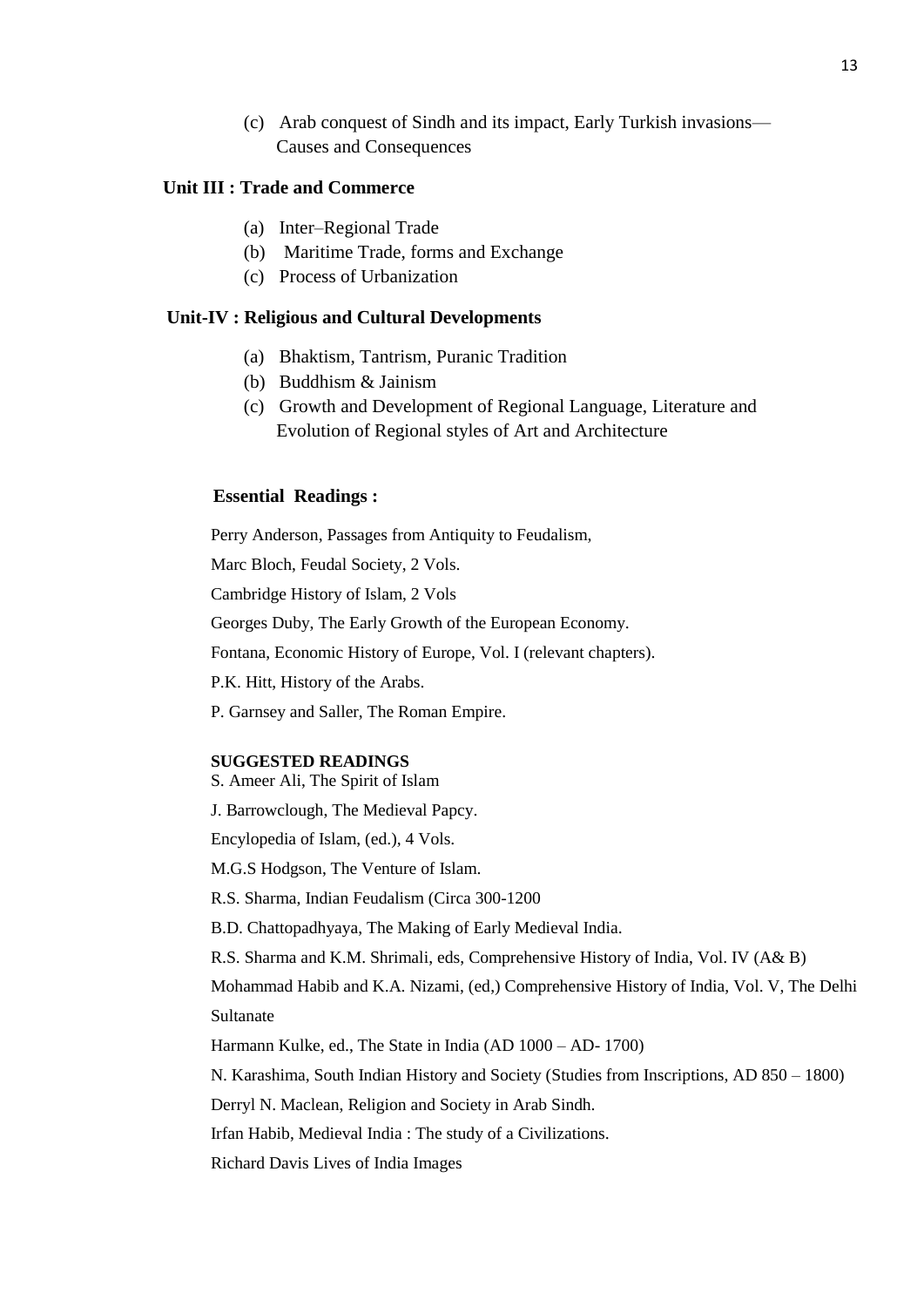Romila Thapar, Somanatha : The Many Voices of a History. John S. Deyell, Living without Silver : The Monetary History of Early Medieval North India. VIjaya Ramaswamy, Walking Naked : Women, Society and Spirituality in South India. Burton Stein, Peasant State and Society in Medieval South India R. Champakalakshmi, Trade, Ideology and Urbanization : South India, 300 BC to 1300 AD Al. Beruni's India, NBT Edition Ali Hujwiri, Kashful Mahjoob, (tr). R.Nicholson. S.C. Mishra, Rise of Muslim Communities in Gujrat J.Schwartzberg, Historical Atlas of South Asia

### **PAPER--VI : RISE OF MODERN WEST—I**

#### **Unit I : Early Colonial Expansion**

- (a) Motives Voyages and Explorations
- (b) Conquest of America, & beginning of colonization

### **Unit –II : Renaissance**

- (a) Social Roots Renaissance and city-states of Italy.
- (b) Spread of Humanism in Europe
- (c) Development of Art.

## **Unit III : European Reformation in the 16th century**.

- (a) Nature, Meaning & Causes
- (b) Course of Reformation
- (c) Results v & Significance

## **Unit –IV : Economic Developments of 16th century**

- (a) Green Revolution
- (b) Commercial Revolution
- (c) Expansion of Industries.

### **Essential Readings :**

T.S. Aston and C.H.E. Philpin (eds.), The Brenner Debate

H. Butterfield, The Origins of Modern Science.

Carlo M. CIppolla, Fontana Economic History of Europe, Vols II and III

Carlo M. Cipolla, Before the Industrial Revolution, European Society and Economy, 1000- 1700. 3rd ed. (1993)

D.C. Coleman (ed.), Revisions in Mercantilism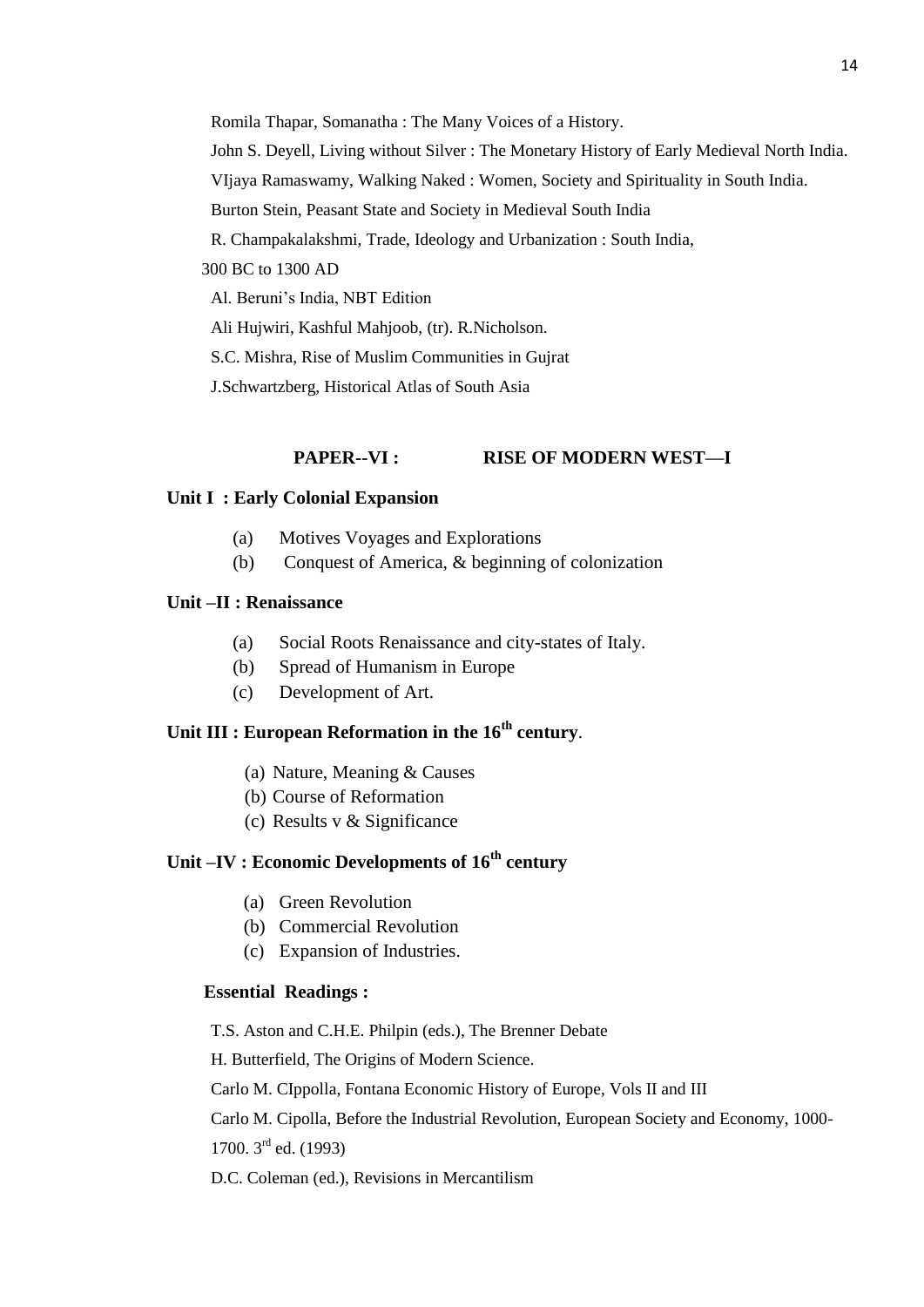Raph Davis, The Rise of the Atlantic Economics. Maurice Dobb, Studies in the Development of Capitalism. J.R. Hale, Renaissance Europe. R.Hall, From Galileo to Newton Christonpher Hill, A Century of Revolutions. Rodney Hilton, Transition from Feudalism to Capitalism. H.G. Koenigsberger and G. L. Mosse, Europe in the Sixteenth Century. Stephen J. Lee, Aspects of European History, 1494 – 1789. G. Parker, Europe in Crisis, 1598- 1648 G. Parker and L.M. Smith, General Crisis of the Seventeenth Century. J.H. Parry, The Age of Reconnaissance. Meenaxi Phukan, Rise of the Modern West : Social and Eoconomic History of Early Modern Europe. V. Poliensiky, War and Society in Europe, 1618 – 48. Theodore K. Rabb, The Struggle for stability in Early Modern Europe V. Scammeli, The First Imperial Age : European Overseas Expansion, 1400 – 1715. Jan de Vries, Economy of Europe in an Age of Crisis 1600 & 1750

#### **SUGGESTED READINGS**

M.S. Anderson, Europe in the Eighteenth Century. Perry Anderson, The Lineages of the Absolutist State. Sturat Andrews, Eighteenth Century Europe, B.H. Slicher Von Bath, The Agrarian History of Western Europe, AD 500-1850 The Cambridge Economic History of Europe,  $Vol - I - VI$ James B. Collins, The State in Early Modern France : New Approaches to European History. G.R. Elton, Reformation Europe, 1517 – 1559. M.P. Gilmore, the World of Humanism, 1453 – 1517. Peter Kriedte, Peasants, Landlords and Merchant Capitalists J. Lynch, Spain under the Hapsburgs. Peter Mathias, First Industrial revoluntions. Harry Miskimin, The Economy of Later Renaissance Europe : 1460 – 1600. Charles A. Nauert, Humanism and the Culture of the Renaissance (1996) The New Cambridge Modern History of Europe, Vols I – VII L.W. Owie, Seventeenth Century Europe F.Rice, The Foundations of Early Modern Europe.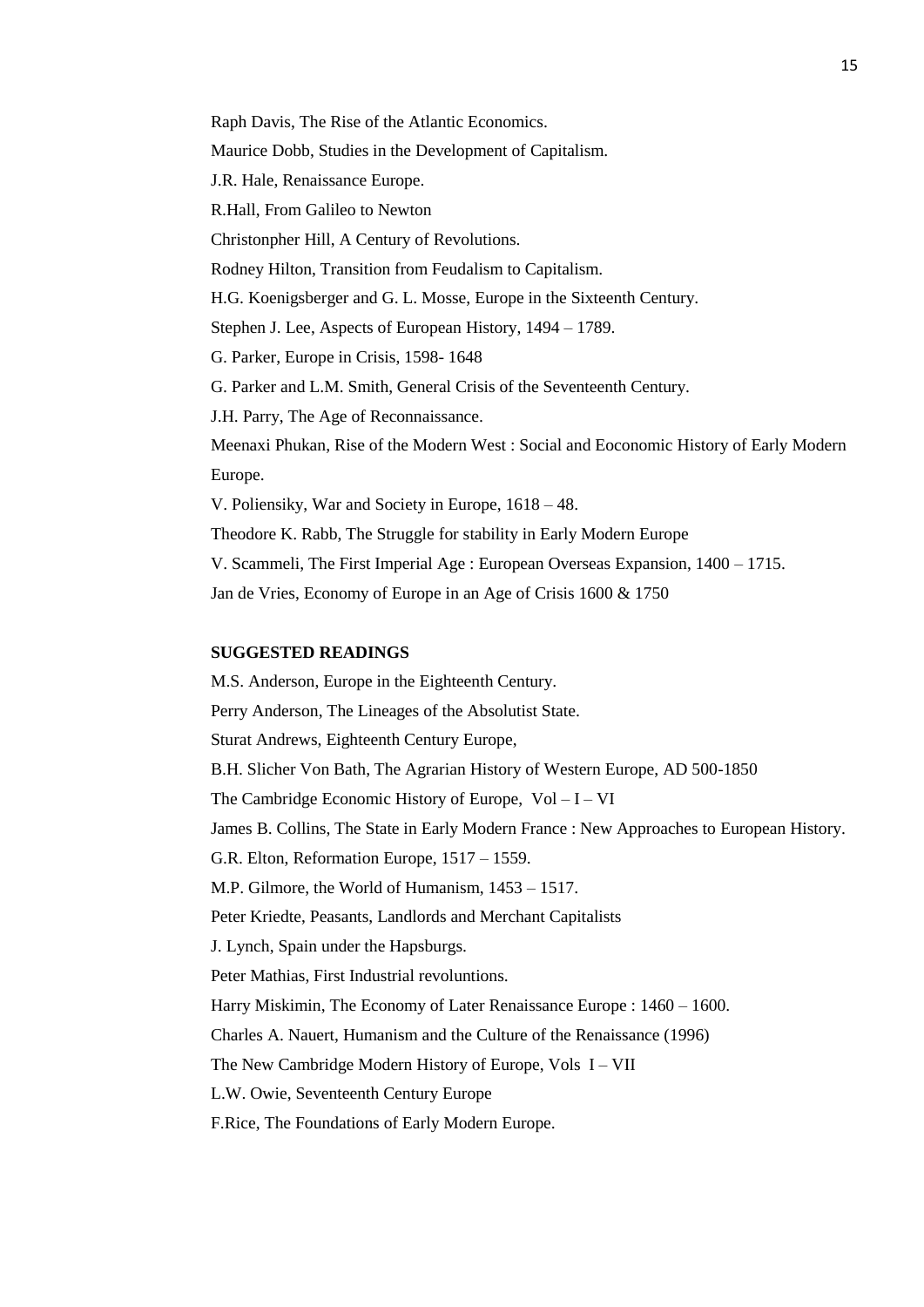## **PAPER – VII : HISTORY OF INDIA-IV (1206--1550)**

### **Unit – I : Interpreting Delhi Sultanate**

- (a) Sources- Literary, Turkish Tradition, vernacular Historians & Epigraphy.
- (b) Foundation, Consolidation and Expansion of the Sultanate of Delhi— Allaudin Khiliji & Mahammad bin Tughluq

## **Unit- II : The Lodis**

- (a) Bahlul Lodi, Sikandar Lodi
- (b) Ibrahim Lodi & Battle of Panipath
- (c) Development of Art, Architecture & Literature

## **Unit –III : Society and Economy**

- (a) Revenue free grants and Agricultural Production.
- (b) Changes in Rural Society & Revenue System, Market Regulations.
- (c) Trade & Commerce and Oceanic Trade

## **Unit- IV : Religion Society and Culture**

- (a) Bhakti Movement and Monotheistic Tradition in India
- (b) Nathapanthis, Kabir, Nanak and the Sant Tradition
- (c) Sub: Movement

### **Essential Readings :**

Mohammad Habib and K.A. Nizami, eds, Comprehensive History of India, Vol. V, The Delhi Sultanante.

Satish Chandra, Medieval India I.

Peter Jackson, The Delhi Sultanate.

Catherine Asher and Cynthia Talbot, India Before Europe.

Tapan Ray Chaudhuri and Irfan Habib, Eds, Cambridge Economic History of India, Vol. I

K.A. Nizami, Religion and Politics in the Thirteenth Century.

W.H. McLeob, Karine Scholmer, Et al, Eds, The Sants

S.A.A. Rizvi, A History of Sufism in India, Vol. I.

Mohibul Hasan, Historians of Medieval India

### **SUGGESTED READINGS**

Cynthia Talbot, Pre-Colonial India in Practice.

Simon Digby, War Horses and Elephants in the Delhi Sultanate.

I.H. Siddiqui, Afghan Despotism.

Burton Stein, New Cambridge History of India : Vijayanagara.

Riachard M. Eaton, Ed., Indai's Islamic Traditions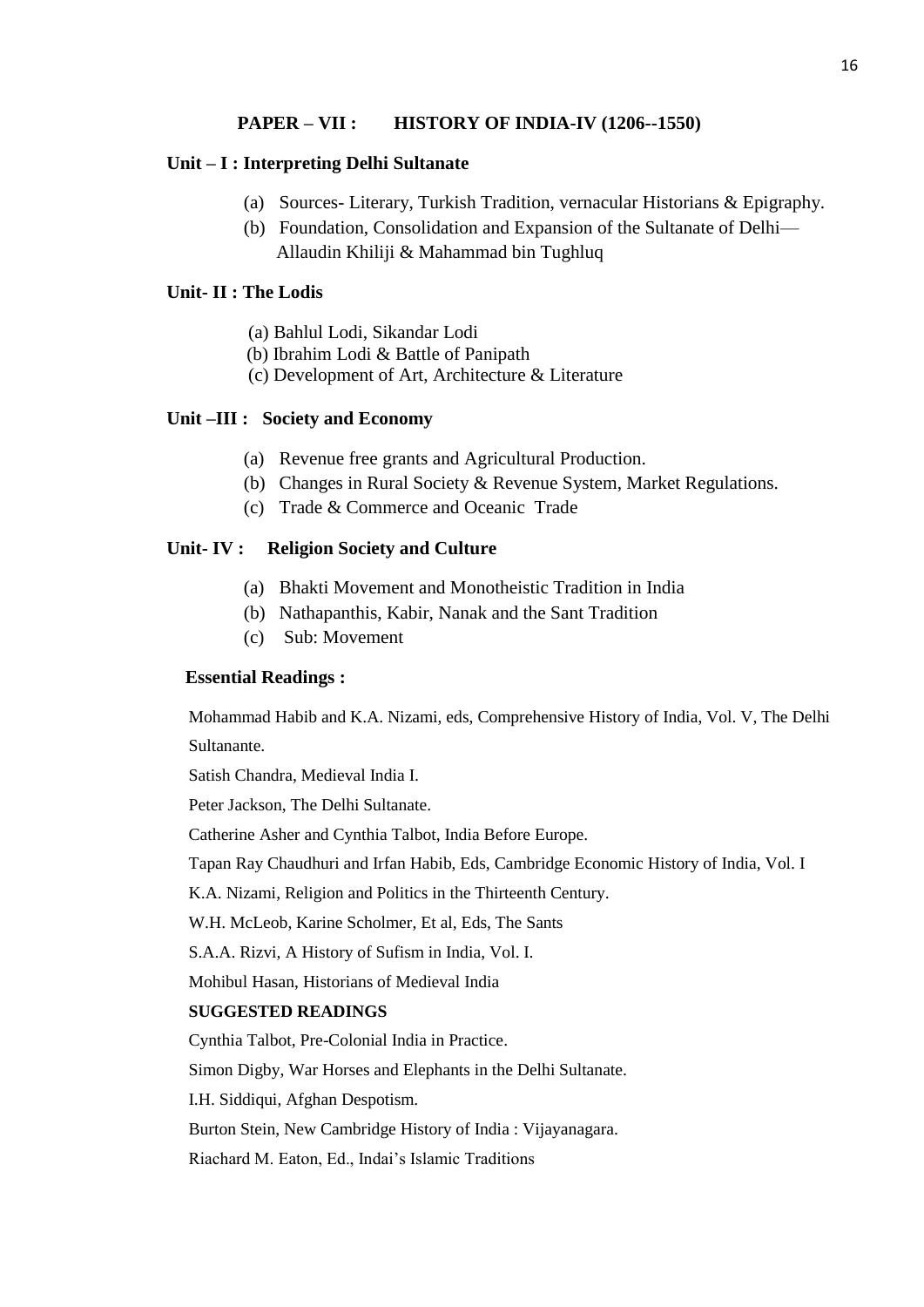Vijaya Ramaswamy, Walking Naked : Women, Society and Spirituality in South India. Sheldon Pollock, Languages of the Gods in the World of Men. Pushpa Prasad, Sanskrit Inscriptions of the Delhi Sultanate. Andre Wink, Al-Hind, Vols. I - III

## **Paper – VIII : RISE OF THE MODERN WEST – II**

## **Unit- I : 17th Century European Crisis**

- (a) Economic
- (b) Social
- (c) Political

### **Unit – II : Western Revolution Major Issues**

- (a) Glorious Revolution
- (b) American Revolution-- Major Issues.
- (c) Industrial Revolution

### **Unit – III : Renaissance, Mercantilism and European Economy in 17th and 18th century**

## **Unit – IV : European Politics in the 18th century : Parliamentary Monarchy**

- (a) Robert Walpole
- (b) Pit the Elder
- (c) Pit, the younger.

### **Essential Readings :**

T.S. Aston and C.H.E. Philpin (eds.), The Brenner Debate

H. Butterfield, The Origins of Modern Science.

Carlo M. CIppolla, Fontana Economic History of Europe, Vols II and III

Carlo M. Cipolla, Before the Industrial Revolution, European Society and Economy,

1000- 1700. 3rd ed. (1993)

D.C. Coleman (ed.), Revisions in Mercantilism

Raph Davis, The Rise of the Atlantic Economics.

Maurice Dobb, Studies in the Development of Capitalism.

J.R. Hale, Renaissance Europe.

R.Hall, From Galileo to Newton

Christonpher Hill, A Century of Revolutions.

Rodney Hilton, Transition from Feudalism to Capitalism.

H.G. Koenigsberger and G. L. Mosse, Europe in the Sixteenth Century.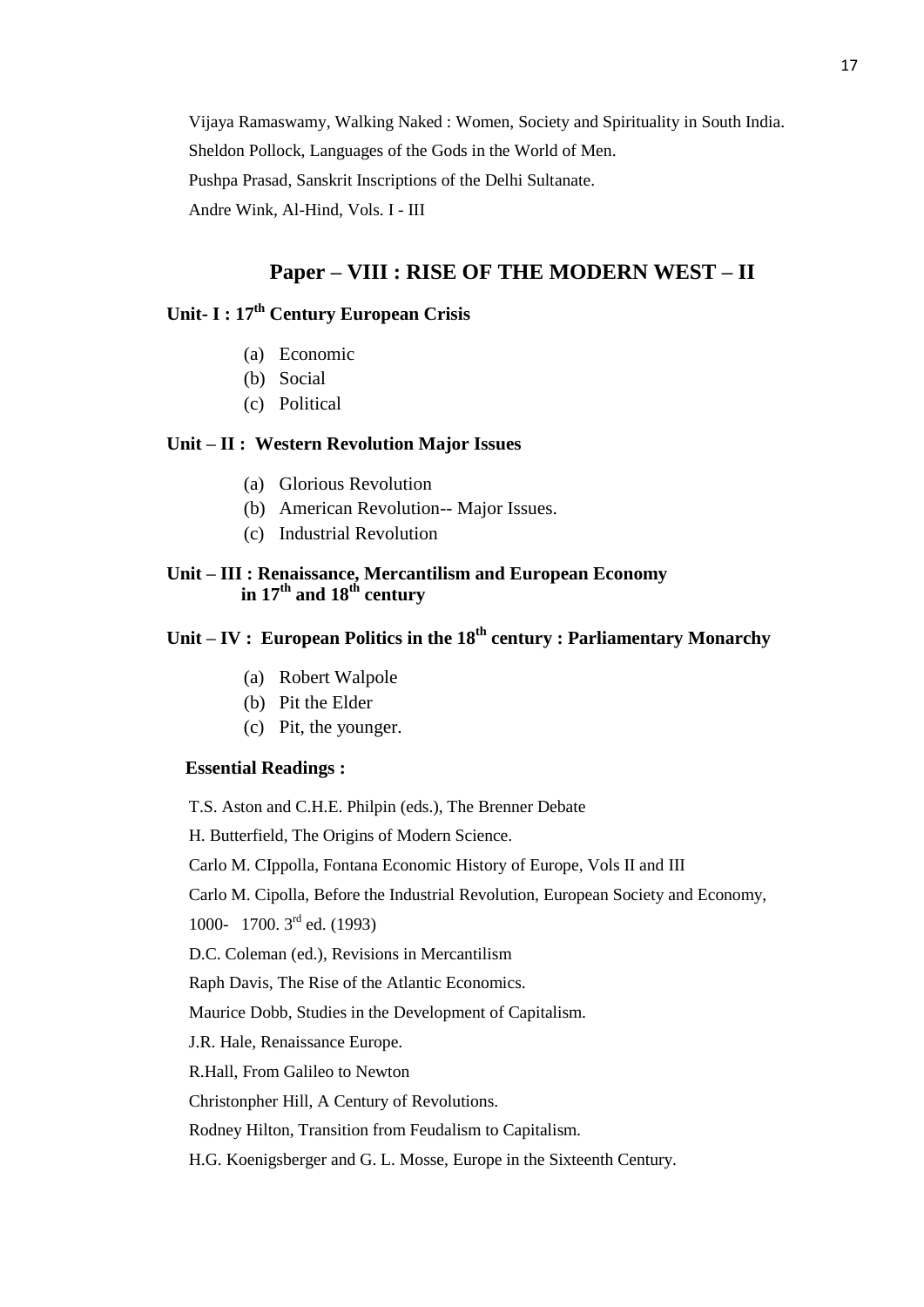Stephen J. Lee, Aspects of European History, 1494 – 1789.

G. Parker, Europe in Crisis, 1598- 1648

G. Parker and L.M. Smith, General Crisis of the Seventeenth Century.

J.H. Parry, The Age of Reconnaissance.

Meenaxi Phukan, Rise of the Modern West : Social and Economic History of Early Modern Europe.

V. Poliensiky, War and Society in Europe, 1618 – 48.

Theodore K. Rabb, The Struggle for stability in Early Modern Europe

V. Scammeli, The First Imperial Age : European Overseas Expansion, 1400 – 1715.

Jan de Vries, Economy of Europe in an Age of Crisis 1600 & 1750

### **SUGGESTED READINGS**

M.S. Anderson, Europe in the Eighteenth Century.

Perry Anderson, The Lineages of the Absolutist State.

Sturat Andrews, Eighteenth Century Europe,

B.H. Slicher Von Bath, The Agrarian History of Western Europe, AD 500-1850

The Cambridge Economic History of Europe, Vol. I – VI

James B. Collins, The State in Early Modern France : New Approaches to European History.

G.R. Elton, Reformation Europe, 1517 – 1559.

M.P. Gilmore, the World of Humanism, 1453 – 1517.

Peter Kriedte, Peasants, Landlords and Merchant Capitalists

J. Lynch, Spain under the Hapsburgs.

Peter Mathias, First Industrial Revolution

Harry Miskimin, The Economy of Later Renaissance Europe : 1460 – 1600.

Charles A. Nauert, Humanism and the Culture of the Renaissance (1996)

The New Cambridge Modern History of Europe, Vols I – VII

L.W. Owie, Seventeenth Century Europe

F.Rice, The Foundations of Early Modern Europe.

### **PAPER--IX : HISTORY OF INDIA-V ( C.1550 --1605)**

#### **Unit – I : Study of Sources**

- (a) Persian Literature
- (b) Translations
- (c) Vernacular Literature
- (d) Traditions and Modern Interpretations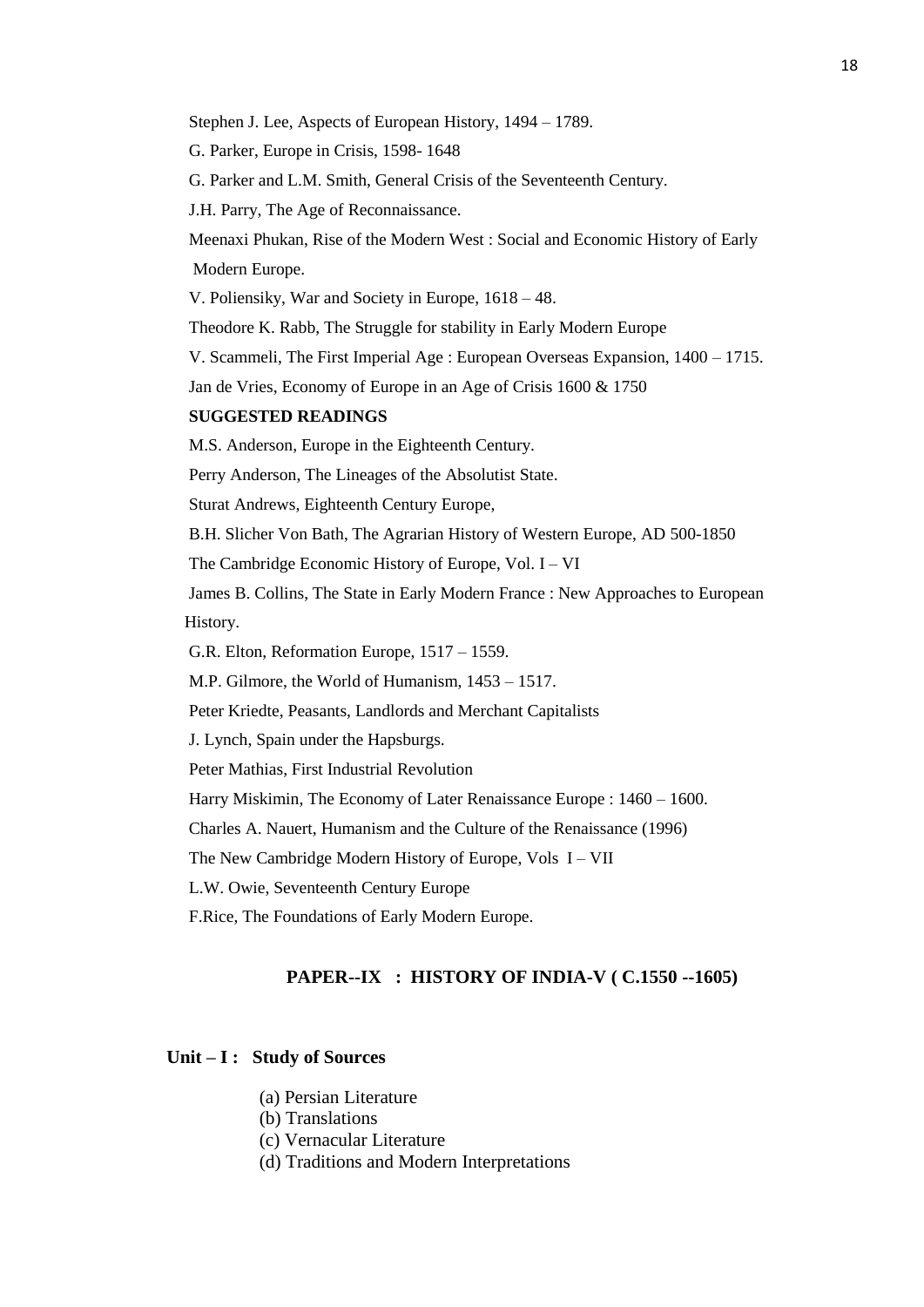### **Unit – II : Establishment of Mughal Rule**

- (a) India on the eve of Babar's--invasion, issue of fire arms,
	- Military Technology and Warfare
- (b) Humayun's struggle for Empire
- (c) Shershah- Administration and Revenue Reforms

#### **Unit-III : Consolidation of Mughal Rule**

- (a) Akbar's campaign and conquests
- (b) Evolution of Administration under Akbar.
- (c) Akbar's policy towards Rajputs, Deccan and North-west frontier.

### **Unit- IV : Rural Society, Economy and Religious Ideas**

- (a) Land Revenue system, Extension of Agriculture
- (b)Internal trade and commerce, overseas Trade.
- (c) Akbar's Policy of Religious Toleration Sufi mystical and intellectual Interventions and role of Ulema

#### **Essential Readings:**

M.Habib & K.A.Nizami, A Comprehensive History of India T.R.Chaudhury & Irfan Habib, (Ed) A Comprehensive History of India Peter Jackson, Delhi Sultanate : A Political and Military History Tara Chand, Influence of Islam on Indian Culture Satis Chandra, A History of Medieval India Percy Brown, Islamic Architecture Irfan Habib, The Agrarian System of Mughal India(1556-1707) M. Athar Ali, Mughal Nobility under Aurangzeb Shireen Moosvi, The Economy of the Mughal Empire R.P.Tripathy, The Rise and Fall of the Mughal Empire, Vol.I & Vol.II P.J.Marshall, The Eighteenth Century in Indian History Stewart Gordon, The Marathas, 1600-1818 Percy Brown, Islamic Architecture Irfan Habib, The Agrarian System of Mughal India (1556-1707) M. Athar Ali, Mughal Nobility under Aurangzeb Shireen Moosvi, The Economy of the Mughal Empire R.P.Tripathy, The Rise and Fall of the Mughal Empire, Vol.I & Vol.II P.J.Marshall, The Eighteenth Century in Indian History Stewart Gordon, The Marathas, 1600-1818 Percy Brown, Islamic Architecture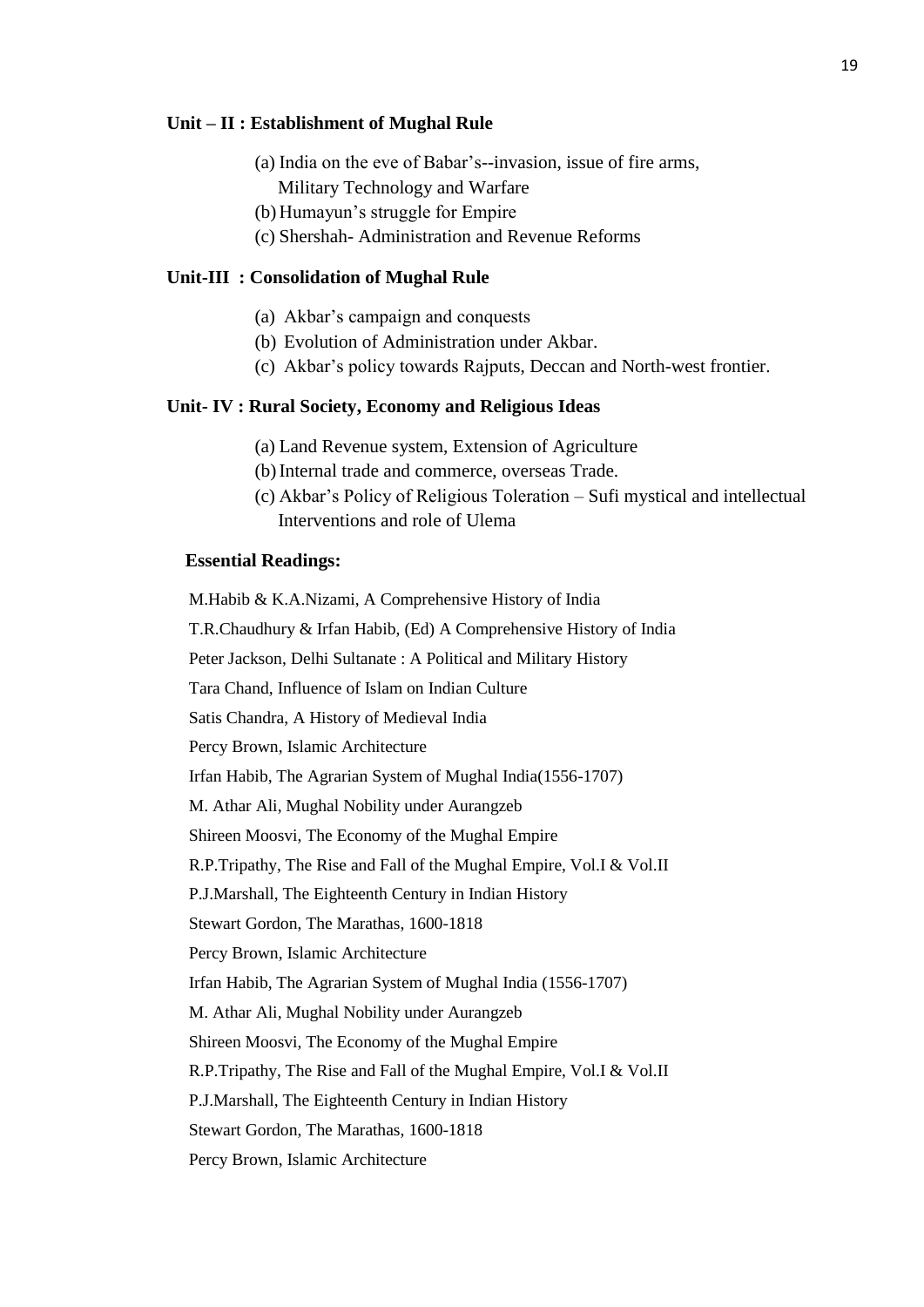### **PAPER–X : HISTORY OF INDIA (c. 1605 – 1750)**

### **Unit – I : Change of Political Culture**

 (a) Mughal Polity under Jahangir (b).Role of Nurjahan

### **Unit- II : Political Culture under Shah Jahan**

- (a) Extension of Mughal Rule
- (b) Changes in Imperial Culture
- (c) Development of Art, Architecture and Literature

### **Unit III : Mughal Empire under Aurangzeb**

- (a) Issue of war of succession
- (b) Policy towards Religion and Religious institutions
- (c) Conquests and its impact

### **Unit – IV : Regional Politics of Aurangzeb**

- (a) Relation with Rajputs and Deccan kingdoms.
- (b) Emergence of Shivaji and Aurangzeb's Relation with the Marathas
- (c) Decline of the Mughals

### **Essential Readings** :.

C.A. Bayly, Indian Society and the Making of the British Empire, New Cambridge,History of India.

Bipan Chandra, Rise and Growth of Economic Nationalism in India

Suhash Chakravarty, The Raj Syndrome : A study in Imperial Perceptions, 1989.

J.S. Grewal, The Sikhs of the Punjab, New Cambridge History of India.

Ranajit Guha, ed. A Subaltern Studies

Dharma Kumar and Tapan Raychaudhuri, Eds. The Cambridge Economic History of India, Vol-II

P.J. Marshall, Bengal : The British Bridgehead, New Cambridge History of India.

R.C. Majumdar, ed., History and culture of Indian People, Vols –IX and X. British Paramountcy and Indian Renaissance.

Rajat K. Ray, ed., Entrepreneurship and Industry in India, 1800 – 1947, Oxford in India Readings

Eric Stokes, English Utilitarian and India

Ram Lakshan Shukla, ed. Adhunik Bharat Ka Itihas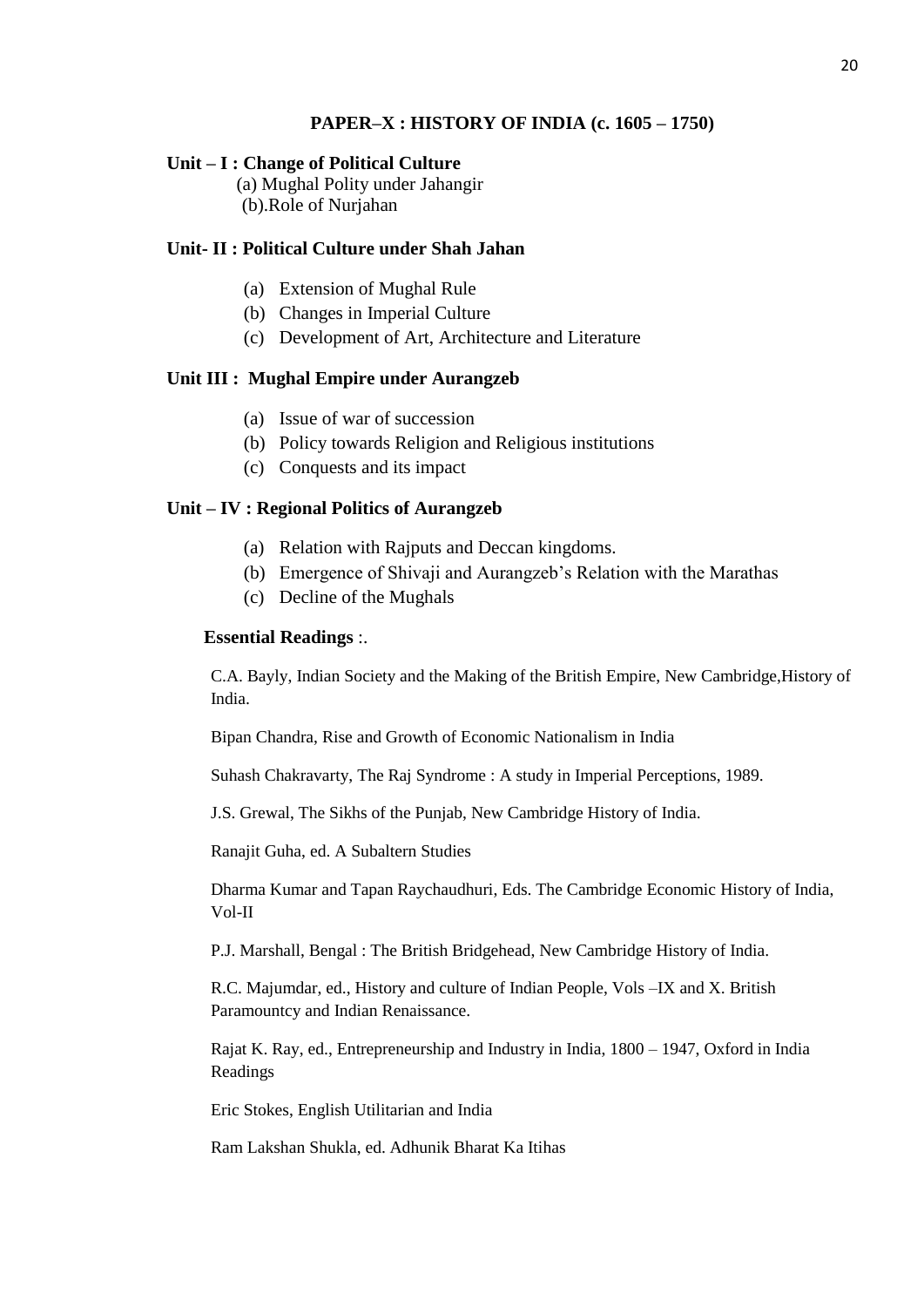#### **SUGGESTED READINGS**

David Arnold and Ramchandra Guha, eds, Nature, Culture and Imperialism.

Amiya Bagchi, Private Investment in India.

Bipan Chandra, K.N. Panikkar, Mridula Mukherjee, Sucheta Mahajan and Aditya Mukherjee, India's Struggles for Independence

A.R. Desai, Peasant Struggles in India.

R.P. Dutt, India today

M.J.Fisher, ed. Politics of Annexation (Oxford in India Readings)

Ranajit Guha, Elementary Aspects of Peasant Insurgency in Colonial India (11983)

P.C. Joshi, Rebellion 1857 : A Symposium.

J.Krishnamurti, Women in Colonial India

Dadabhai Naroji, Poverty and Un-British Rule in India

### **PAPER-- XI : HISTORY OF MODERN EUROPE (1780-1939**

#### **Unit – I: The French Revolution (1789)**

- (a) Crisis of Ancient Regime
- (b) Intellectual Currents
- (c) Role of Social Class and Economic Currents, France between 1789-1799
- (d) Napoleonic Consolidation, Reforms, Napoleonic Empire and Fall

## **Unit- II : The Removing of States in the 19th and 20th centuries**.

- (a) Formation of National identities in Germany
- (b) Formation of National Identity in Italy
- (c) Political and Administrative reorganization and birth of Italy and Germany

### **Unit III : Liberal Democracy, Working Class Movements and socialism in the 19th and 20th centuries**

- (a) Crisis of Feudalism in Russia, Emancipation of Serfs,
- (b) Revolution of 1905, Bolshevik Revolution of 1912
- (c) Growth of Militarism, Power Blocks and War of 1914-1918

### **Unit – IV : Imperialistic War and Crisis**

- (a) Growth of Militarism, Power Blocks and Alliances.
- (b) Rise of fascism and Nazism
- (c) Spanish Civil war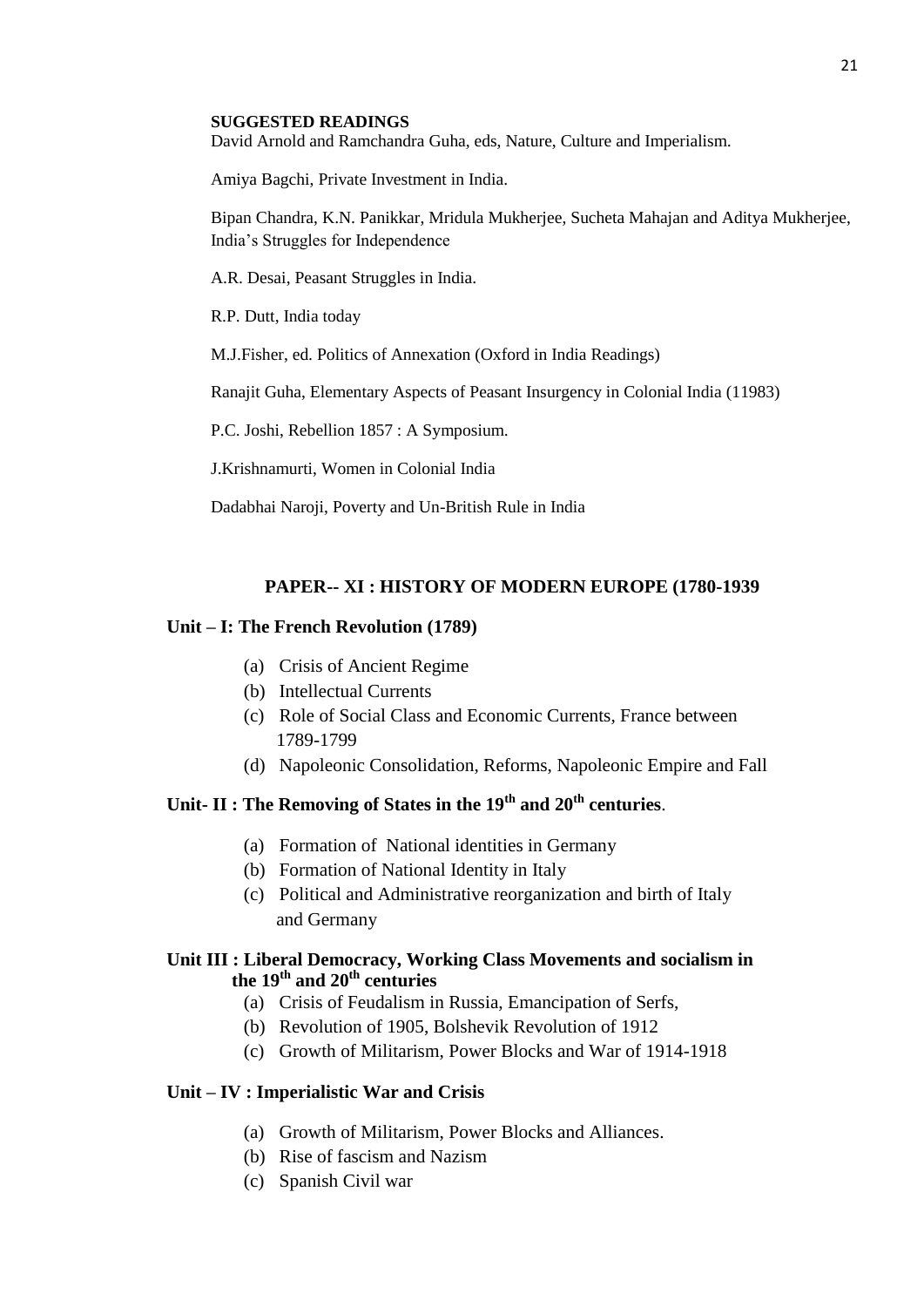#### (d) Second World War

#### **Essential Readings:**

Gerald Brennan : The Spanish Labyrinth : An Account of the Social and Political Background of the Civil War.

C.M. Cipolla : Fontana Economic History of Europe, Vol. III : The Industrial Revolution.

Norman Davies, Europe.

J.Evans : The Foundations of a Modern State in 19<sup>th</sup> Century Europe.

T.S. Hamerow : Restoration, Revolution and Reaction : Economics and Politics in Germany 1815-1871

E.J. Hobshawn : The Age of Revolution.

Lynn Hunt : Politics, Culture and Class in the French Revolution.

James Joll, Europe Since 1870,

David Landes : Prometheus Unbond.

George Lefebvre, Coming of the French Revolution

George Lichtheim : A short History of Socialism.

Peter Mathias, First Industrial Revolution.

Alec Nove : An Economic History of the USSR.

Andrew Porter, European Imperialism, 18760 – 1914.

Anthony Wood, History of Europe, 1815 – 1960 (1983)

Stuart Woolf : History of Italy, 1700 – 1860

#### **SUGGESTED READINGS**

G. Barrowclough, An Introduction to Contemporary History.

Fernand Braudel, History and the Social Science

M. Aymard and H. Mukhia Ed. French Studies in History, Vol – I (1989)

Maurice Dobb : Soviet Economic Development since 1917.

M. Perrot and G. Duby (eds.) : A History of Women in the West, Volumes IV and V

H.J. Hanham; Nineteenth Century Constitution, 1815 – 1914.

E.J. Hobsbawm, Nations and Nationalism

Charles and Barbara Jelavich : Establishment of the Balkan National States, 1840 – 1920

James Joll, Origins of the First World War (1989).

Jaon B. Landes : Women and the Public Sphere in the Age of the French Revolutions.

David lowenthal, The Past is a Foreign Country.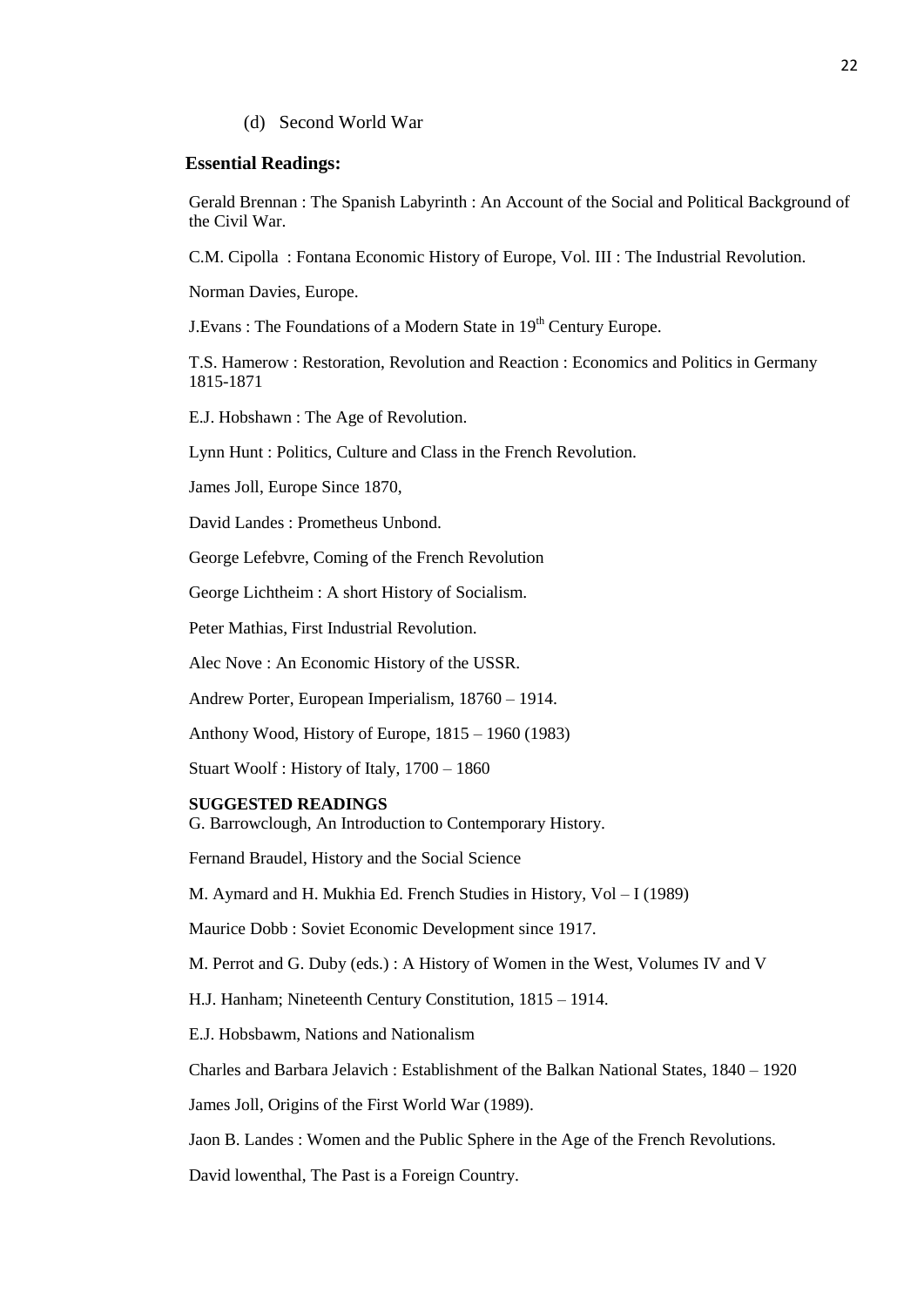Colin Licas : The French Revolution and the making of modern political culture, volume

Nicholas Mansergh : The Irish Questions, 1840 – 1921

K.O. Morgan: German Social Democracy and the First International.

N.V. Riasanovsky : A History of Russia.

J.M. Robert, Europe 1880 – 1985.

J.J. Roth (ed.) World War I : A Turning Point in Modern History.

Albert Soboul: History of the French Revolution (in two volumes). Lawrence Stone, History and the social science in the Twentieth Century The Past and the Present (1981)

Dorothy Thompson : Chartists : Popular Politics in the Industrial Revolution.

E.P. Thompson : Making of the English Working Class.

Michel Vovelle, fall of the French Monarchy (1984).

H. Seton Watson : The Russian Empire

Raymond Williams : Culture and Society..

### **PAPER--XII : HISTORY OF INDIA – VI ( C. 1750- 1857)**

## **Unit- I India in the mid 18th century**

- (a) Society, Economy and Polity
- (b) Mercantilism, Foreign trade
- (c) Expansion of Foreign Trading Companies

### **Unit – II : Rural Economy and Society**

- (a) Land Revenue system
- (b) Rural Society—Change and Continuity
- (c) Famines

### **Unit III: Trade and Industry**

- (a) De Industrialization
- (b) Trade and Fiscal Policy
- (c) Drain of Wealth

### **Unit IV : Popular Resistance**

- (a) Santala Uprising (1857)
- (b) Deccan Riots (1857)
- (c) Uprising of 1857

### **Essential Readings**: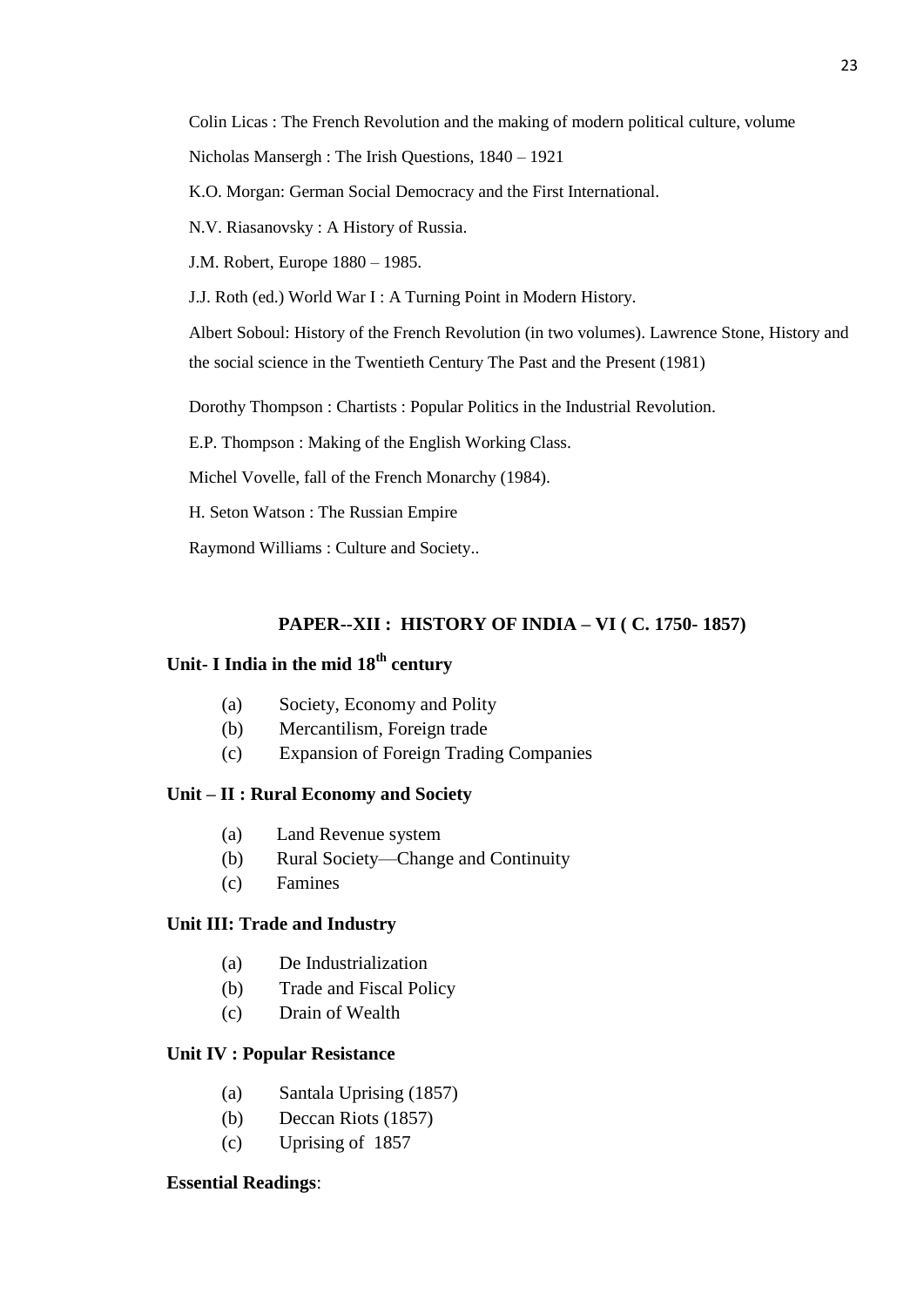M. Athar Ali, The Mughal Nobility under Aurangzeb. Muzaffar Alam and Sanjay Subramanian, Eds. The Mughal State, 1526-1750. J.F. Richards, The Mughal Empire. Satish Chandra, Essays on Medieval Indian History. Irfan Habib, Agrarian System of Mughal India, 1526 to 1707 Ashin Dasgupta, Indian Merchants and the Decline of Surat, 1700-1750. Stewart Gordon, The Marathas 1600 – 1818. Ebba Koch, Mughal Art and Imperial Ideology. S.A.A. Rizvi, Muslim Revivalist Movements in Northern India. K.R. Qanungo, Dara Shikoh

### **SUGGESTED READINGS**

S. Nurul Hasan, Religions, State, and Society in Medieval India

S. Arsartnam, Maritime India in the Seventeenth Century.

Muzaffar Alam, The Crisis of Empire in Mughal North India.

Catherine Asher, Architecture of Mughal India.

Milo Beach, Mughal and Rajput Paintings

Satish Chandra, Parties and Politics at the Mughal Court

Andre Wink, Land and Sovereignty in India

Harbans Mukhia, The Mughals of India.

J.F. Richards, Mughal Administration in Golconda.

Z.U. Malik, The Reign of Muhammad Shah.

### **PAPER-- XIII : HISTORY OF INDIA (c. 1857--1950)**

### **Unit-I : Cultural Changes and Religious Reforms**.

- (a) Brahmo Samaj
- (b) Prathana Samaj
- (c) Ramakrishna and Vivekananda

### **Unit –II : Social Changes**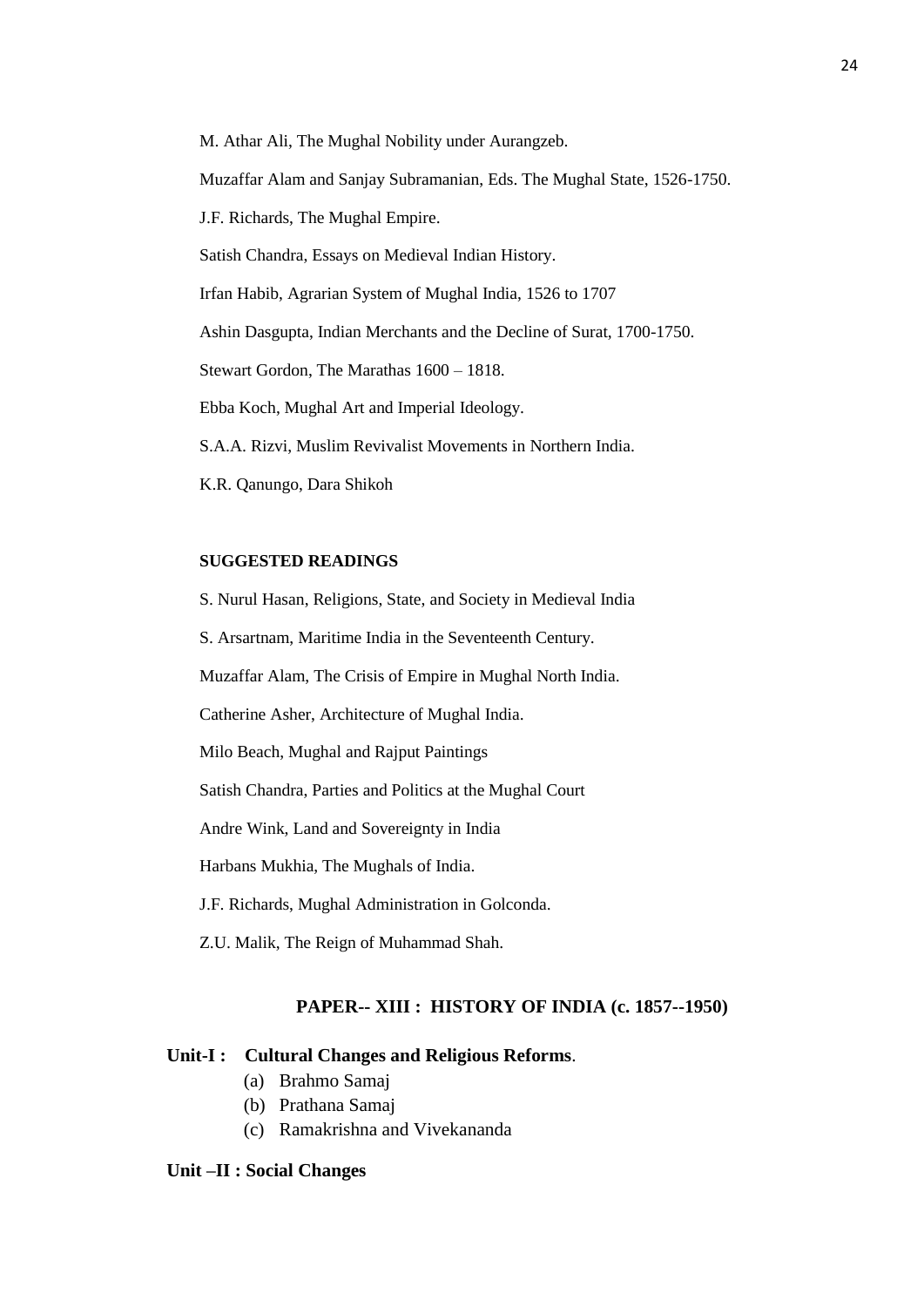- (a) Arya Samaj
- (b) Caste System
- (c) Sanskritization and anti Brahminical Trends

### **Unit –III: Nationalism: Trends up to 1919**

- (a) Formation of INC- Ideology, organization, objectives and plan of action.
- (b) Moderates and Extremists
- (c) Swadashi Movement

## **Unit IV : Gandhian Nationalism**

- (a) Mahatma Gandhi's ideas and methods, Rowlett Satyagraha and Jallianwalabagh Tragedy
- (b) Non-Cooperation, Civil Disobedience Movement
- (c) Quit Indian Movement, I.N.A. & Subas Chandra Bose

#### **Essential Readings**.

Judith Brown, Gandhi's rise to power, 1915 – 22 Paul Brass, The Politics of India Since Independence, OUP, 1990 Bipan Chandra, Nationalism and Colonialism in Modern India, 1979 Bipan Chandra, Rise and Growth of Economic Nationalism in India Mohandas K. Gandhi, An Autobiography or the Story of My Experiments with Truth. Ranajit Guha, Ed., A Subaltern Studies Reader. Peter Hardy, Muslims of British India. Mushirul Hassan, Ed. India's Partition, Oxford in India Readings. D.A. Low, ed., Congress and the Raj. John R. McLance, Indian Nationalism and the Early Congress Jawaharlal Nehuru, An Autobiography Gyandendra Pandey, The Construction of Communalism in colonial north India Sumit Sarker, Modern India, 1885 – 1947. Anil Seal, Emergence of India Nationalism. Eleanor Zelliot, From Untouchable to Dalit : Essays on the Ambedkar Movement. **SUGGESTED READINGS**  Judith Brown, Gandhi : (etal) A prisoner of Hope. Bipan Chandra, Communalism in Modern India, 2 nd ed. 1987. Bipan Chandra, K.N. Panikkar, Mridula Mukherjee, Sucheta Mahajan and Aity Mukherjee, India's Struggles for Independence A.R. Desai, Social Background of Indian Nationalism. A.R. Desai, Peasant Struggles in India.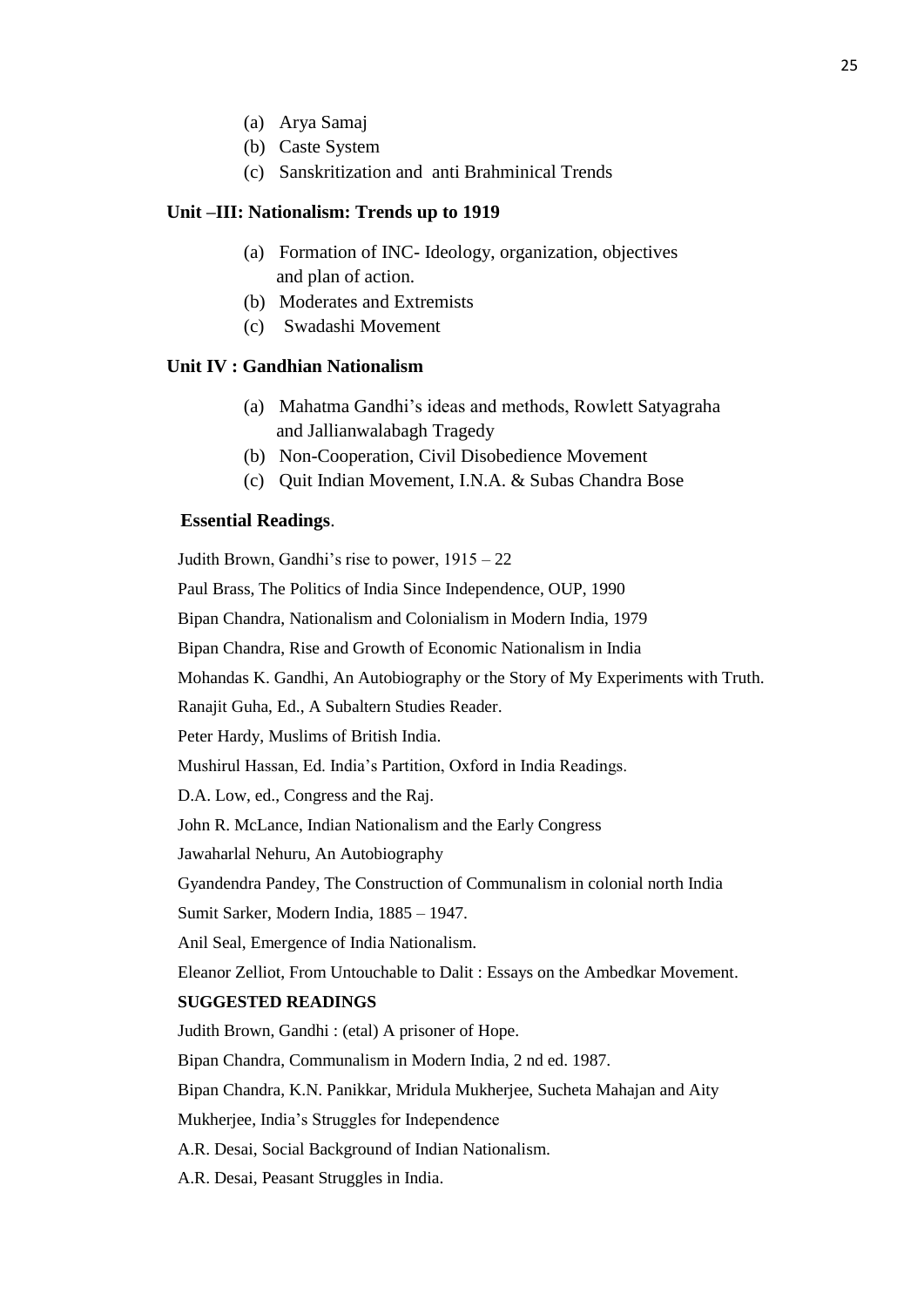Francine Frankel, India's Political Economy, 1947 – 77

Ranajit Guha, and G.C. Spivak, eds. Select subaltern studies.

Charles Heimsath, Indian Nationalism and Hindu Social Reform

F. Hutchins, Illusion of permanence.

F. Hutchins, Spontaneous Revolution.

V.C. Joshi (ed.) Rammohan Roy and the process of Modernization In India.

J.Krishnamurti, Women in Colonial India

## **PAPER – XIV : UNDERSTANDING SOCIAL, ECONOMIC AND CULTURAL LIFE : A STUDY ON ODISHA**

## **Unit- I : Understanding Regional History**

- (a) Sources : Classical Literature, Foreign accounts, Art and Architecture, Epigraphy, Coins & Folk literature
- (b) Jaina Literature- Impact of Jainism and Kharavela
- (c) Buddhist Literature- Impact of Buddhism and Asokan Theory of Dhamma

### **Unit- II: Social & Cultural Pattern**

- (a) Under the Sailodbhava and Bhauma Rule
- (b) Under the Somavamsi Rule
- (c) Under the Ganga and Guajarati Rule

### **Unit III : Evolution of Regional Literature**

- (a) Language & Literature of Odisha from Earliest Time up to  $10^{th}$  Century
- (b) Growth and Development of Odia Literature during Ganga and Gajapati Rule
- (c) Contribution of Folk Literature for the Development of Odia Literature

## **Unit- IV ; Economic Consolidation and Development of Regional Art and Architecture**.

- (a) Military Expansion and Physical Strength
- (b) Contribution Agricultural , Trade and Commerce
- (c) Inland and Oceanic Trade
- (d) Growth and Development of Kalingan Art and Architecture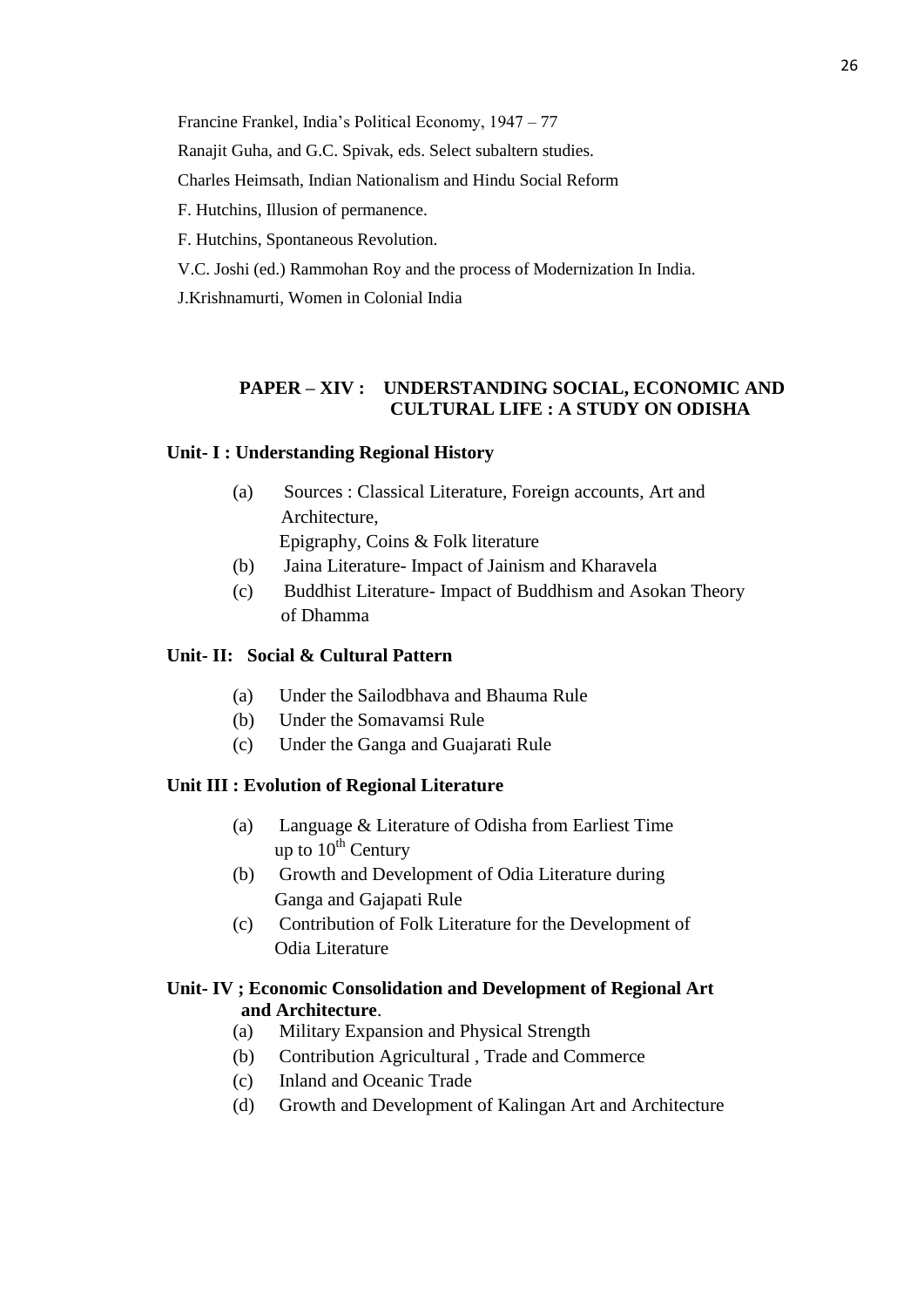#### **Essential Readings:** :

- 1. A.C.Mittal, An Earle History of Orissa Varanasi,1961
- 2. A.K.Panda, 400years of Orissa- A Glorious epoch, Cacutta,1987
- 3. A.K.Pattanayak, Religious policy of the Imperial Gangas, New Delhi, 1988
- 4. A.C.Pradhan, A Study of History of Odisha, Bhubaneswar, 1985
- 5. A.P.Saha, Life in Medieval Orissa, Varanasi, 1976
- 6. B.P.Panda, The History of the Imperial Gangas of Orissa, BBSR, 2005
- 7. B.P.Panda, Orissa History, BBSR, 2005
- 8. B.Das, Bhaumakaras, Buddhist kings of Orissa and Their times, New Delhi, 1978
- 9. B.B.Jena, Orissa-People Culture and Quality, New Delhi, 1981
- 10. B.C.Majumdar, Orissa in the making, Calcutta, 1925
- 11. B.Mishra, Orissa under the Bhauma kings, Calcutta, 1934
- 12. B.Mishra, Dynasties of Medieval Orissa, Calcutta, 1936
- 13. B.K.Rath, Cultural History of Orissa,Delhi, 1983
- 14. B.K Sarma, Samobhamsi Kings of Orissa, Calcutta, 1983
- 15. Bhaban Sahu, Folk Life and Culture of Odisha, Kaveri Books, New Delhi
- 16. Bhagaban Sahu, Cultural History of Orissa,Anmol Publications New Delhi
- 17. C.L. Febri, History of Art of Orissa, New Delhi, 1974
- 18. C.V.R. Rao, Medieval Andhra Administration and Society under the Eastern gangas and Suryabhamsis Gajapatis, Nellore, 1976
- 19. D.N.Das, Early History of Kaling, Calcutta,1977
- 20. D.K.Ganguli, Historical Geography and Dynastic History of Orissa, Calcutta, 1975
- 21. D. Mitra, Konark, NewDelhi,1968
- 22. H.C.Das, Cultural Development in Orissa, Calcutta,1985
- 23. H.K.Mahatab, History of Orissa, Vol.I & II, Cuttack
- 24. K.C.Panigrahy, Archeological Remains of Bhubaneswar, Bombay, 1958
- 25. K.C.Panigrahy, History of Orissa, Cuttack,1988
- 26. L.K.Panda, Saivism in Orissa, New Delhi, 1985
- 27. Pyari Mohan Acharya, Odisha Itihasa,Cuttack
- 28. P.Benerli, The Folk dance of India, Allhabad
- 29. A. Thomas & S. Barbara, Folklore-An Encyclopedia of Belief, Custom, Tales, Music & Art, California
- 30. Acharya Banambara, Bharata Natya Sastra, Bhubaneswar
- 31. K.C.Behera, Odisara Yatra o Paramparika Natya Dhara, Cuttack
- 32. Durga Bhagavat, An Outline of Indian Folklore, Bombey
- 33. N.N.Bhatacharya, History of Tantric Religion, New Delhi
- 34. Hemango Biswas, Ed., Folk Music 7 Folklore,: An Anthology, Calcutta
- 35. N.K.Bose, Culture & Society in India, Calcutta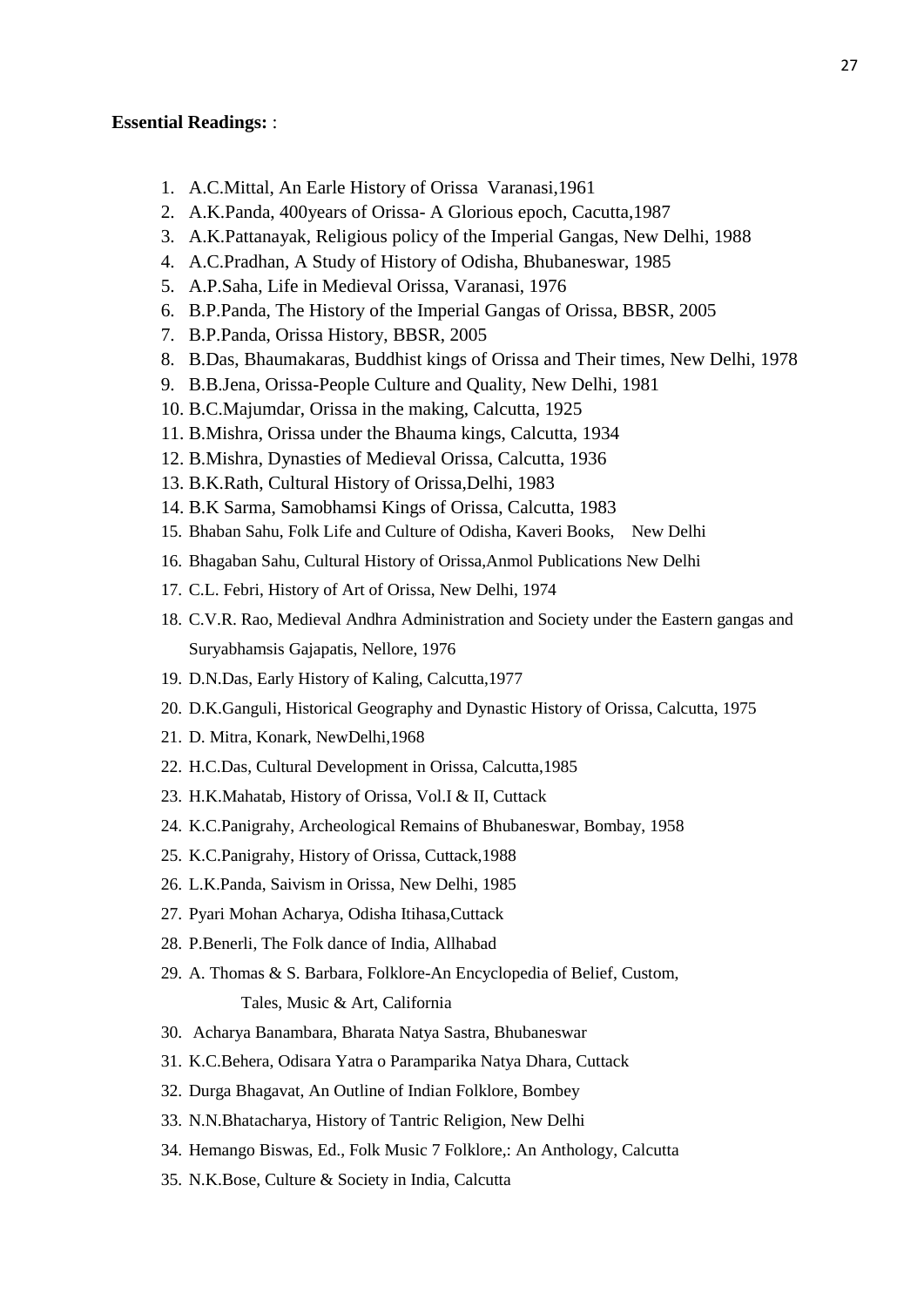- 36. S.K.Chatterji, the People, Language and Culture of Orissa, Bhubaneswar
- 37. H.C.Das, Folk Music and Dance, Cuttack
- 38. C.R.Das, Folk Culture and Literature, Vol.I, Cuttack
- 39. Dhiren Das, Dandanata, Bhubaneswar
- 40. H.K.Das, Odiya Natakara Bikas Dhara, Part-II, Cuttack
- 41. K.B.Das, Folklore of Odisha, New Delhi
- 42. Premal;ata Das, Odisara Osa Brata Katha, Cuttack
- 43. Jasleen Dhamila, Indian Folk Art and Crafts, New Delhi
- 44. Sisir Kumar panda, Political and Cultural History of Orissa,New Age International (P0Ltd. Publisher, New Delhi
- 45. M.N.Padhy, Tribal Society and Culture: Change and Continuity, Omsri SaivaniSecure Print(P0Ltd, Hyderabad

Bhaban Sahu, Folk Life and Culture of Odisha, Kaveri Books,New Delhi Cultural History of Orissa, Anmol Publications New Delhi Pyari Mohan Acharya, Odisha Itihasa, Cuttack H.K.Mahatab, History of Orissa, Vol.I & II, Cuttack P.Benerli, The Folk dance of India, Allahabad A. Thomas & S. Barbara, Folklore-An Encyclopaedia of Belief, Custom, Tales, Music & Art, California Acharya Banambara, Bharata Natya Sastra, Bhubaneswar K.C.Behera, Odisara Yatra o ParamparikaNatya Dhara, Cuttack Durga Bhagavat, An Outline of Indian Foljlore, Bombay N.N.Bhatacharya, History of Tankrit Religion, New Delhi Hemango Biswas, Ed., Folk Music 7 Folklore,: An Anthology, Calcutta N.K.Bose, Culture & Society in India, Cacutta S.K.Chatterji, the People, Language and Culture of Orissa, Bhubaneswar H.C.Das, Folk Music and Dance, Cuttack C.R.Das, Folk Culture and Literature, Vol.I, Cuttack Dhiren Das, Dandanata, Bhubaneswar H.K.Das, Odiya Natakara Bikas Dhara, Part-II, Cuttack K.B.Das, Folklore of Odisha, New Delhi Premal;ata Das, Odisara Osa Brata Katha, Cuttack Jasleen Dhamila, Indian Folk Art and Crafts, New Delhi Upendra Duttagupta, Folk Tales of Orissa, Calcutta Eberhard Faischer, Folk Tales of Odisha, Calcutta Om Prakash Joshi, Painted Folklore, Folklore Painters, New Delhi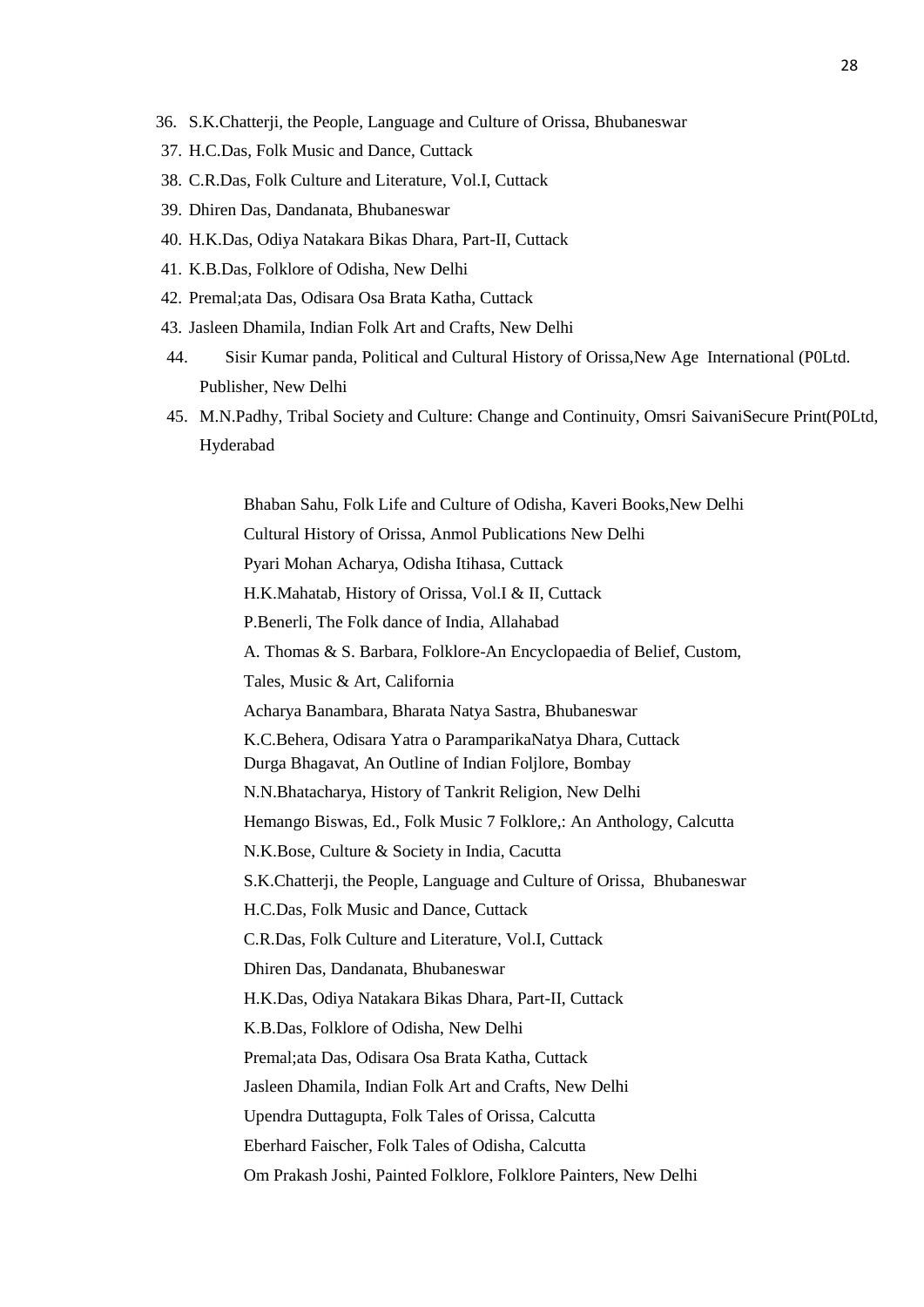M.Krasa, Odisha Folk Painting Sunil Kumar Patnaik, Buddhist Heritage of Odisha, Mayur Publication,Bhubaneswar B.C.Mahankud, Village Culture of Orissa under the British, Punti Pustak Calcutta Sunil Kumar Patnail, Studies in Maritime Heritage of Odisha, Odishan Institute of Maritime and South-East Asian Studies, Bhubaneswar Sisir Kumar panda, Political and Cultural History of Orissa,New Age International (P.Ltd.) Publisher, New Delhi M.N.Padhy, Tribal Society and Culture: Change and Continuity, Omsri Saivani Secure Print (P0Ltd, Hyderabad S.C.Patra, Formation of the Province of Orissa P.Mukharjee, History of Orissa B.C.Ray, Mughal Rule in Orissa Foundation of British Orissa, Cuttack Foundation of Maratha Rule in Orissa, Cuttack K.C.Panigrahy, History of Orissa, Cuttack S.N.Rajguru, Odisara Itihasa S.Ch. Bhola, British Economic Policy in Orissa,Discovery Publishing House,Delhi B.K.Sarma, Orissa's Struggle for Freedom, Calcutta Book and Print, Kolkata

B.K.Sarma, Somavamsi Rule in Orissa,Punti Pustak, Calcutta

## **DETAILED SYLLABUS OF GENERAL ELECTIVE (HISTORY) FOR HONOURS STUDENTS**

## **UNDERSTANDING THE INDIAN CULTURE**

## **PAPER-I :**

## **Unit –I : Roots of Indian Culture**

- (a) From Food Gathering Culture to Urban Culture
- (b) Naming of this Land, Unity in Diversity- An Unique Feature of Indian culture

## **Unit II : Changes in Religious Beliefs and Traditions**

- (a) Harappan Religious Tradition
- (b)Early Vedic and later Vedic Religious Belief and Tradition

## **Unit- III : Protestant Religious Reformation movements in India**

(a) Buddhism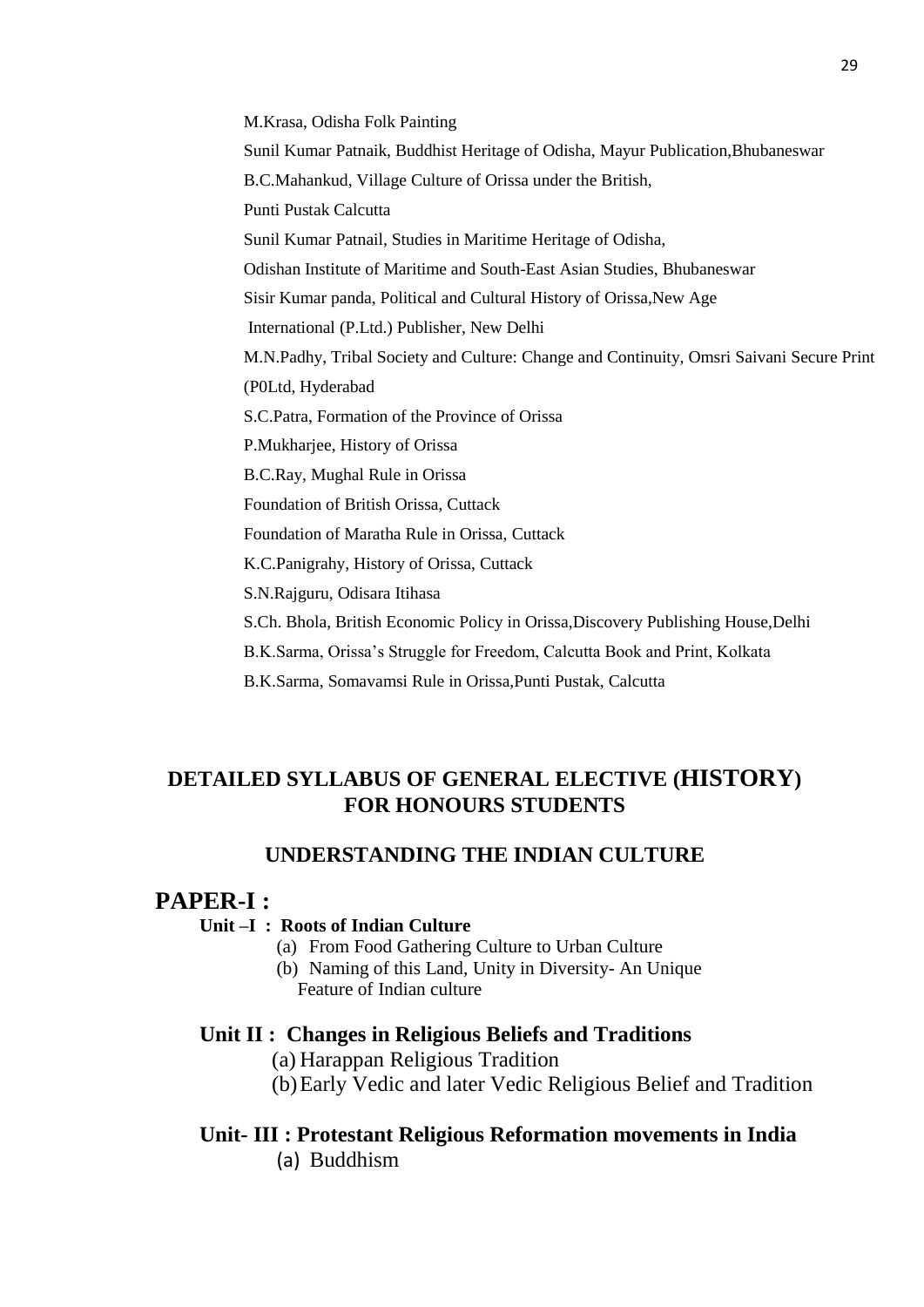(b) Jainism

## **Unit- IV: Religious and Cultural Revival in India**

(a) Contribution of the Kushanas

(b) Contribution of the Guptas

## **PAPER- II :**

## **Unit-I : Cultural Expansion**

Overseas Trade and Commerce and its impact on South-East Asia- Economic Factor, Religious Factor Art and Architecture—Social Factor, Impact of **Tradition** 

## **Unit- II : External impact in Indian Culture**

- (a) Hellenistic impact on Art and Architecture
- (b) Islamic impact on Indian Life
- (c) Bhakti Movement

## **Unit- III : Social- Religious Reform Movements**

- (a) Brahma samaja
- (b) Prathana Samaja
- (c) Arya Samaja

## **Unit—IV : Nationalism in India**

- (a) Role of Moderates and Extremists
- (b) Nationalist Literature-Its Impact on Freedom Struggle
- (c) Role of Mahatma Gandhi
- (d) I.N.A. & Subas Chandra Bose

# **Detail Syllabus of the Discipline Specific Elective For History Honours Students (Any One Group Paper-I & II)**

## **Paper-I :HISTORY OF THE UNITED STATES OF AMERICA (c.1776-1945)**

## **Unit – I – The Background and II Making of the Republic**

**[a]**The land and indigenous people: settlement and colonization by Europeans; early colonial society and politics; indentured labour- White and Black

- **[b]** Revolution Sources of conflict: Revolutionary groups, Ideology: The War of Independence and its historical interpretations
- **[c]** Processes and Features of Constitution making: Debates, Historical interpretations

## **Unit – II – Evolution of American Democracy**

 **[a]** Federalists: Jeffersonianism: Jacksonianism, Rise of political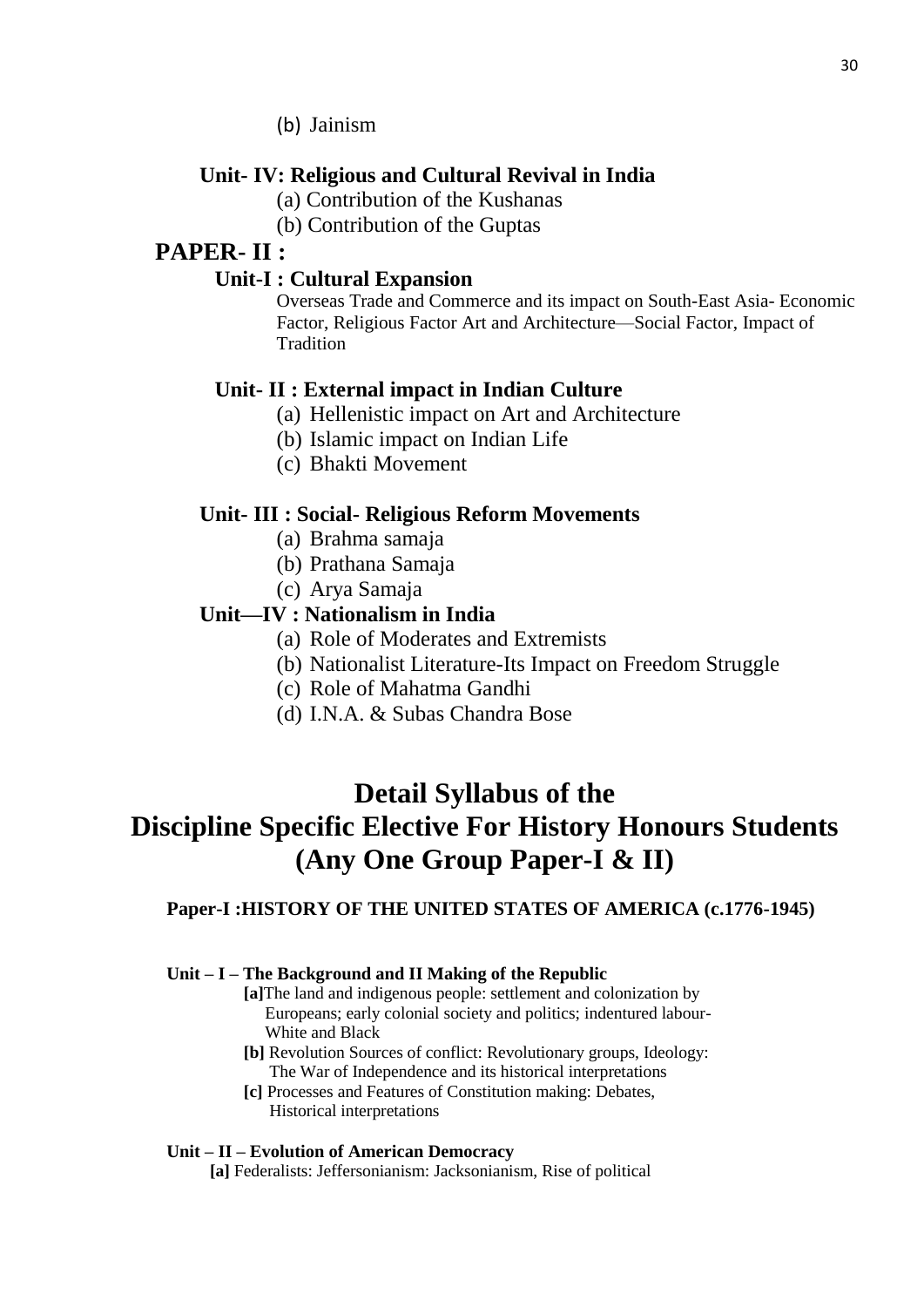Parties-18401960; judiciary-role of the Supreme Court

- **[b]** Expansion of Frontier: Turner's Thesis; Marginalization, Displacement and decimation of native Americans; Case histories of Tecumseh; Shawnee Prophet.
- **[c]** Limits of democracy: Blacks and women

#### **Unit – III – Early Capitalism And Agriculture**

- **[a]** Beginnings of Industrialization.
- **[b]** Immigrants and changing composition of Labour; Early Labour Movements
- **[c]** Plantation economy.
- **[d]** Slave Society and Culture: Slave resistance.

### **Unit – IV – Civil War**

- [a] Abolitionism and Sectionalism.
- [b] Issues and interpretations, and
- [c] Rise of Republicanism, Emancipation and Lincoln

### **PAPER-II HISTORY OF THE UNITED STATES OF AMERICA(c.1776-1945)**

### **Unit –I : Industrial America And Resistance and Reform**

- [a] Growth of Capitalism and Big Business.
- [b] Business cycles; Depression.
- [c] Labour movements and Unionization.
- [d] Agrarian crises and populism. Urban corruption and Progressivism

### **Unit – II : American Imperialism**

- [a] Spanish-American War
- [b] Expansion in the Far East and Latin America
- [c] World War I and Fourteen Points
- [d] Americans in World War II: Bombing of Hiroshima and Nagasaki

### **Unit – III - American Movements:**

- (a)Black Movements
- [b] Abolitionists and Women's rights movement
- [c] Afro-American Women Movements

### **Unit –IV Religious, Cultural and Intellectual Trends:**

- [a] Religious movements; Early Revivalism; Puritans, Quakers; Mormons Temperance.
- [b] Mass culture (circa 1900 1945)
- [c] Major literary trends (circa 1900 1945).

#### **ESSENTIAL READINGS:**

Bernard Bailyn, The Great Republic.

Bernard Bailyn, The Ideological Origins of the American Revolution.

Charles Beard, An Economic Interpretation of the American Constitution.

Dee Brown, Bury My Heart at Wounded Knee, An Indian History of the American West.

Peter Carroll and David Noble, Free and Unfree: A New History of the United States.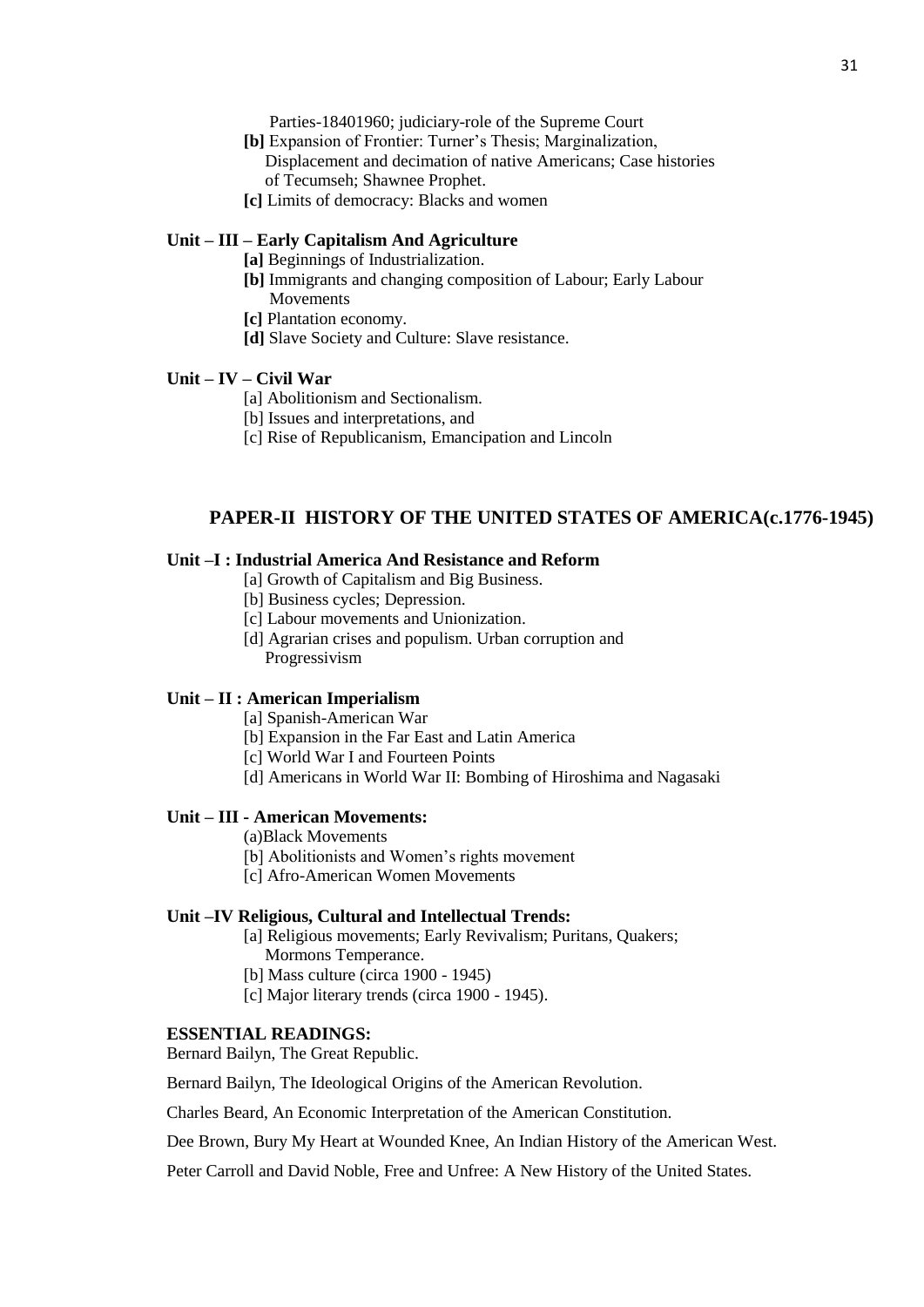David B. Davis, The Problem of Slavery in the Age of Revolution. U. Faulkner, American Economic History. Robert Fogel, Railroads and American Economic Growth. Eric Foner, America's Black Past. John Hope Franklin, From Slavery to Freedom. Gerald N. Grobb and George A. Billias, Interpretations of American History: Patterns and Perspectives, 2 Vols. Richard Hofstadter, The Age of Reform, From Bryan to FDR Linda Kerber, Women's America: Refocusing the Past. David M. Potter, The Impending Crisis. W. Pratt, A History of the United states Foreign Policy. James Randail, The Civil War and Reconstruction. J. G. Randall and David Donald, The Civil War and Reconstruction. Kenneth Stampp, The Peculiar Institution, Slavery in the Antebellum South. Federick Jackson Turner, The Frontier in American History. Robert Wiebe, The Search for Order

### **SUGGESTED READINGS**

Lee Benson, The Concept of Jackson Democracy. Ray A. Billington, Westward Expansion. Paul Boyer, Harvard Sitkoff, Nancy Woloch, The Enduring Vision: A History of the American People, Vols. Land 2. Thomas Cochran, The Inner Revolution. A. O. Craven, The Growth of Southern Nationalism, 1848 - 1861. Lance E. Davis (ed.), American Economic Growth. Carl N. Degler, At Odds: Women and Family in America from the Revolution to the Present. Fogel and Engerman, Time on the Cross Lewis L. Gould (ed.), The Progressive Era. John D. Hicks, The Federal Union: A History of USA Since 1865. R.P. Kaushik, Significant Themes in American History. David M. Kennedy, Thomas Bailey and Mel Piehl, The Brief American Pageant Irving Kristol, Gordon Wood and others, America's continuing Revolution. Richard W. Leopold, The Growth of American Foreign Policy. Perry Miller, From Colony to Province. Gary Nash (ed.), Retracing the Past. Henry Pelling, American Labor.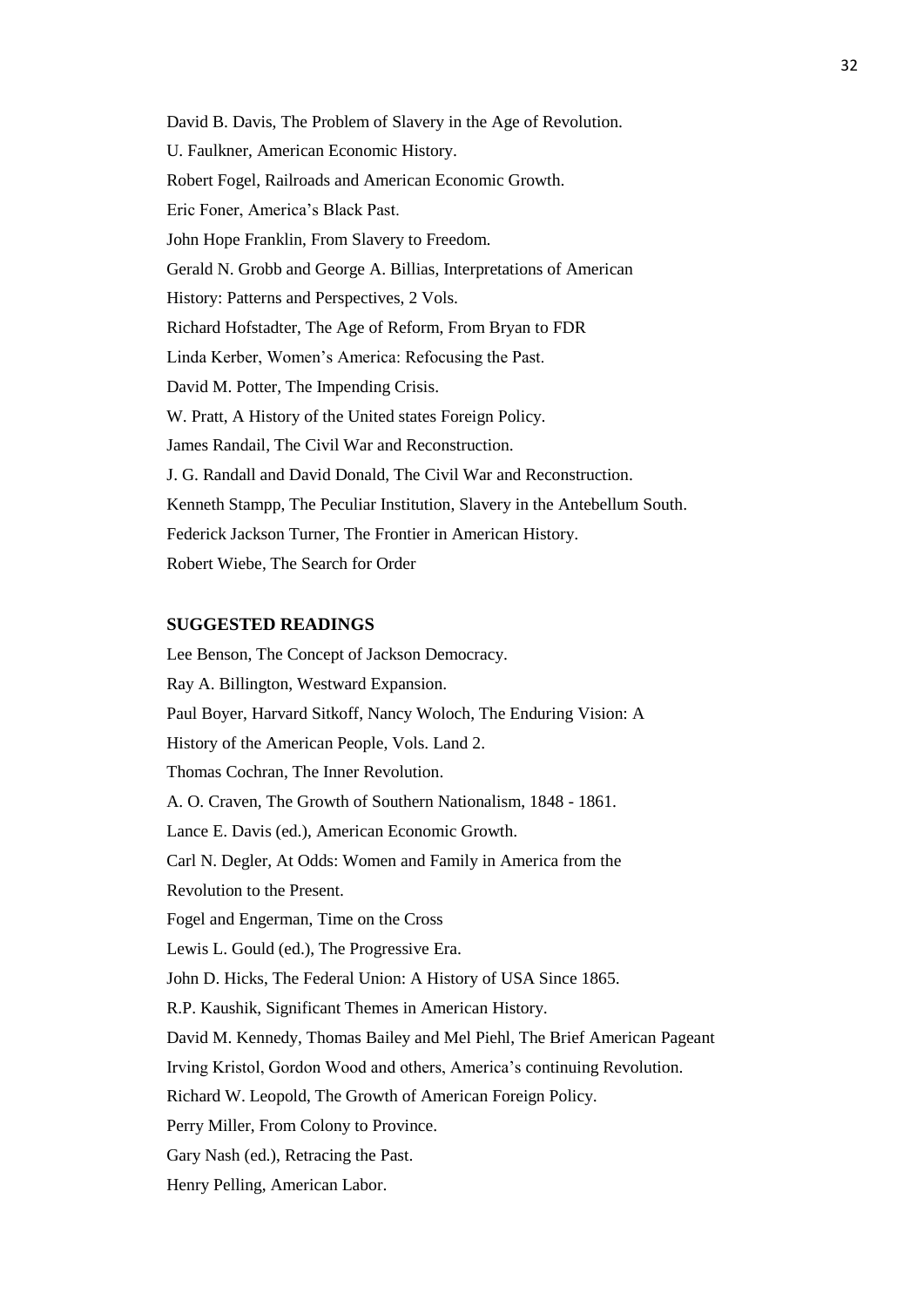Edward Pessen, Jacksonian Panorama.

Charles Sellers, Henry May and Neil McMillen, A Synopsis of American History; 2 Vols.

Donald Shihan, The Making of American History: The Emergence of the Nation, Vols. II & I.

Dwijendra Tripathy and S.C. Tiwari, Themes and Perspectives in American History.

James Weinstein, The Corporate Ideal in the Liberal state

## **OR PAPER – I : HISTORY OF THE U.S.S.R. (c. 1917-1964)**

#### **Unit—I : The Russia Revolutions of February and October 1917**

- (a) Dual Power
- (b) Provisional Government & the establishment of Soviet Power
- (c) Nationalities question

#### **II. Civil War and War Communism 1918-1921**

- (a) The first eight months
- (b) Red and White Economic Policies

### **III. The New Economic Policy**

- (a) Political Debates; Trade Unions
- (b) Gender Relations
- (c) Foreign Policy; the Comintern; Formation of the U.S.S.R.

### **IV. The Great Debate of Soviet Industrialization and Collectivization of Soviet Agriculture**

#### **PAPER –II : HISTORY OF THE USSR (c. 1917-1964s)**

#### **I. Planned Industrialization 1928-1941**

### **II. Political, Social and Cultural Changes 1928-45:**

Demography, Working Class and gender relations

**III. Soviet History:** 1945-56, Industrial and Agricultural Reconstruction;

Moves towards Market Socialism

**IV. The Khrushchev Era:** Desalinization; industrial and Agricultural Policies

**V. Soviet Foreign Policy**, Cominterns and the Second World War,1929-45

### **ESSENTIAL READINGS :**

E.H. Carr: A History of Soviet Russia, 4 Volumes (1952). Stephen F. Cohen: Bukharin and the Bolshevik Revolution: A Political Biography, 1888 to 1938 (1973).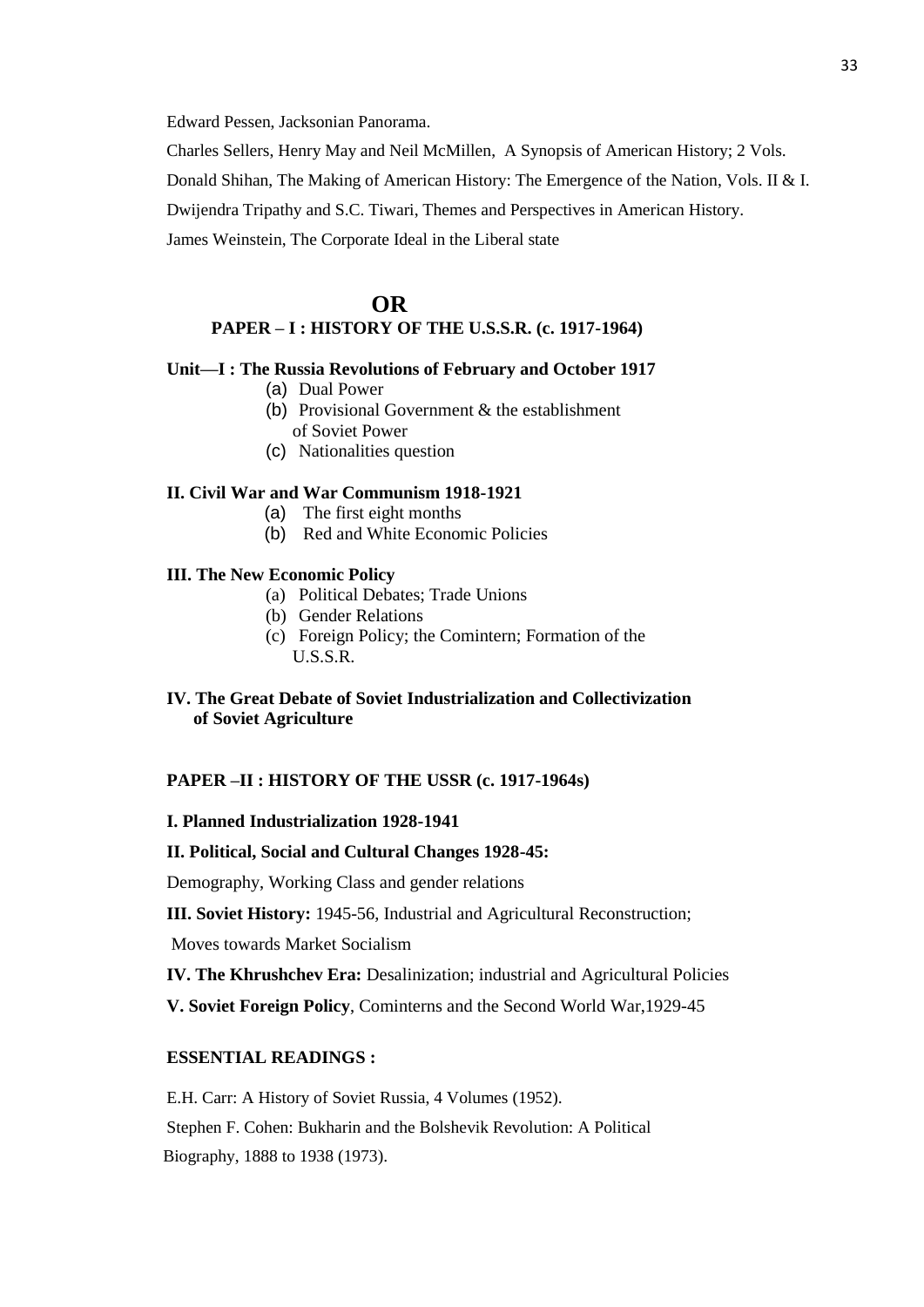Isaac Deutscher: Stalin (1949).

Maurice Dobb: Soviet Economic Development Since 1917 (1972).

Marc Ferro: The Russian Revolution of February 1917 (1972).

Sheila Fitzpatrick: Cultural Revolution in Soviet Russia (1978).

Arch Getty: The Origins of the Great Purges (1985).

Graeme Gill: Peasants and Government in the Russian Revolution (1979).

John Keep: The Last of the Empires: A History of the Soviet Union,

1945 - 1991 (1995).

John Keep: The Russian Revolution: A Study in Mass Mobilization(1976).

A. Kollontai: Selected Writings

Moshe Levin: The Making of the Soviet System (1985).

Roy & Zhores Medvedev: Khrushchev: The Years in Power (1977).

Alec Nove: An Economic History of the USSR (1993).

Richard Pipes: Russia of the Old Regime.

L. Szamuely : First Models of Socialist Economic Systems.

Trotsky: The History of the Russian Revolution (translated by Max

Eastman) (1959)

A.B. Ulam: Expansion and Coexistence: A History of Soviet Foreign

Policy, 1917 - 67 (1968)

K. Vaidyanathan: The Formation of the Soviet Control Asian **Nationalities** 

## **OR**

### **PAPER - I : HISTORY OF SOUTH-EAST ASIA -THE 19th CENTURY**

### **Unit-I : Pre-Colonial Structures of Power and authority c. 1800**

#### **Unit-II : Economy and Society in early 19th c.**

[a] Patterns of Production in Agriculture and the Crafts.

- [b] Organization of Trade and Banking.
- [c] Cultural Expressions: Folk and Classical
- [d] Islam and Popular Culture

### **Unit-III : Colonization and Colonial Transformations:**

- [a] Processes of colonial control and the Informal Empire in Thailand.
- [b] Peasant society and agrarian transformations, plantations, Forests, mining.
- [c] Urbanization: Colonial cities in Plural Societies.

### **Unit-IV**: Culture

(a) Colonial Discourses and the Creation of National Culture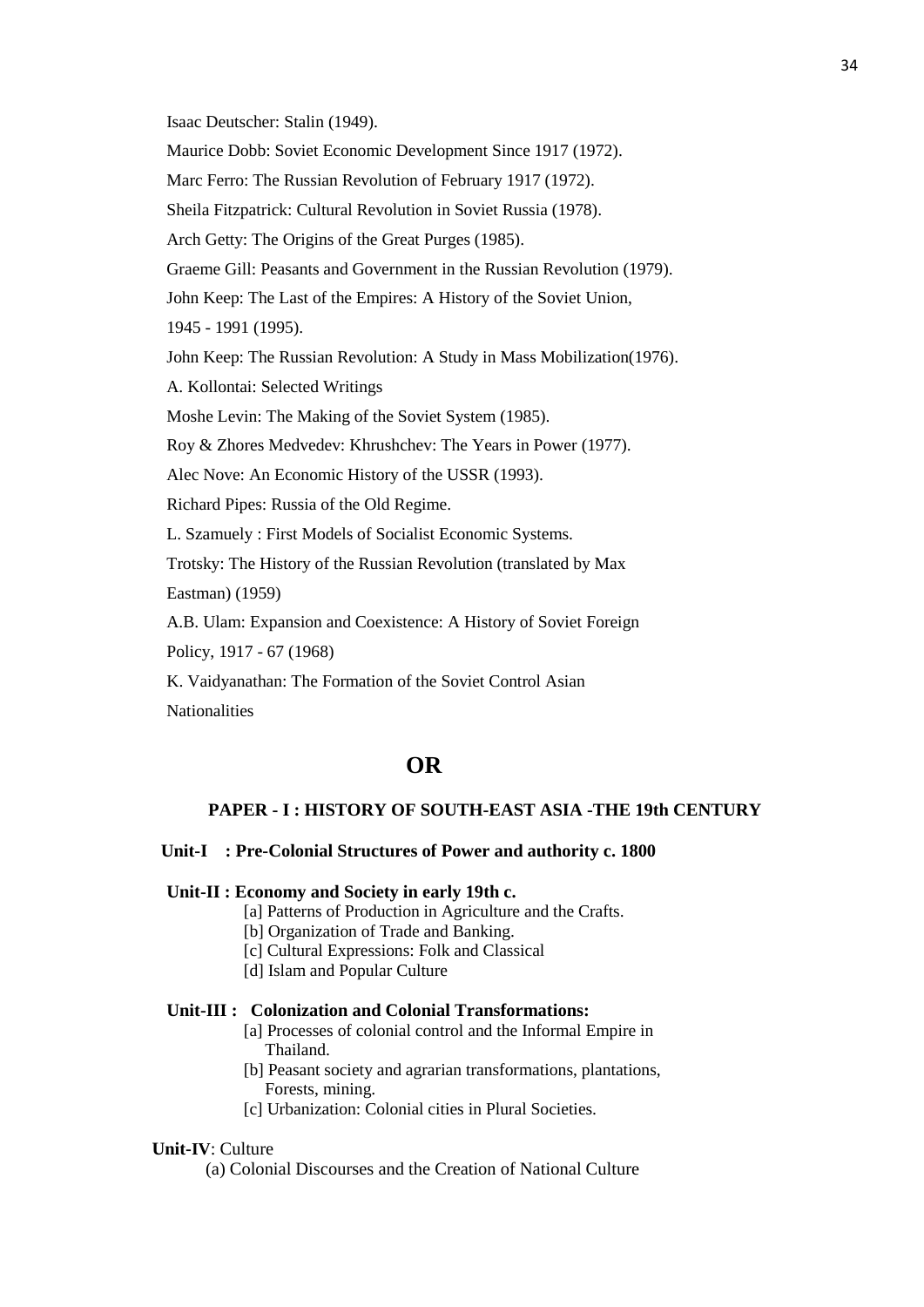- (c) Creation of Perfect Natives.
- (d) Education

### **PAPER - II : HISTORY OF SOUTH-EAST ASIA - THE 20th CENTURY**

#### **Unit-I. : Migration: Indian and Chinese Labour and Capital**

### **Unit-II : Movements of Resistance and the making of new identities**

- [a] Peasant resistance.
- [b] Radicalism and the Origins of the Vietnamese Revolution, 1920-1946

#### **Unit-III : Emergence of Modern Nations and States**

[a] Indonesian Revolution, 1945-1949

[b] The Union of Burma (Myanmar), 1948-1962

**Unit-IV** :[a] Indonesia, the Sukarno Era, 1949-1965. [b] Cambodia under Norodom Sihanouk, 1955-1970

### **ESSENTIAL READING:**

.

B. Anderson, Imagined Communities H. Benda, The Crescent and the Rising Sun Furnivall, Colonialism and the Plural Society G. Hart, ed., Agrarian Transformations: Local Processes and the State in South- East Asia J. Kemp ed., Peasants and Cities, Cities and Peasants: Rethinking South-East. Asian Models Milton Osborne, South East Asia: An Introductory History. Nicholas Tarling, ed., Cambridge History of South-east Asia, Vol. I **SUGGESTED READINGS :**

B. Anderson, Mythology and the Tolerance of the Javanese. C. Van Dijk, Trousers, Sarongs and Jubbahs C. Dobbin, Islamic Revivalism in a Changes Peasant Economy, 1784-1847 Charles F. Keys: The Golden Peninsula. Daniel S. Lev and Ruth T. McVey eds., Making Indonesia û Essays on Modern Indonesia. Victor Purcell, The Chinese in Southeast Asia

## **PAPER—III : UNDERSTANDING REGIONAL POPULAR CULTURE & HERITAGE: A STUDY ON ODISHA** UNIT—I : **Introduction of Popular Culture** (a) Meaning and Definition of Popular Culture

(b) Its Historical Understanding

UNIT—II : **Visual and Performing Expression**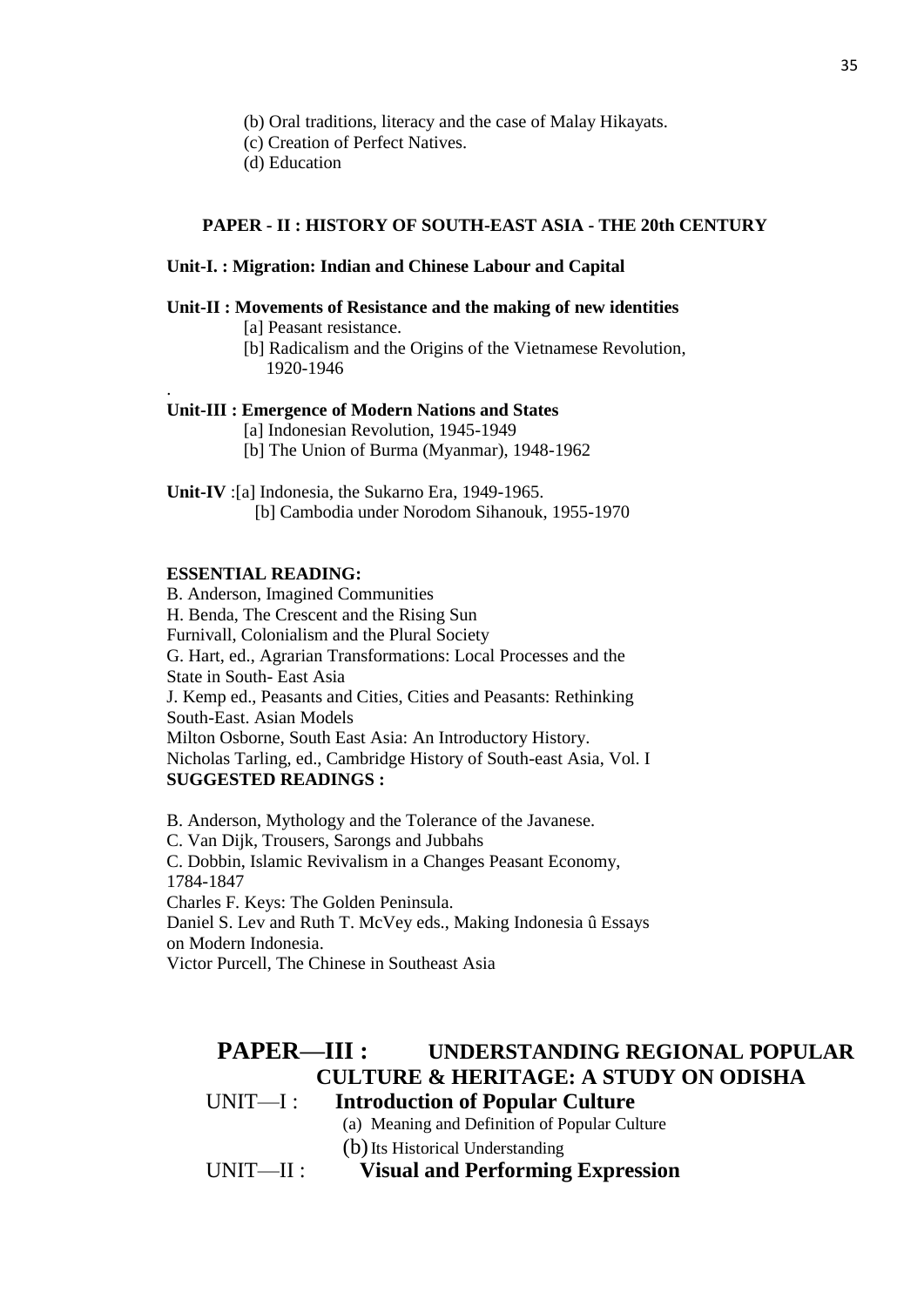- (a) Folk Art & Folk Dance
- (b) Folk Tales, Songs and Nautanki

## UNIT—III : **Fairs, Festivals and Rituals**

- (a) Disentangling Mythological Stories
- 
- (b) Religious Variations--Public Festival & Private Festivals, Osas and Bratas
- (c) Impact on Society

## UNIT—IV : **Evolution of Heritage, Dynamics & Challenges**

- (a) Meaning of Heritage and its Evolution
- (b) Challenges and Issues—Development of Heritage Sites
- and Antiquity Smuggling
- (c) Popular Heritage Sites :
	- 1. Harisankar,Nrusihanath
	- 2. Lalitagiri, Ratnagiri and Udayagiri
- 3. Jaugada and Gopalpur on sea
	- 4. Sun Temple at Konark

### **Essential Readings:**

:

- 1. A.C.Mittal, An Earle History of Orissa Varanasi,1961
- 2. A.K.Panda, 400years of Orissa- A Glorious epoch, Cacutta,1987
- 3. A.K.Pattanayak, Religious policy of the Imperial Gangas, New Delhi, 1988
- 4. A.C.Pradhan, A Study of History of Odisha, Bhubaneswar, 1985
- 5. A.P.Saha, Life in Medieval Orissa, Varanasi, 1976
- 6. B.P.Panda, The History of the Imperial Gangas of Orissa, BBSR, 2005
- 7. B.P.Panda, Orissa History, BBSR, 2005
- 8. B.Das, Bhaumakaras, Buddhist kings of Orissa and Their times, New Delhi, 1978
- 9. B.B.Jena, Orissa-People Culture and Quality, New Delhi, 1981
- 10. B.C.Majumdar, Orissa in the making, Calcutta, 1925
- 11. B.Mishra, Orissa under the Bhauma kings, Calcutta, 1934
- 12. B.Mishra, Dynasties of Medieval Orissa, Calcutta, 1936
- 13. B.K.Rath, Cultural History of Orissa,Delhi, 1983
- 14. B.K Sarma, Samobhamsi Kings of Orissa, Calcutta, 1983
- 15. Bhaban Sahu, Folk Life and Culture of Odisha, Kaveri Books, New Delhi
- 16. Bhagaban Sahu, Cultural History of Orissa,Anmol Publications New Delhi
- 17. C.L. Febri, History of Art of Orissa, New Delhi, 1974
- 18. C.V.R. Rao, Medieval Andhra Administration and Society under the Eastern gangas and Suryabhamsis Gajapatis, Nellore, 1976
- 19. D.N.Das, Early History of Kaling, Calcutta,1977
- 20. D.K.Ganguli, Historical Geography and Dynastic History of Orissa, Calcutta, 1975
- 21. D. Mitra, Konark, NewDelhi,1968
- 22. H.C.Das, Cultural Development in Orissa, Calcutta,1985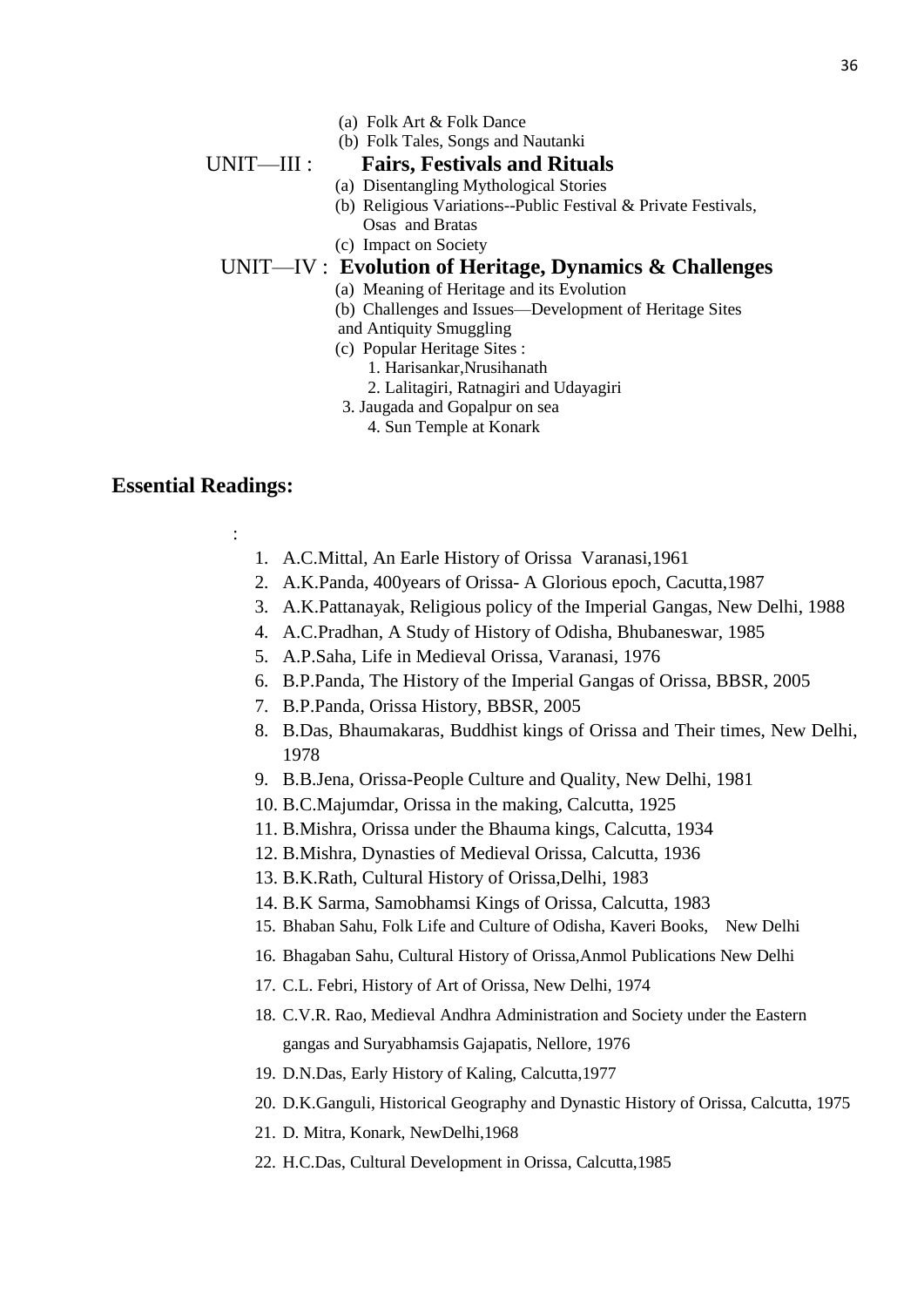- 23. H.K.Mahatab, History of Orissa, Vol.I & II, Cuttack
- 24. K.C.Panigrahy, Archeological Remains of Bhubaneswar, Bombay, 1958
- 25. K.C.Panigrahy, History of Orissa, Cuttack,1988
- 26. L.K.Panda, Saivism in Orissa, New Delhi, 1985
- 27. Pyari Mohan Acharya, Odisha Itihasa,Cuttack
- 28. P.Benerli, The Folk dance of India, Allhabad
- 29. A. Thomas & S. Barbara, Folklore-An Encyclopedia of Belief, Custom, Tales, Music & Art, California
- 30. Acharya Banambara, Bharata Natya Sastra, Bhubaneswar
- 31. K.C.Behera, Odisara Yatra o Paramparika Natya Dhara, Cuttack
- 32. Durga Bhagavat, An Outline of Indian Folklore, Bombey
- 33. N.N.Bhatacharya, History of Tantric Religion, New Delhi
- 34. Hemango Biswas, Ed., Folk Music 7 Folklore,: An Anthology, Calcutta
- 35. N.K.Bose, Culture & Society in India, Calcutta
- 36. S.K.Chatterji, the People, Language and Culture of Orissa,

### Bhubaneswar

- 37. H.C.Das, Folk Music and Dance, Cuttack
- 38. C.R.Das, Folk Culture and Literature, Vol.I, Cuttack
- 39. Dhiren Das, Dandanata, Bhubaneswar
- 40. H.K.Das, Odiya Natakara Bikas Dhara, Part-II, Cuttack
- 41. K.B.Das, Folklore of Odisha, New Delhi
- 42. Premal;ata Das, Odisara Osa Brata Katha, Cuttack
- 43. Jasleen Dhamila, Indian Folk Art and Crafts, New Delhi
- 44. Sisir Kumar panda, Political and Cultural History of Orissa,New Age International (P0Ltd. Publisher, New Delhi
- 45. M.N.Padhy, Tribal Society and Culture: Change and Continuity, Omsri SaivaniSecure Print(P0Ltd, Hyderabad

## **PAPER—IV: PROJECT REPORT**

Total number of Honours students shall be equally divided and allotted among the course teachers of the Department to act as the Guide/Supervisor. They shall give tasks to the students and each student shall have to submit two copies of his/her Project Report to the College duly signed by his/her Guide/Supervisor under whose guidance he/she has prepared the report. Project Reports shall be examined by an External Examiner to be assigned with the duty by the University. Project Report must have to be submitted before the concern End Semester.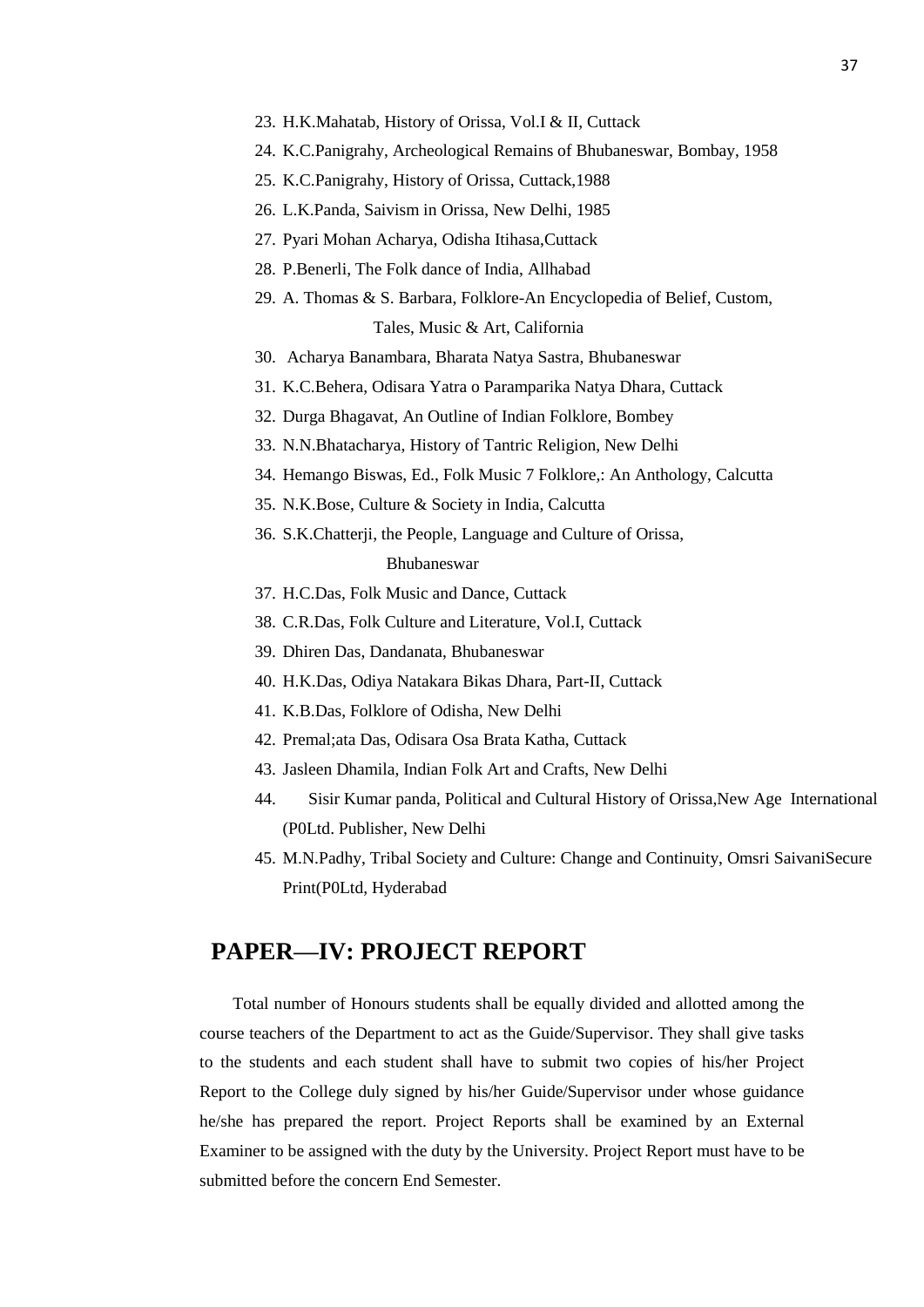# **DETAIL SYLLABUS FOR THE HISTORY REGULAR STUDENT'S AS PER C.B.C.S. STRUCTURE**

# **(2016-2017)**

- 1. Core Course—08 Courses (Papers) (Subject-A+Subject-B)-06 Credits Each
- 2. Generic Elective-02 Courses (Papers)-06 Credits Each
- 3. Discipline Specific Elective-04 Courses (Papers) (Subject-A+Subject-B)-06 Credits Each
- 4. Skill Enhancement Course-04 Courses-02 Credits Each



# **BERHAMPUR UNIVERSITY** BERHAMPUR – 760007 GANJAM, ODISHA

**(NAAC ACCREDITED GRADE—A)**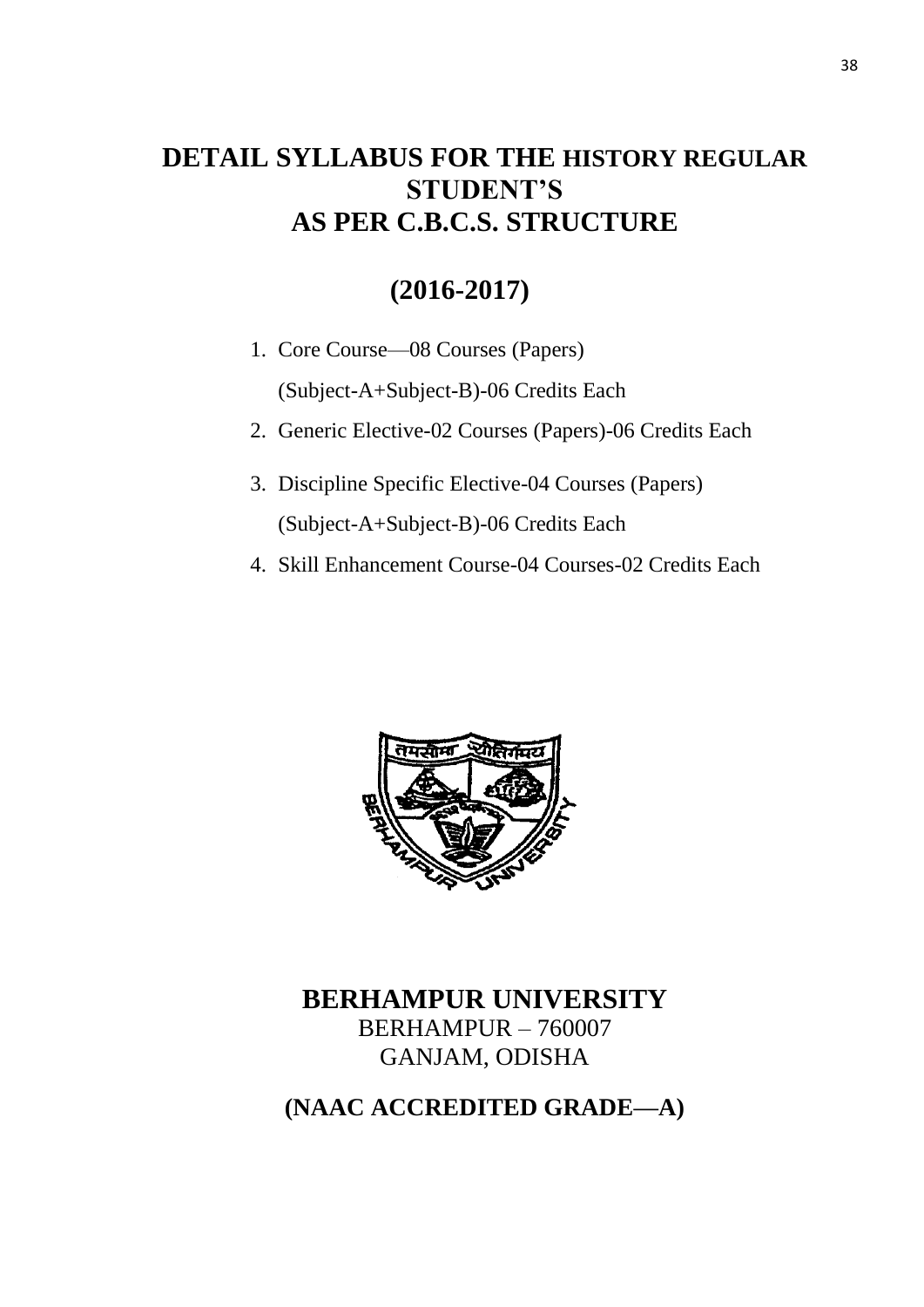# **SEMESTER WISE COURSE STRUCTURE OF B.A (Regulars) HISTORY UNDER C.B.C.S STRUCTURE 2016 – 2017**

Berhampur University Total Credit : 140

| Semester                    | Semester Wise Subject<br><b>Course Paper</b>                                                                                                                                | Title of the course (Paper)                                                     | Credits                       |
|-----------------------------|-----------------------------------------------------------------------------------------------------------------------------------------------------------------------------|---------------------------------------------------------------------------------|-------------------------------|
| $\mathbf{1}$                | $\overline{2}$                                                                                                                                                              | 3                                                                               | $\overline{4}$                |
| 1 <sup>st</sup><br>Semester | $C.C-A-P.1$<br>$C.C - B-P.1$<br>(Candidate is to Select)<br><b>ENGLISH-1</b><br>$AECC - 1$                                                                                  | Syllabus of the concern<br>subjects is to be referred.<br>Environmental studies | 6<br>6<br>6<br>$\overline{2}$ |
|                             |                                                                                                                                                                             |                                                                                 | 20                            |
| $2^{nd}$<br>Semester        | $C.C.-A-P.2$<br>$C.C-B-P-2$<br>(Candidate is to select)<br>$M.I.L-1$<br>$AECC - 2$                                                                                          | Syllabus of the concern<br>Subject is to be referred.<br>Science & Technology   | 6<br>6<br>6<br>$\overline{2}$ |
|                             |                                                                                                                                                                             |                                                                                 | 20                            |
| 3 <sup>rd</sup><br>Semester | $C.C-A-P.3$<br>$C.C-B-P.3$<br>(Student is to select)<br><b>ENGLISH-2</b><br>$S.E.C-1$<br>(Student is to select from<br>the pool of subjects)                                | Syllabus of the concerned<br>subject is to be referred.                         | 6<br>6<br>6<br>$\overline{2}$ |
|                             |                                                                                                                                                                             |                                                                                 | 20                            |
| 4 <sup>th</sup><br>Semester | $C.C - A - P. 4$<br>$C.C - B - P. 4$<br>(Student is to select)<br>$M.I.L-2$<br>$S.E.C-2$<br>(Student is to select from<br>the pool of subjects)                             | Syllabus of the concerned<br>subject is to be referred.                         | 6<br>6<br>6<br>$\overline{2}$ |
|                             |                                                                                                                                                                             |                                                                                 | 20                            |
| 5 <sup>th</sup><br>Semester | $D.S.C$ -Subject-A– $P.I$<br>D.S.C. Subject-B-P.1<br>$G.E. -P.1$<br>(Student is to select the<br>subject)<br>$SEC-3$<br>(Student is to select from the<br>pool of subjects) | Syllabus of the concerned<br>subject is to be referred.                         | 6<br>6<br>6<br>$\overline{2}$ |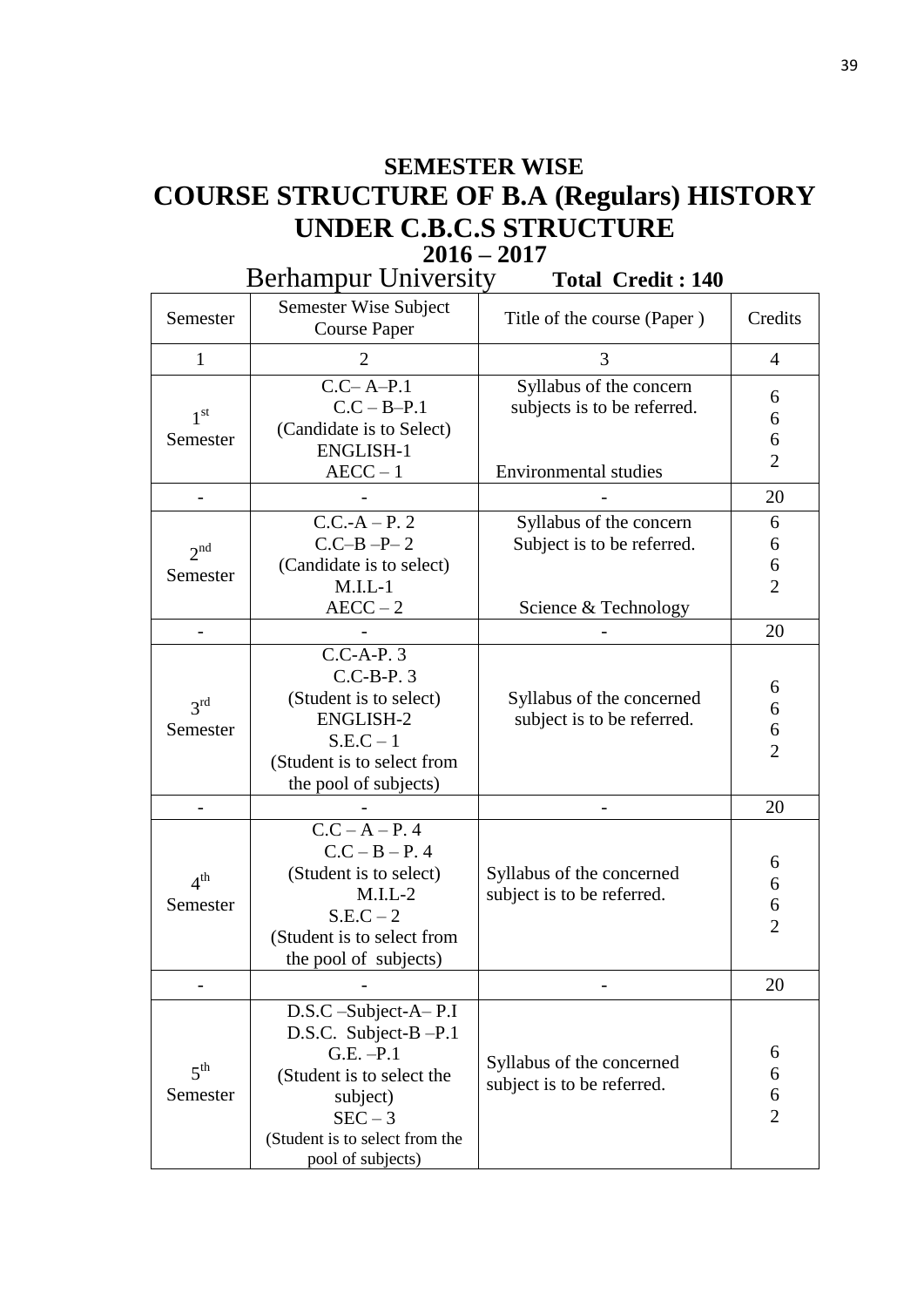|                             |                                                                                                                                                                                                          |                                                                                                                                                                                                                                                                           | 20                            |
|-----------------------------|----------------------------------------------------------------------------------------------------------------------------------------------------------------------------------------------------------|---------------------------------------------------------------------------------------------------------------------------------------------------------------------------------------------------------------------------------------------------------------------------|-------------------------------|
| 6 <sup>th</sup><br>Semester | D.S.C—Subject-A–P.2<br>$D.S.C - Subject-B-P.2$<br>Generic Elective-P-2<br>(Candidate is to select the<br>subject)<br>$SEC - 4$<br>Candidate is to Select the<br>subject from the pool of the<br>subjects | Syllabus of the concerned<br>subject is to be referred.                                                                                                                                                                                                                   | 6<br>6<br>6<br>$\overline{2}$ |
|                             |                                                                                                                                                                                                          |                                                                                                                                                                                                                                                                           | 20                            |
|                             |                                                                                                                                                                                                          | Semester wise total credit for<br><b>B.A Regular Students</b><br><b>Total Credits</b><br>$1st$ Semester = 20<br>$2nd$ Semester = 20<br>$3rd$ Semester = 20<br>$4^{\text{th}}$ Semester = 20<br>$5^{\text{th}}$ Semester = 20<br>$6^{\text{th}}$<br>Semester = $20$<br>120 |                               |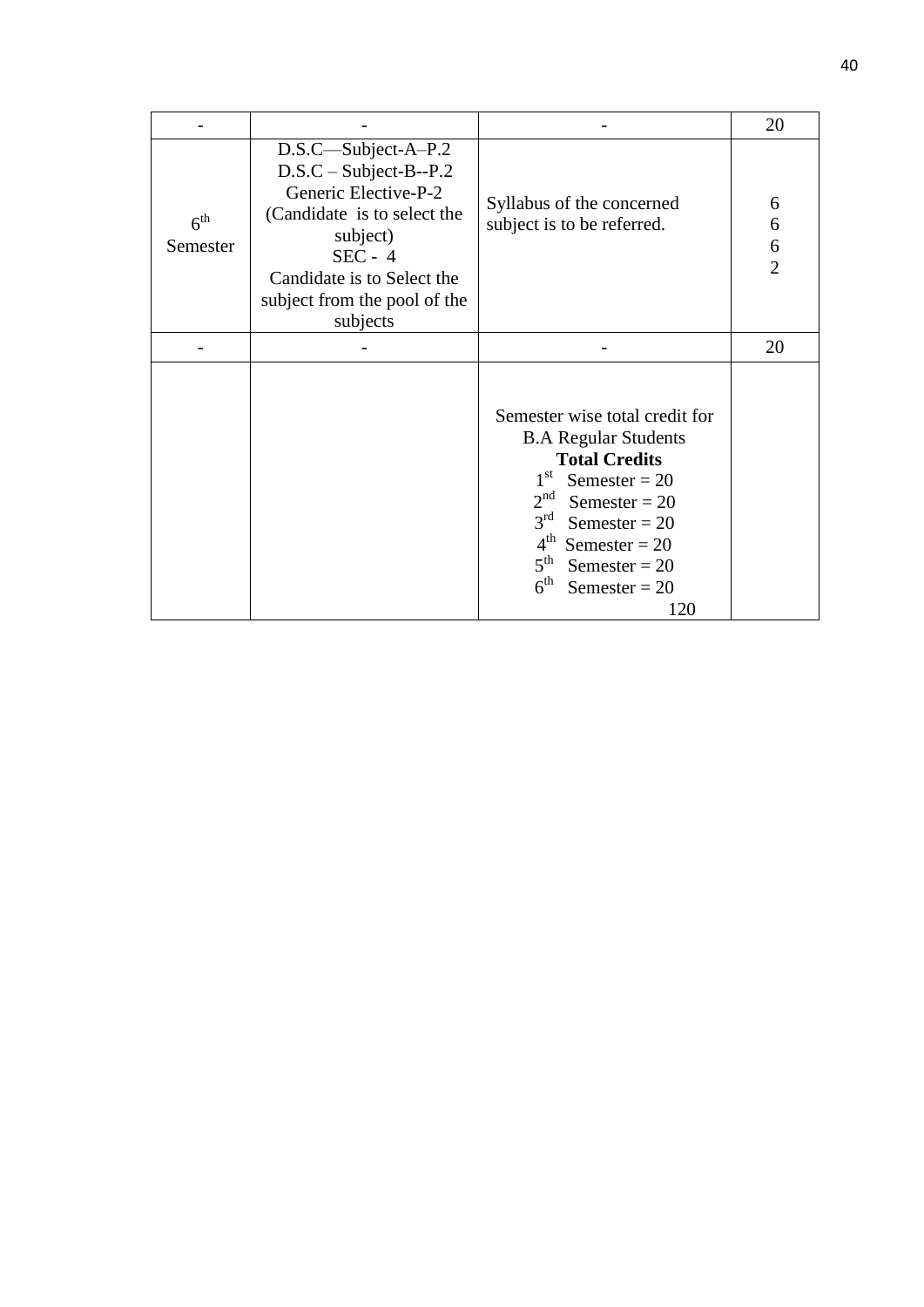# **DETAIL SYLLABUS OF HISTORY (REGULAR)** UNDER C.B.C.S STRUCTURE  $2016 - 2017$ Berhampur University

| <b>Course No</b><br>(Paper)                          | <b>Title of the Course</b>                                                                                                                                             | <b>Credit</b>    |
|------------------------------------------------------|------------------------------------------------------------------------------------------------------------------------------------------------------------------------|------------------|
| Paper $-1$<br>Paper $-2$<br>Paper $-3$<br>Paper $-4$ | History of India from the Earliest time up to 300 CE<br>History of India from C-300to 1206<br>History of India from 1206 to 1707<br>History of India from 1707 to 1950 | 6<br>6<br>6<br>6 |

# **Generic Elective in History (Regular ) For the Students other than History Regular**

Paper--I : UNDERSTANDING THE INDIAN CULTURE—I—6 credits

Paper--II : UNDERSTANDING THE INDIAN CULTURE—II—6 Credits

# **DSE Course for History Regular Students**

| Course No  | Title of the Course                                | Credit   |
|------------|----------------------------------------------------|----------|
| (Paper)    |                                                    |          |
| Paper $-1$ | Some Aspects of European History-I(1780 -<br>1939) | 6 Credit |
| Paper $-2$ | Some Aspects of European History-II (1780-         | 6 Credit |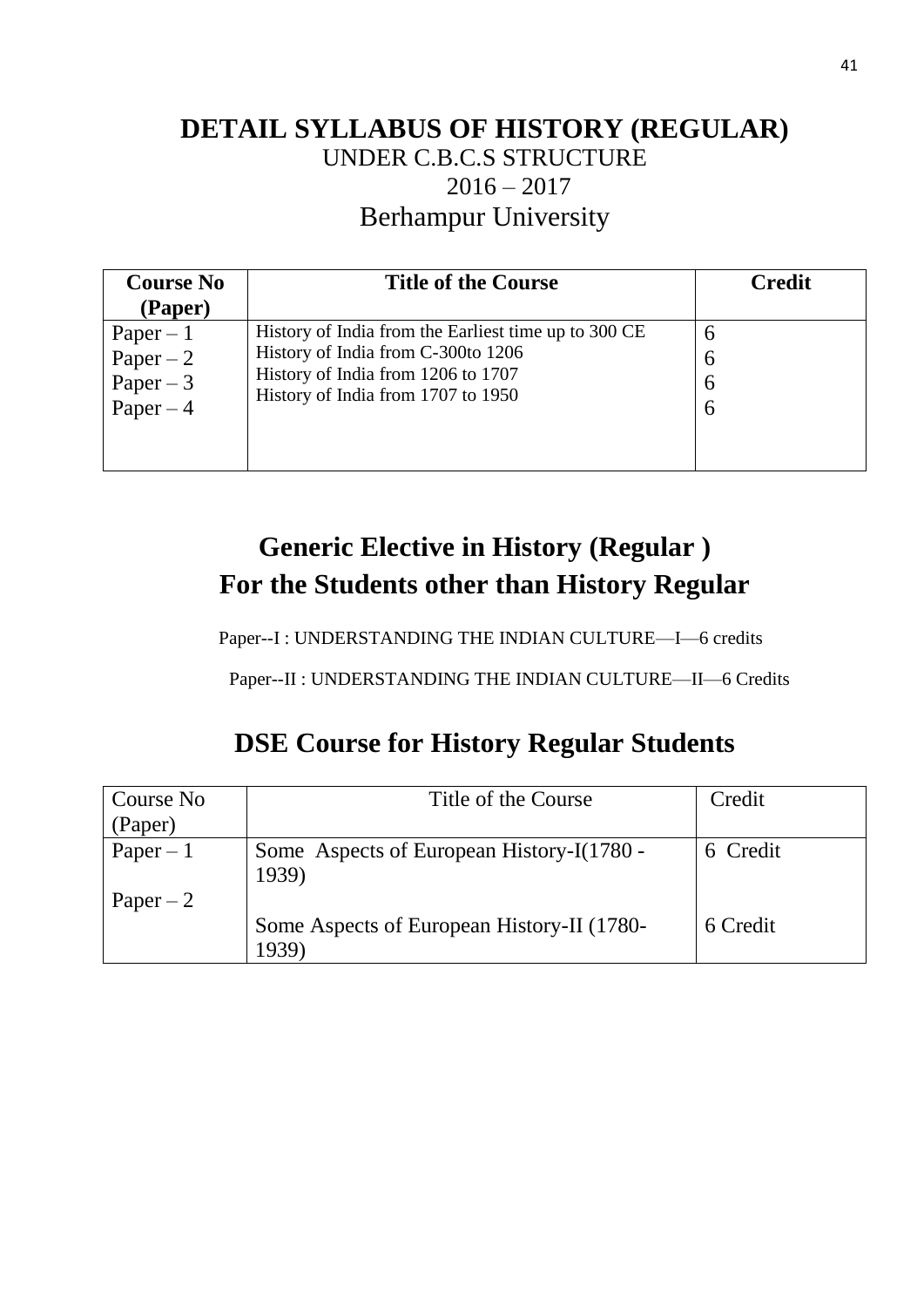## PAPER—I: **HISTORY OF INDIA FROM THE EARLIEST TIMES UPTO 300 C.E.**

- Unit-I: (a) Interpretation of sources- Literature, Archeology, Epigraphic, Coins (b)Palaeolithic, Mesolithic and Neolithic Cultures
- Unit-II : (a) Harappan Civilization-Origin, Extent, Features and Decline (b) Vedic Period—polity, Society, Economy and Religio (c) Territorial States—Rise of the Mahajanapadas
- Unit-III : (a) Jainism (b) Buddhism
- Unit—IV : Emergence and growth of Mauryan Empire
	- (a) Chandra Gupta Maurya- Expansion and consolidation of Empire and Administration; Asoka—policy of Dhamma, Art and Architecture
	- (b) The Sangam Age- Literature, Society and Tamil Language
	- (c) The Age of Shakasa and Kushanas—Polity, Society, Religion, Art, Craft, Coins, Trade and Commerce and Literature

## **Suggested Readings**

- 1. D.P. Agarwal, The Archeology of India
- 2. A.L. Basham, The Wonder that was India
- 3. D.K. Chakrabarti, Archeology of Ancient Indian Cities
- 4. N. Subramaniyam, Sangam Polity
- 5. Romila Thapar, History of Early India
- 6. F.R. Allchin, Origin of a Civilization-The Pre History and Early Archaeology of South Asia
- 7. D.N.Jha, Ancient India in Historical Outline
- 8. K.A.N.Sastri, A History of South India
- 9. R.S. Sharma, India's Ancient Past
- 10. D.D. Kosambi, Culture and Civilization of Ancient India
- 11. H.P.Ray, Monastry and Guild India in Historical Outline
- 12. Nihar Ranjan Ray, Maurya and Post Mourya Art
- 13. R.S.Sharma, Aspects of Political Ideas and Institutions in Ancient India
- 14. Romila Thapper, Ashoka and the Decline of the Mourya s
- 15. G. Yazdani, Early History of Deccan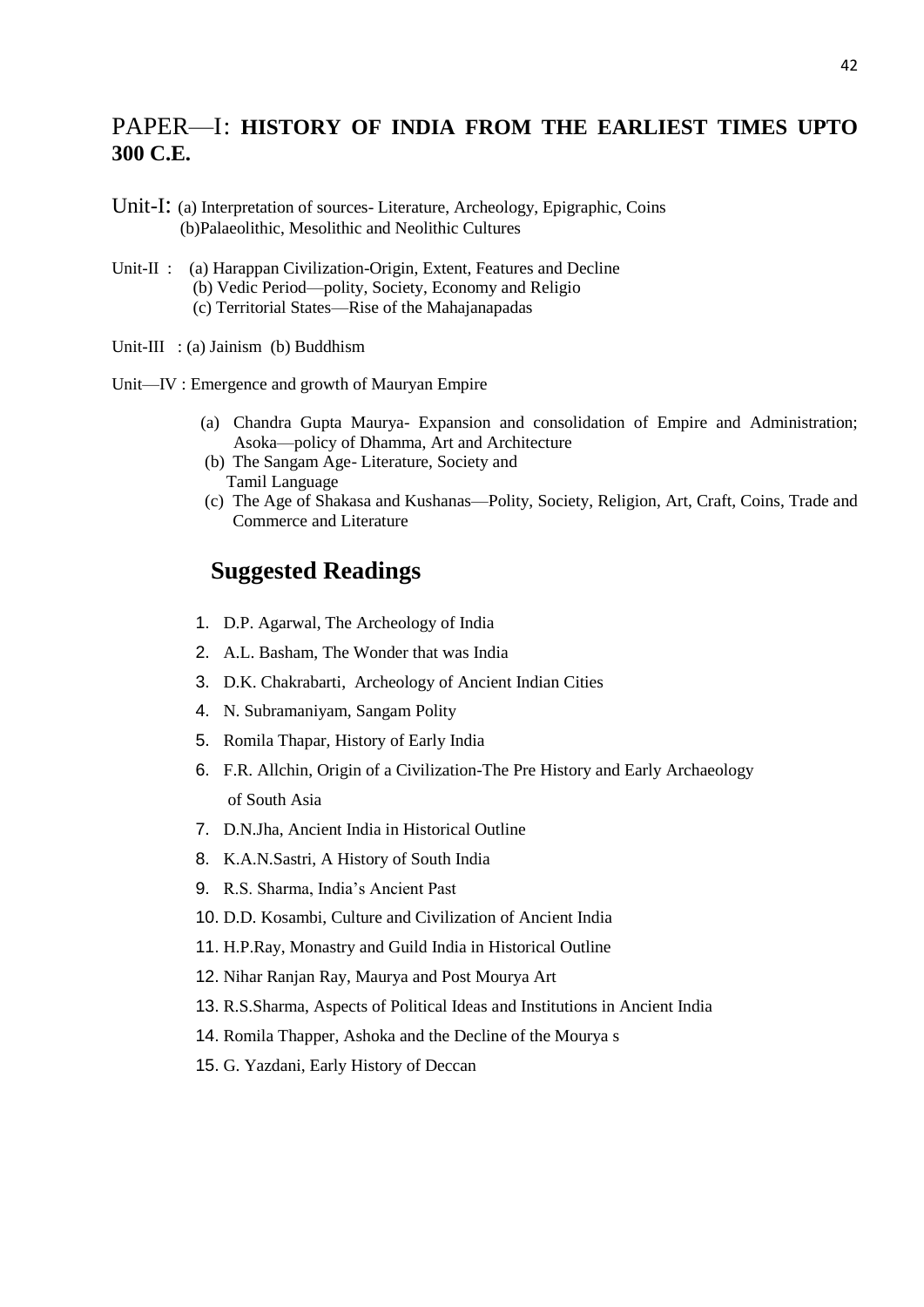## **PAPER—II : HISTORY OF INDIA FROM C.300 to 1206**

### **UNIT-I : Rise and Growth of the Guptas**

- (a) Administration
- (b) Society, Economy & Religion
- (c) Literature
- (d) Art, Architecture and Science and Technology

## **UNIT—II : Harshavardhana and His Times**

- (a) Harsha's Kingdom
- (b) Administration
- (c) Budhism and Nalanda

### **UNIT--III : Towards the Early Medieval Period**

- (a) Evolution of Political Structures of Rastrakutas, Pala and Pratiharas
- (b) Change in Society, Polity, Economy and Culture

### **UNIT—IV : Emergence of the Rajput States in Northern India**

- (a) Polity, Economy and Society
- (b) Arabs in Sindh—Polity, Religion and Society

## **Essential Readings**

- 1. D.P. Agarwal, The Archaeology of India
- 2. A.L. Basham, The Wonder that was India
- 3. D.K. Chakrabarti, Archaeology of Ancient Indian Cities
- 4. N. Subramaniyam, Sangam Polity
- 5. Romila Thapar, History of Early India
- 6. F.R. Allchin, Origin of a Civilization-The Pre History and Early Archaeology of South Asia
- 7. D.N.Jha, Ancient India in Historical Outline
- 8. K.A.N.Sastri, A History of South India
- 9. R.S. Sharma, India's Ancient Past
- 10. D.D. Kosambi, Culture and Civilization of Ancient India
- 11. H.P.Ray, Monastry and Guild India in Historical Outline
- 12. Nihar Ranjan Ray,Maurya and Post Mourya Art
- 13. R.S.Sharma, Aspects of Political Ideas and Institutions in Ancient India
- 14. Romila Thapper, Ashoka and the Decline of the Mauryas
- 15. G. Yazdani, Early History of Deccan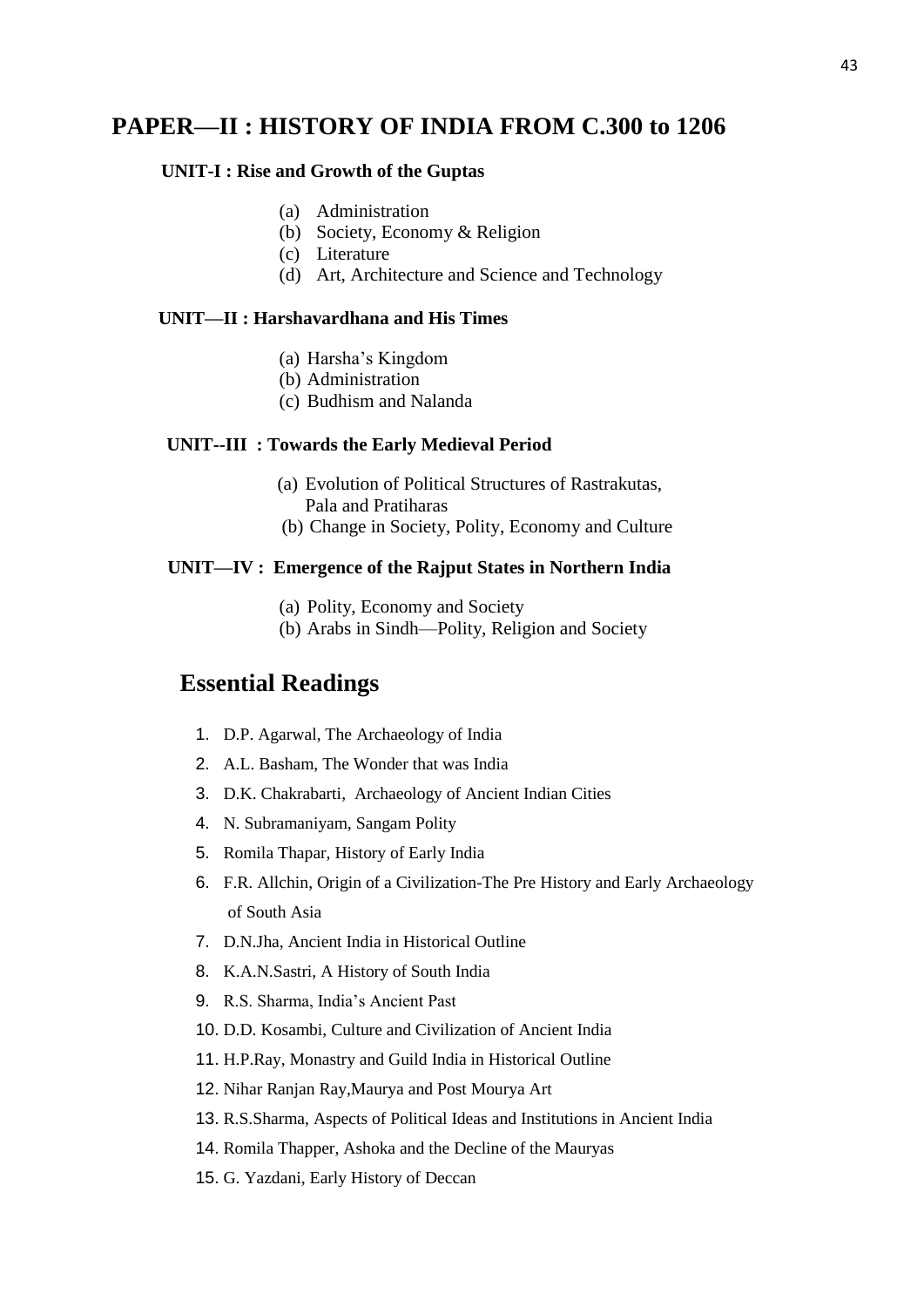- 16. R.S.Sharma, Indian Feudalism
- 17. R.S.Sharma, India's Ancient Past
- 18. B.D.Chottapadhya, Making of Early Medieval India
- 19. N.M. Derryl, religion and Society in Arab Sindh
- 20. M.Habib & K.A.Nizami, A Comprehensive History of India
- 21. T.R.Chaudhury & Irfan Habib, (Ed) A Comprehensive History of India
- 22. Peter Jackson, Delhi Sultanate : A Political and Military History
- 23. Tara Chand, Influence of Islam on Indian Culture
- 24. Satis Chandra, A History of Medieval India
- 25. Percy Brown, Islamic Architecture

## **PAPER—III : HISTORY OF INDIA FROM 1206 to 1707**

### **UNITY-I : Foundation, Expansion and Consolidation of the Delhi Sultanate**

- (a) Muhamud Ghazni, Mohammad Ghori & Iltutmish
- (b) Military, Administrative & Economic Reforms of Allaudin Khilji and Muhammad bin Tughlaq

#### **UNIT—II : Change in the Religious Out Look**

- (a) Bhakti Movement- Chaitanya, Nanak & Kabir
- (b) Sufi Movement

### **UNTI—III : Emergence and Consolidation of Mughal States**

- (a) Babur
- (b) Humayun

### **UNIT—IV : Society, Economy & Culture under Akbar and Aurangzeb, & Rise of the Marathas**

- (a) Administration, State & Religion
- (b) Religious policy
- (c) Art, Architecture & Literature
- (d) Emergence of Maratha Power, & Shivaji- His Administration and Revenue Reforms

## **Essential Readings :**

- 1. B.D.Chottapadhya, Making of Early Medieval India
- 2. N.M. Derryl, religion and Society in Arab Sindh
- 3. M.Habib & K.A.Nizami, A Comprehensive History of India
- 4. T.R.Chaudhury & Irfan Habib, (Ed) A Comprehensive History of India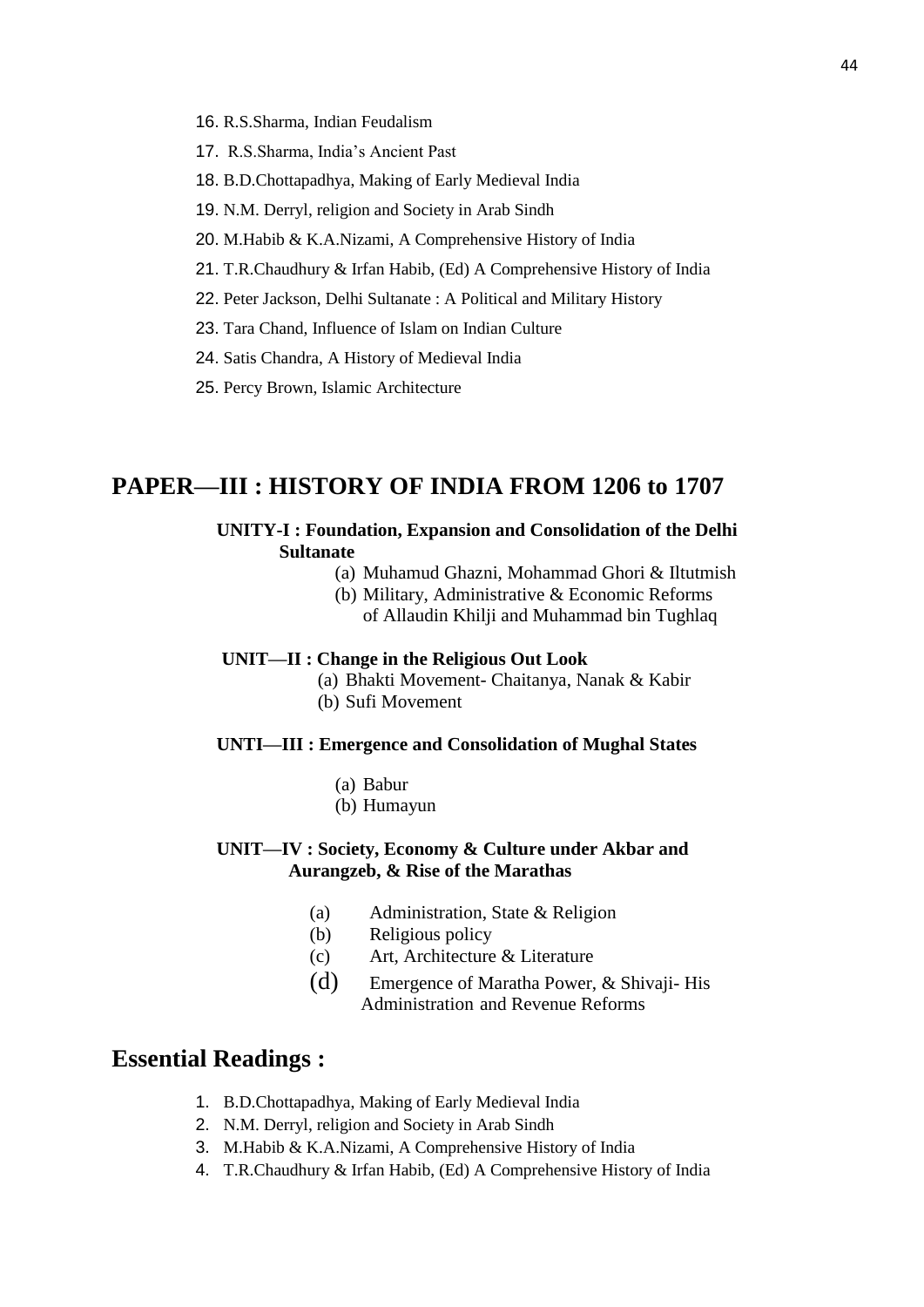- 5. Peter Jackson, Delhi Sultanate : A Political and Military History
- 6. Tara Chand, Influence of Islam on Indian Culture
- 7. Satis Chandra, A History of Medieval India
- 8. Percy Brown, Islamic Architecture
- 9. Irfan Habib, The Agrarian System of Mughal India(1556-1707)
- 10. M. Athar Ali, Mughal Nobility under Aurangzeb
- 11. Shireen Moosvi, The Economy of the Mughal Empire
- 12. R.P.Tripathy, The Rise and Fall of the Mughal Empire, Vol.I & Vol.II
- 13. P.J.Marshall, The Eighteenth Century in Indian History
- 14. Stewart Gordon, The Marathas, 1600-1818
- 15. Percy Brown, Islamic Architecture

## **PAPER—IV : HISTORY OF INDIA FROM 1707 to 1950**

### **UNIT—I : Colonialism & India**

- (a) Establishment of Colonial Power in India
- (b) Expansion and Consolidation of the Colonial Power upto 1857
- (c) Uprising of 1857—Its Nature, Causes and Aftermath

## **UNIT—II : Colonial Economy**

- (a) Agriculture
- (b) Trade & Commerce
- (c) Industry

## **UNIT—III : Socio-Religious Movements in the 19th Century**

(a)Brahmo Samaj

- (b)Ramakrishna & Vivekananda
	- (c)Arya Samaj

### **UNIT—IV : Emergence and Growth of Nationalism**

- (a) Gandhian Nationalism—Non-Cooperation Movement, Civil Disobedience Movement & Quit India Movement
- (b) Mountbatten Plan and Partition of India
- (c) I.N.A. & Subas Chandra Bose

### **Selected Readings :**

B.D.Chottapadhya, Making of Early Medieval India

N.M. Derryl, Religion and Society in Arab Sindh

M.Habib & K.A.Nizami, A Comprehensive History of India

T.R.Chaudhury & Irfan Habib, (Ed) A Comprehensive History of India

Peter Jackson, Delhi Sultanate : A Political and Military History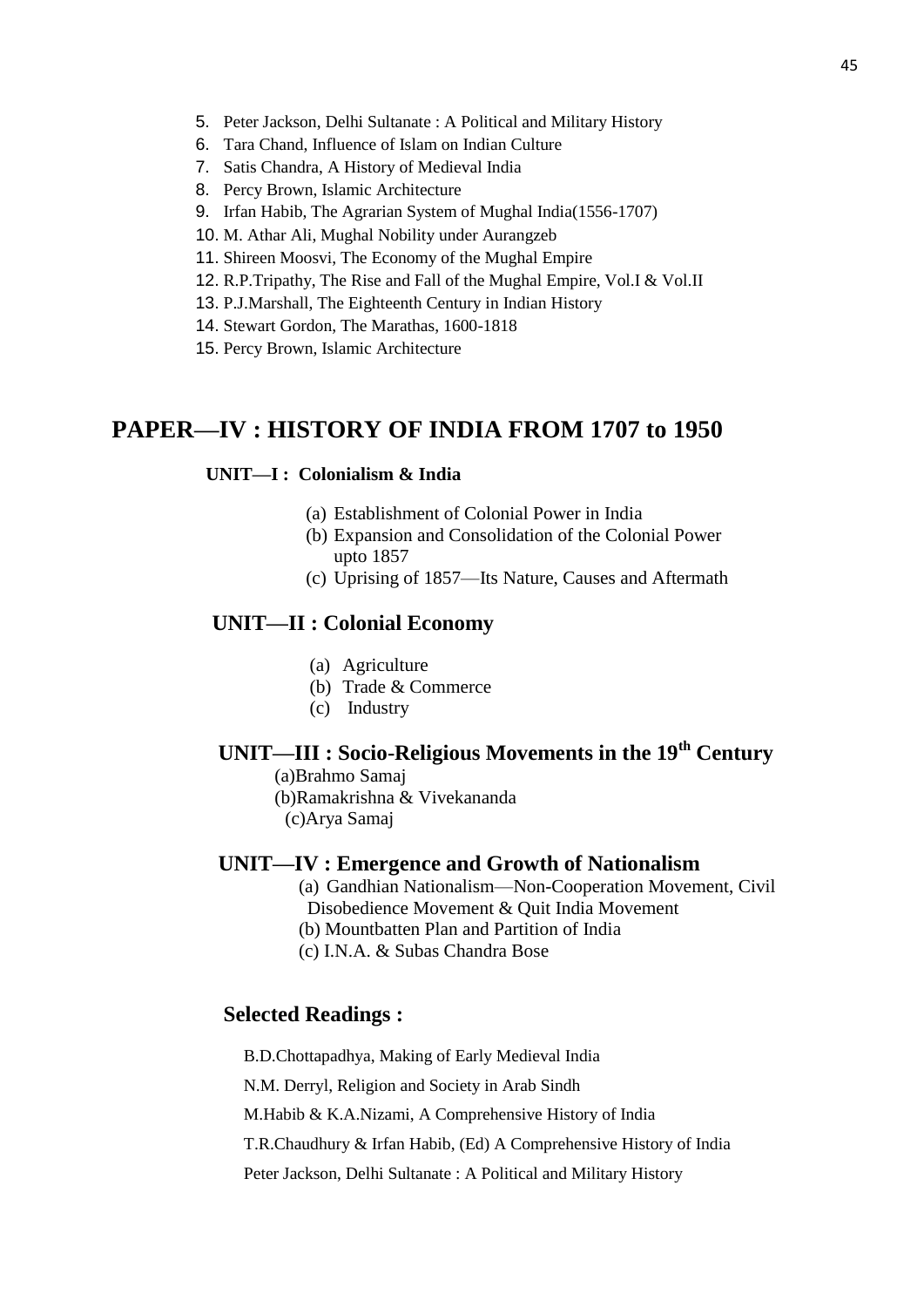Tara Chand, Influence of Islam on Indian Culture Satis Chandra, A History of Medieval India Percy Brown, Islamic Architecture Irfan Habib, The Agrarian System of Mughal India(1556-1707) M. Athar Ali, Mughal Nobility under Aurangzeb Shireen Moosvi, The Economy of the Mughal Empire R.P.Tripathy, The Rise and Fall of the Mughal Empire, Vol.I & Vol.II P.J.Marshall, The Eighteenth Century in Indian History Stewart Gordon, The Marathas, 1600-1818 Percy Brown, Islamic Architecture Sugata Bose & Ayesha Jalal, Modern South Asia: History, Culture and Political Economy Sekhar Bandyopadhyay, From Plassey to Partition C.A.Bayly An Illustrated History of Modern India (1660-1947) Sumit Sarkar, Modern India(1885-1947) M.Hassan, John Company to the Republic : A Story of Modern India R.P.Dutta, India Today R.Jeffery & J.Masseloss, From Rebellion to the Republic Bipin handra, Nationalism and Colonialism Francine Frankel, India's Political Economy(1947-1977) Ramachandra Guha, The Fissured Land K.G.Subramanian, The Living Tradition : Perspective on Modern Indian Art

# **DETAIL SYLLABUS OF THE GENERIC ELECTIVE (HISTORY) FOR REGULAR STUDENTS UNDERSTANDING THE INDIAN CULTURE**

## **PAPER-I :**

## **Unit –I : Roots of Indian Culture**

- (c) From Food Gathering Culture to Urban Culture
- (d) Naming of this Land, Unity in Diversity- An Unique Feature of Indian culture

## **Unit II : Changes in Religious Beliefs and Traditions**

- (c) Harappan Religious Tradition
- (d)Early Vedic and later Vedic Religious Belief and Tradition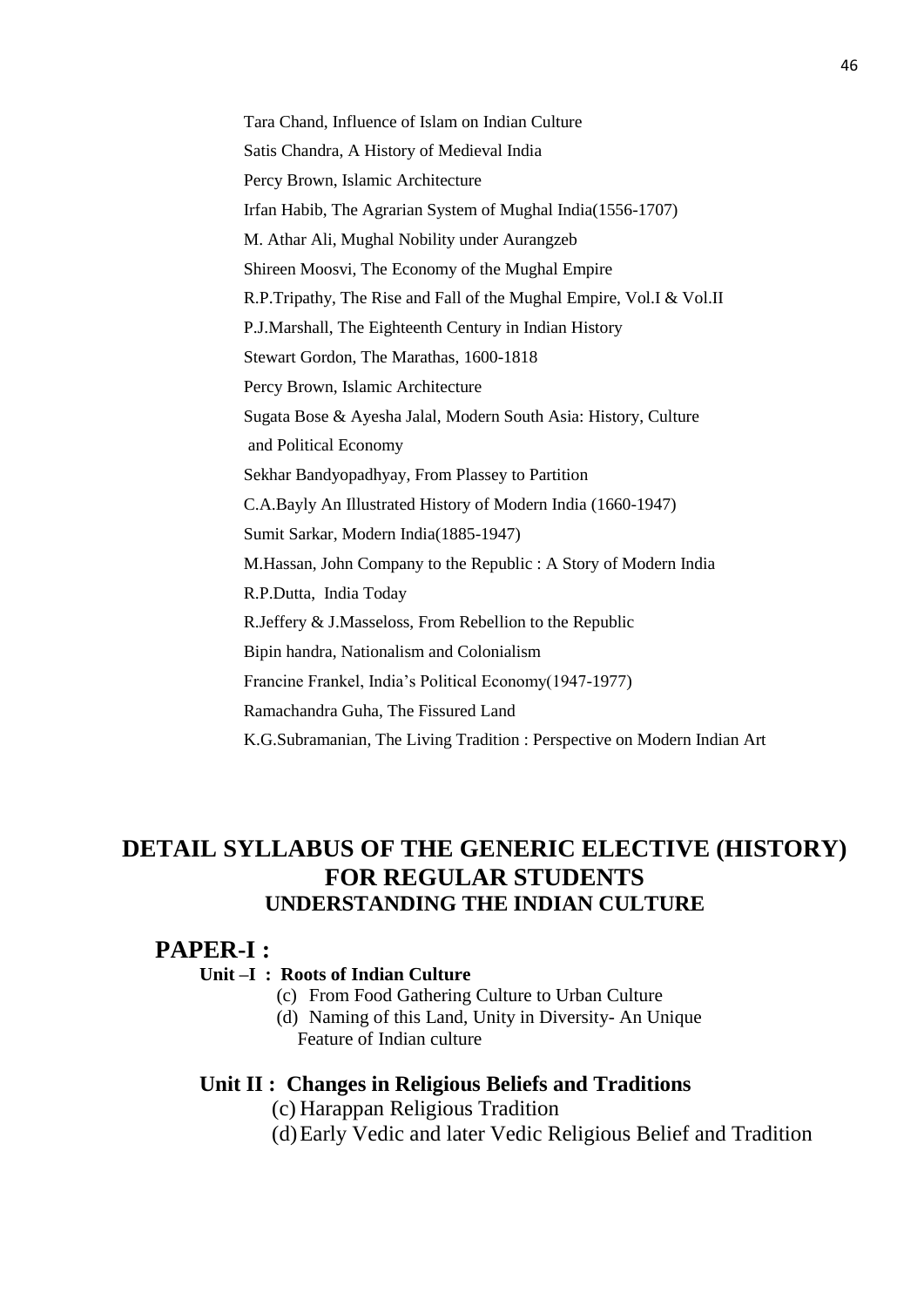## **Unit- III : Protestant Religious Reformation movements in India**

- (c) Buddhism
- (d) Jainism

## **Unit- IV: Religious and Cultural Revival in India**

- (a) Contribution of the Kushanas
- (b) Contribution of the Guptas

## **PAPER- II :**

## **Unit-I : Cultural Expansion**

Overseas Trade and Commerce and its impact on South-East Asia- Economic Factor, Religious Factor Art and Architecture—Social Factor, Impact of Tradition

## **Unit- II : External impact in Indian Culture**

- (d) Hellenistic impact on Art and Architecture
- (e) Islamic impact on Indian Life
- (f) Bhakti Movement

## **Unit- III : Social- Religious Reform Movements**

- (d) Brahma samaja
- (e) Prathana Samaja
- (f) Arya Samaja

## **Unit—IV : Nationalism in India**

- (a) Role of Moderates and Extremists
- (b) Nationalist Literature-Its Impact on Freedom Struggle
- (c) Role of Mahatma Gandhi
- (d) I.N.A. & Subas Chandra Bose

# **DETAIL SYLLABUS OF D.S.E (HISTORY) FOR REGULAR STUDENTS**

## **PAPER—I : Some Aspects of European History--I**

## **UNIT—I : Era of Revolution**

 (a) The French Revolution of 1789—Nature & Consequences (b)Nepoleonic Era- Reforms, Expansion of Empire, Fall

### **UNIT—II** : **Revolution of 1830 & 1848**

- (a) Nature & Causes
- (b) Significance

## **UNIT—III : Nation in Making**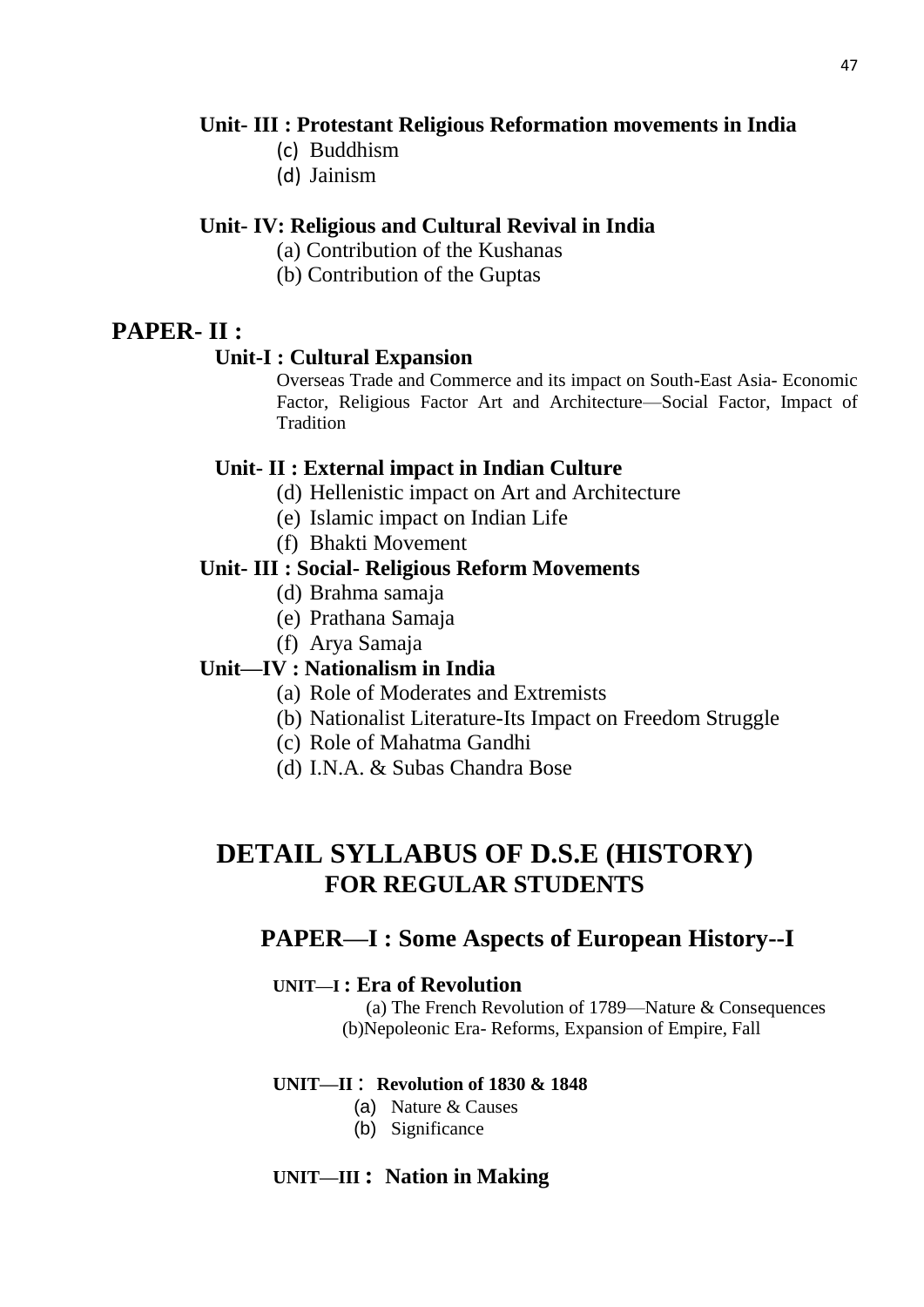(a) Unification of Germany (b)Unification of Italy

### **UNIT—IV : Imperialistic Wars** (a) Imperialistic Conflict—First World War (b)Rise of Fascism & Nazism (c)World War-II

## **PAPER—II : Some Aspects of European History-II(C.1780-1939)**

UNIT---I : (a) Feudalism (b)European Renaissance

UNIT—II : (a) Reformation Movement in Europe— Genesis, Nature and Impact (b) Era of Colonization—Motives and Mining

 UNIT—III : **Struggle for Constitutional Monarchy** (a) Struggle between King and Parliament in England (b) Glorious Revolution of England

#### UNIT—IV : **Technological Advancement** (a) Industrial Revolution

(b)Green Revolution (c) Commercial Revolution

### **SELECTED READINGS :**

Habsbawn, The Age of Revolution Lynn Hunt, Politics, Culture and Class in the French Revolution Andrew Porter, European Imperialism Carter V. Finley & John Rithey, twentieth Century World G.R. Elton, Reformation Europe, 1517-1559 J.H.Plumb, The Pelican Book of the Renaissance Arvind Sinha, Eorope in Transition Rodney Hilton, The Transition from feudalism to Capitalism C.D.Hazen, History of Modern Europe Aravind Sinha, Europe in Transition John Merriman, A History of Modern Europe Jerry Muller, The Mind and the Market Kari Polany, The Great transformation Christopher Hill, From reformation to Industrial Revolution J.D.Vries, The Industrial Revolution & The Industrious Revolution